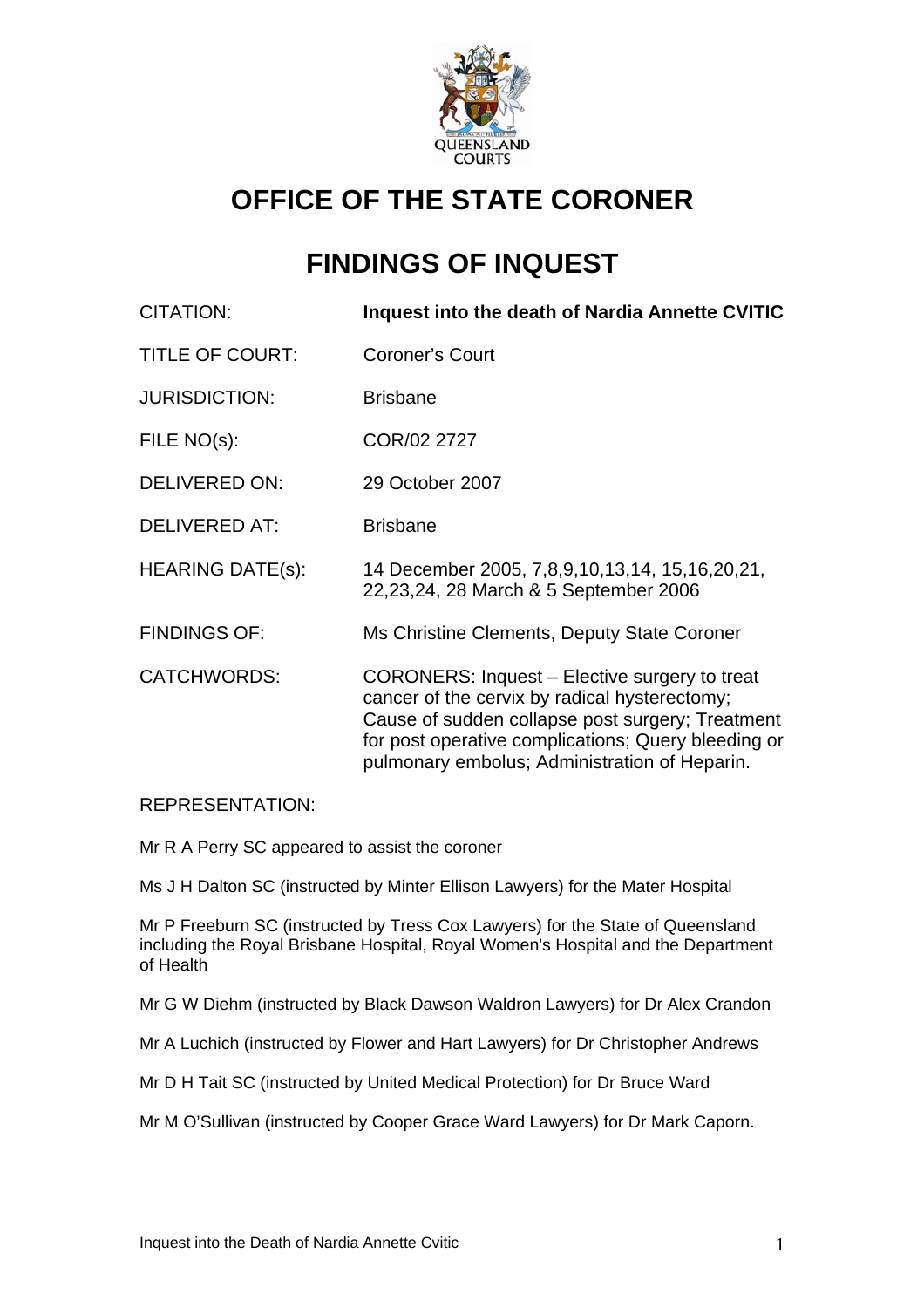## **CORONERS FINDINGS AND DECISION**

#### *Coroners Act 1958* **applies**

- 1. The inquest was conducted pursuant to section 26 of the *Coroners Act 1958* ("the Act") because Ms Cvitic's death occurred before 1 December 2003, the date on which the *Coroners Act 2003* was proclaimed. It is therefore a "pre-commencement death" within the terms of section 100 of the latter Act, and the provisions of the *Coroners Act 1958* are preserved and continue to apply in relation to the inquest. I must deliver my findings pursuant to the provisions of that Act. I do so, reserving the right to revise these reasons should the need or the necessity arise.
- 2. The purpose of this inquest, as of any inquest under the Act, is to establish, as far as practicable –
	- the fact that a person has died:
	- the identity of the deceased person;
	- whether any person should be charged with any of those offences referred to in section 24 of the Act;
	- where, when and in what circumstances the deceased came by their death.
- 3. A coroner's inquest is an investigation by inquisition in which no one has a right to be heard. It is not inclusive of adversary litigation. Nevertheless, the rules of natural justice and procedural fairness are applicable. Application of these rules will depend on the particular circumstances of the case in question.
- 4. In making my findings I am not permitted, under the Act, to express any opinion on any matter which is outside the scope of this inquest, except in the form of a rider or recommendation.
- 5. The findings I make here are not to be framed in any way which may determine or influence any question or issue of liability in any other place or which might suggest that any person should be found guilty or otherwise in any other proceedings.

#### **Introduction**

- 6. Nardia Annette Cvitic ("Ms Cvitic") was born in Sydney on 13 March 1971. She died at the Mater Hospital ("Mater") at Brisbane on 21 February 2002 at the age of thirty. She was the mother of two children, who were aged twelve and five at the time.
- 7. Ms Cvitic had undergone a total abdominal hysterectomy due to cervical carcinoma. This operation occurred on 11 February 2002.
- 8. A registrar, Dr Meyrick who initially reported her death to the coroner said "*an event*" occurred on the ward on 14 February. Her haemoglobin had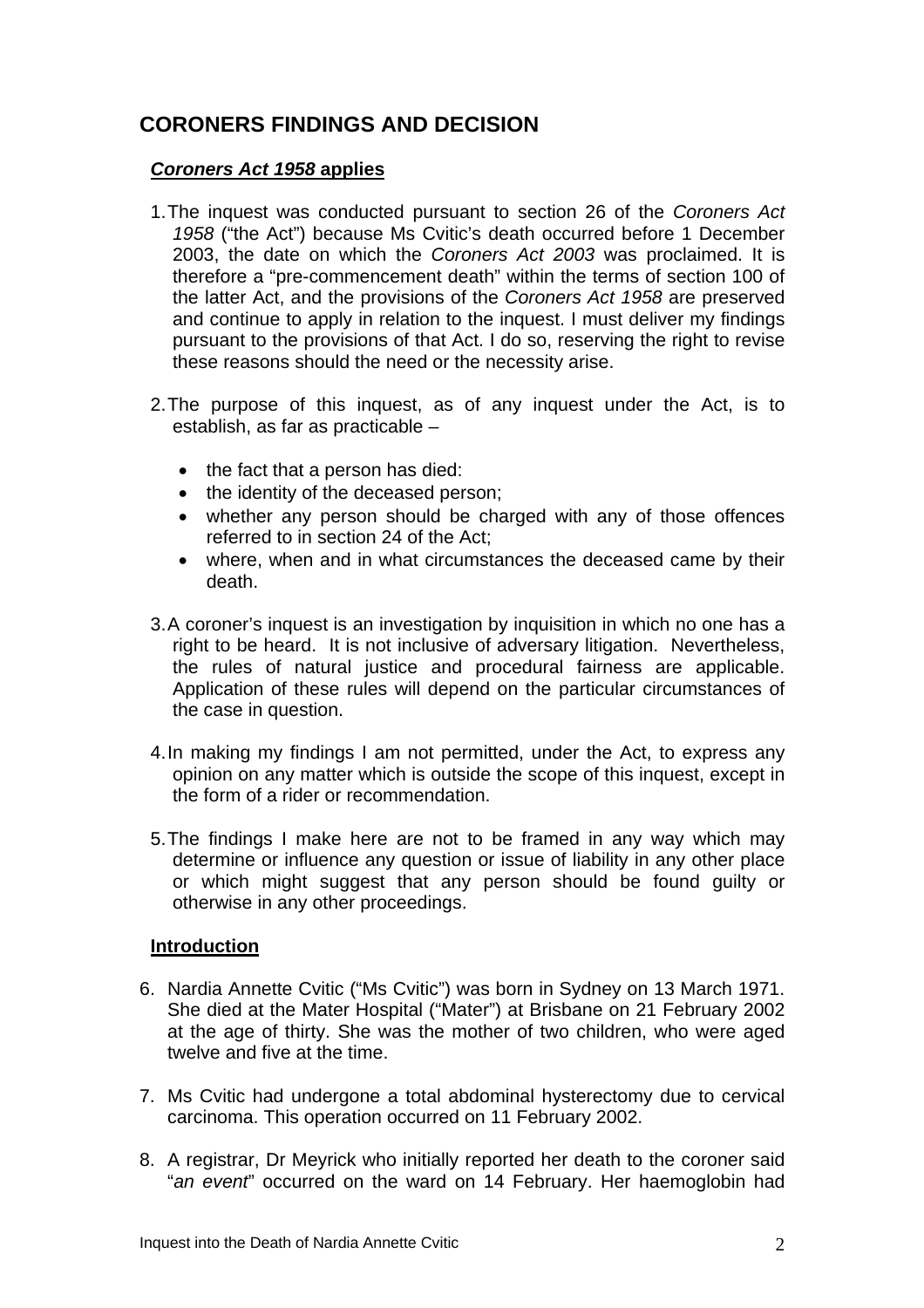dropped and she had collapsed. She was returned to theatre that day and subsequently died on 21 February 2002.

- 9. Dr Peter Cook, from the ICU, also telephoned the coroner's office. He was reluctant to issue a cause of death certificate. There was uncertainty about the cause of death. He was advised to formally report the death to the coroner via the police.
- 10. The form 4 report of death stated:

"*On 21 February 2002 police attended the Mater Hospital re deceased person Nardia Cvitic date of birth 13 March 1971. The deceased was admitted to the Mater Hospital on 11 February 2002. The plan was for a radical hysterectomy lymph node resection, omentum transposition and appendectomy and bilateral salpingo oophorectomy. The deceased had several blood transfusions. Due to having several blood transfusions the deceased had multiple organ failure and due to this received brain swelling. The deceased died at the intensive care unit at approximately 13.20 on 21 February 2002. A life extinct form was completed by Dr Meyrick. Police spoke to registered nurse Jane Hancock who completed a statement of identification of the deceased after being identified as the deceased by Winifred Cvitic, mother*." [1](#page-2-0)

#### **Autopsy report**

- 11. On 22 February 2002 an autopsy was performed by Dr Nathan Milne ("the pathologist") of the John Tonge Centre.
- 12. The pathologist recorded that Ms Cvitic's height was 164cm and her weight was 72 kgs. I note this weight contrasts with entries in the medical record. Ms Cvitic's pre-operative weight was recorded as 56kgs and she was described as thin. Other witnesses referred to her weight as 52kgs. I accept that her weight at the time of the initial operation was between 52 and 56 kgs.
- 13. The pathologist recorded the presence of various tubes, vascular and arterial lines, catheters and 1 intra-axillary drain in the left arm. He made no reference to the exit site for the right abdominal drain which had been removed or displaced on 14 February 2002.
- 14. After listing his observations the pathologist commented:

*"Ms Cvitic was a 30 year old woman who underwent a radical hysterectomy for cervical adenocarcinoma. This was complicated by continued bleeding which required extensive and multiple transfusions. She developed cardiac, respiratory,* 

<span id="page-2-0"></span> $<sup>1</sup>$  Exhibit A2</sup>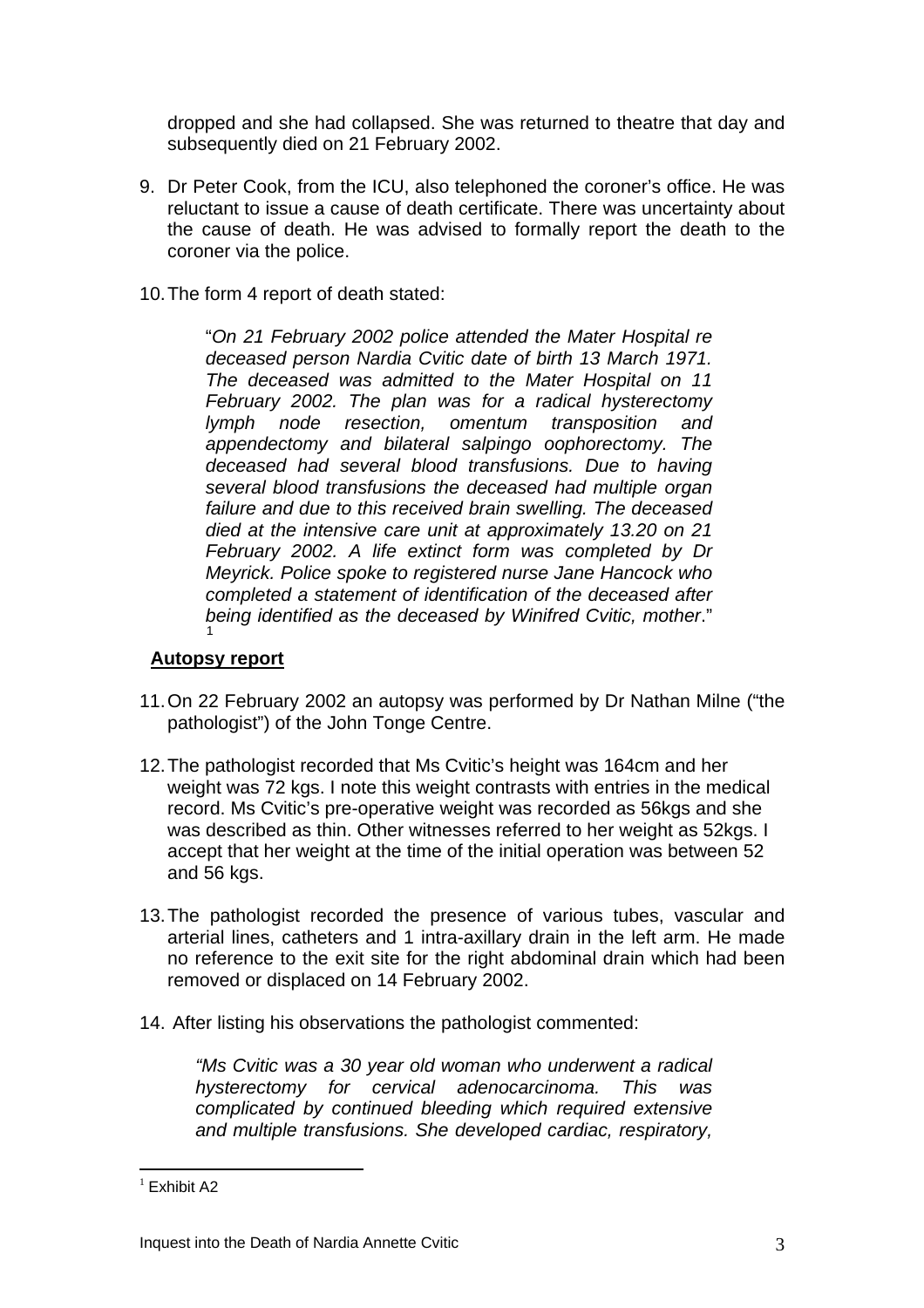*renal and hepatic complications. Generalised cerebral oedema was noted on CT scanning.* 

*Post mortem examination showed changes consistent with ischaemic brain injury, bronchopneumonia, hepatic injury and renal injury.* 

*Histopathological examination showed cerebral ischaemia, bronchopneumonia, hepatic necrosis and haemorrhagic foci in several organs.* 

*She died of multiple organ failure resulting from multiple transfusions required for post-operative haemorrhage resulting from a bleeding disorder. The nature of the bleeding disorder was not able to be determined. There were contributing factors of cervical adenocarcinoma and coronary atherosclerosis*."[2](#page-3-0)

- 15. The pathologist listed the cause of death as:
	- 1(a) Multiorgan failure.
	- 1(b) Multiple transfusions for post operative bleeding.
	- 1(c) Bleeding disorder.
	- 2 Adenocarcinoma of cervix. Coronary atherosclerosis.
- 16. As the autopsy report did not go into any further detail or interpretation of the observations in the context of the medical record of treatment, the pathologist was not called to give evidence.

#### **Summary of events**

#### **Pre operation**

- 17. Ms Cvitic was referred from the Queen Elizabeth II Hospital. She had been diagnosed with adenocarcinoma of the cervix. She had a history of heavy menstrual bleeding. On preliminary cystoscopy examinations in January 2002 she had suffered the complication of heavy vaginal bleeding requiring two litres of packed cell transfusions.<sup>[3](#page-3-1)</sup> After transfusion her haemoglobin was 102g/L. She was assessed as having no other relevant medical history and a radical hysterectomy lymph node resection, omentum transposition and appendectomy with bilateral salpingo oophorectomy (removal of fallopian tubes and ovaries) was planned for 11 February 2002 with Doctor Bruce Ward to undertake the surgery.
- 18. There has been no issue raised concerning the necessity to perform the surgery of 11 February 2002.

<sup>&</sup>lt;sup>2</sup> Exhibit A7

<span id="page-3-1"></span><span id="page-3-0"></span><sup>&</sup>lt;sup>3</sup> Medical records, report of Dr Heng Tang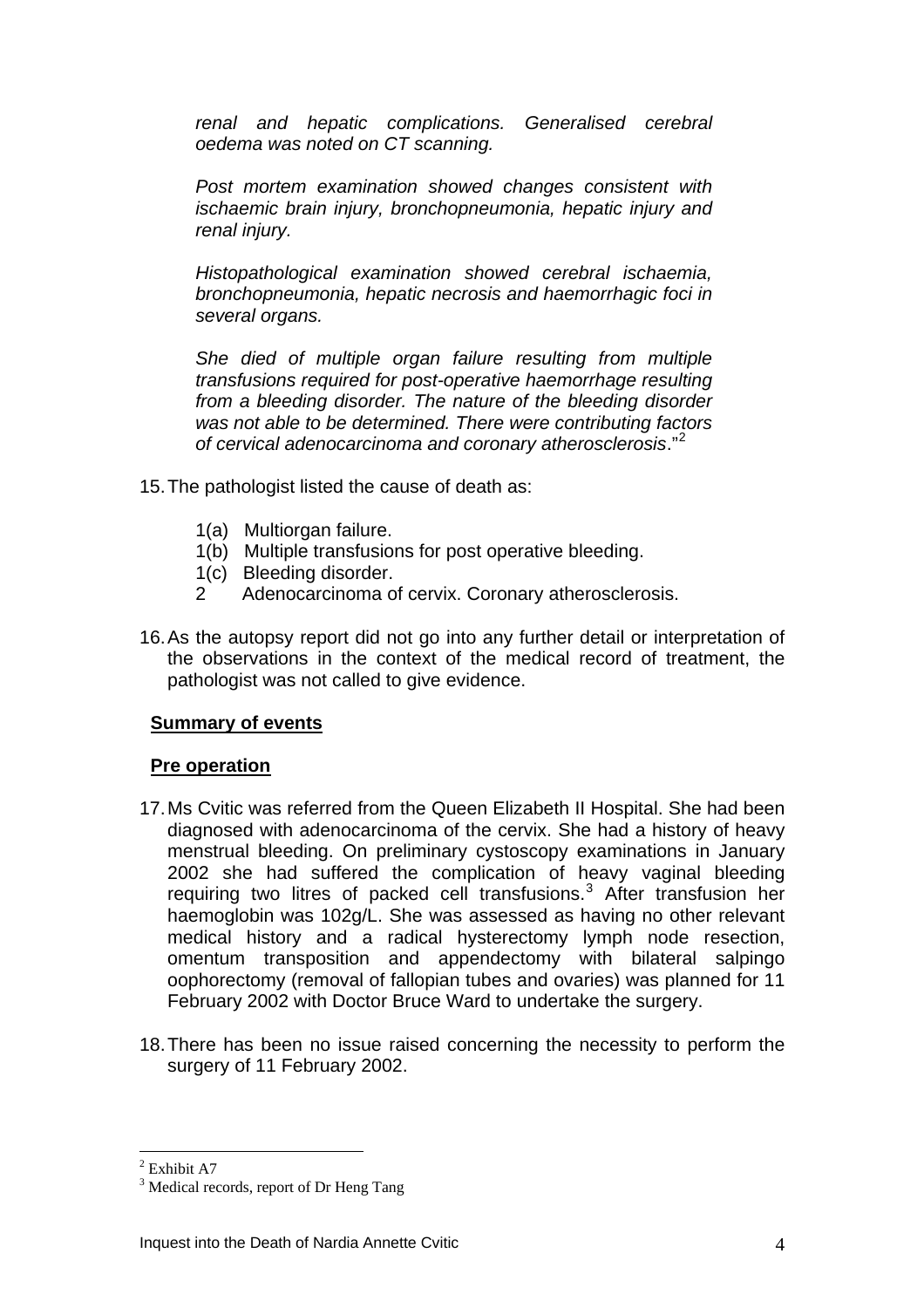19. On 8 February 2002 test results for Ms Cvitic record her haemoglobin at 113L g /L.<sup>[4](#page-4-0)</sup> The normal range was said to be 115-165 g/L.

#### **Initial operation on 11 February 2002**

- 20. Professor Bruce Ward ("Dr Ward") is a medical practitioner in the speciality of gynaecological oncology.<sup>[5](#page-4-1)</sup>
- 21. Dr Ward provided a statement which includes the following reference to the initial operation:

"*The operation was routine and involved minimal blood loss and there were good clearance margins around the tumour."* [6](#page-4-2)

- 22. The next day he reviewed her and there were no specific problems. He did not see her on the second day post operatively but the medical notes indicated a satisfactory condition.
- 23. In evidence he agreed he had used two Blake's drains at the end of the procedure. He had used drains in as many as 550 operations in the previous 3 and a half years.<sup>[7](#page-4-3)</sup> He stated the right drain exited in the lower .<br>abdomen.<sup>[8](#page-4-4)</sup>
- 24. Dr Sophia Elmes, was a second year registrar in obstetrics and gynaecology in her second week of working with Dr Ward at the Mater. She assisted at the operation performed on 11 February 2002.
- 25. In her first statement, made on 14 November 2002, she says there was nothing out of the ordinary in the operation.<sup>[9](#page-4-5)</sup> She estimated that Ms Cvitic lost between 600mls to 1 litre of blood during this procedure, which she considered to be an average amount. Her description of the placement of the drains was:

"*Two Blake Drains were inserted in the retroperotoneal. As the procedure was an open operation, the drains are placed internally and pushed out through the abdomen wall with a sharp needle. The procedure is done either visually or by feel by the surgeon. The drains are inserted to remove any blood or ooze of lymph fluid as a result of the procedure. It would not be uncommon for about 500mls of fluid to be drained over the couple of days following the operation.* 

<span id="page-4-0"></span><sup>4</sup> Exhibit C1

<span id="page-4-1"></span> $<sup>5</sup>$  Exhibit A16 (Dr Ward's CV)</sup>

<span id="page-4-2"></span><sup>6</sup> Exhibit A 16

<span id="page-4-3"></span><sup>&</sup>lt;sup>7</sup> Transcript Page 949, lines 6-10

<span id="page-4-4"></span><sup>8</sup> Page 868, 869, lines 50-59

<span id="page-4-5"></span><sup>9</sup> Exhibit E 40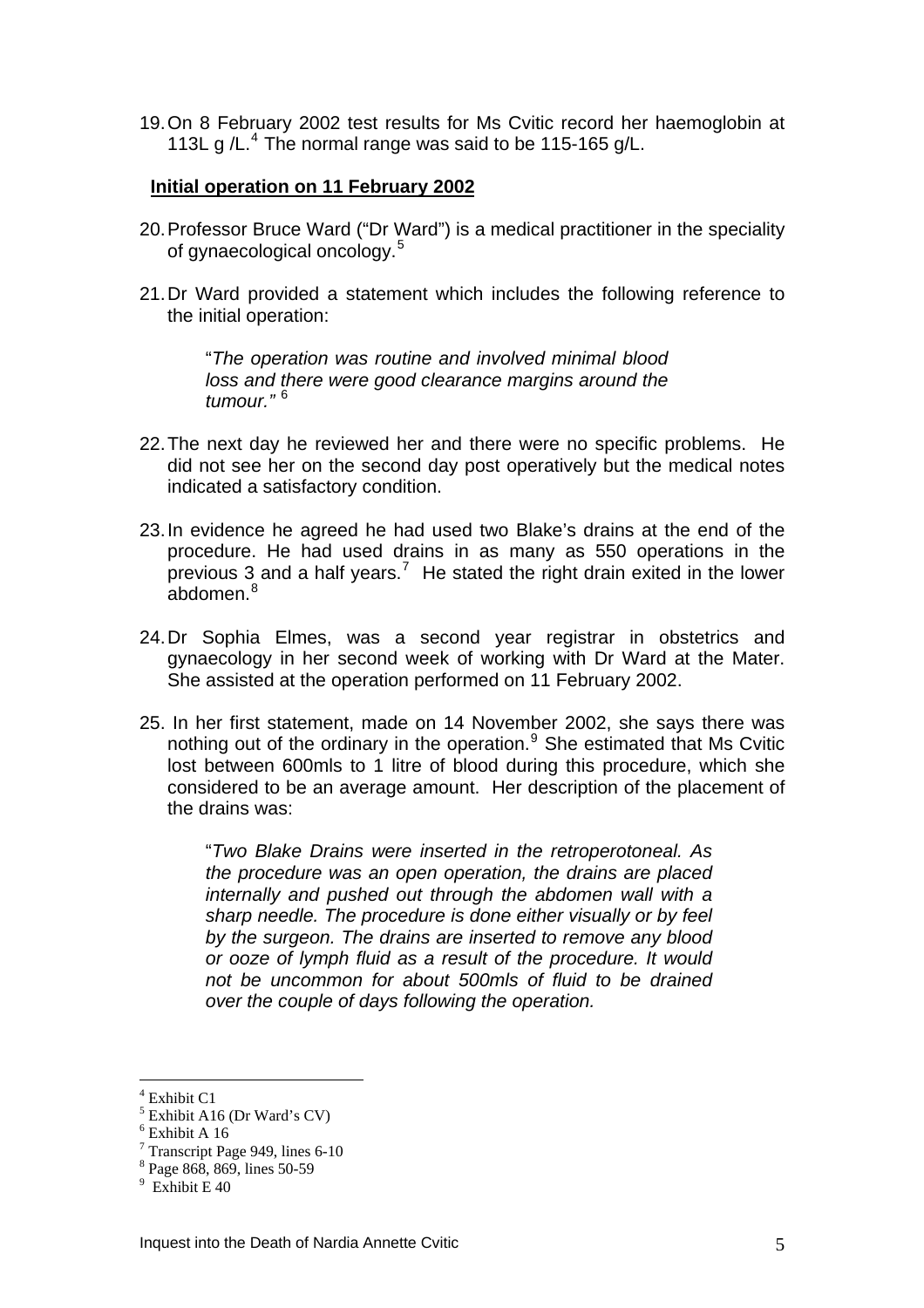*The potential risk of a Blake drain being inserted is the perforation of blood vessels or the bowel. It would however be easier to perforate a blood vessel in the abdomen wall than the iliac veins.* 

*The two Blake drains were inserted by Dr Ward and I didn't recall there being any immediate bleeding subsequent to the drains being put into place. It is possible a blood vessel was perforated during the insertion of the drains and the pressure of the drains on the vessel may have restricted the initial bleeding, only to open when the drains were eventually removed. This however is unlikely*."[10](#page-5-0)

- 26. In oral evidence Dr Elmes thought it unlikely that a vessel had been perforated by a drain as she thought it unlikely that the drain would sit there for three days and then, when removed, the vessel would bleed.
- 27. In Dr Elmes' second statement, provided in March 2006, she repeated her recollection that there was not a significant amount of intra-operative bleeding:

"*If there had been, I would have written in the post operative orders 'Hb next day.' If I was concerned about intra operative blood loss I would have carried out the blood tests the next day, rather than waiting for the second post operative day, as recommended by the guidelines."[11](#page-5-1)* 

28. Dr Elmes' oral evidence was that she had no particular memory of who placed the drains or where they were placed.<sup>[12](#page-5-2)</sup>

#### **Post-operative testing**

- 29. Dr Elmes gave evidence at the inquest that she had been told by Dr Ward not to order blood tests unless directed by him. This direction occurred at the end of her first week at the Mater. She understood this to be an instruction that superseded any advice in a guideline.
- 30. This was supported by the statement of Dr Fonseka, a junior house officer who was also in her second week on Dr Ward's team. She said:

*"During the first week I was often in theatre assisting the surgical team with minor aspects of the operations. During that first week, I was filling in pathology request forms for each patient to be done the next day as each patient left the operating theatre. During the second week, however, I was instructed by Dr Sophia Elmes not to order any more blood tests for the next day. This was the time during which Nardia* 

 $10$  Exhibit E 40, paragraphs 10-12

<span id="page-5-1"></span><span id="page-5-0"></span> $11$  Exhibit C319, paragraph 12

<span id="page-5-2"></span> $12$  Page 192, line 30-31, and page 226, line 28-30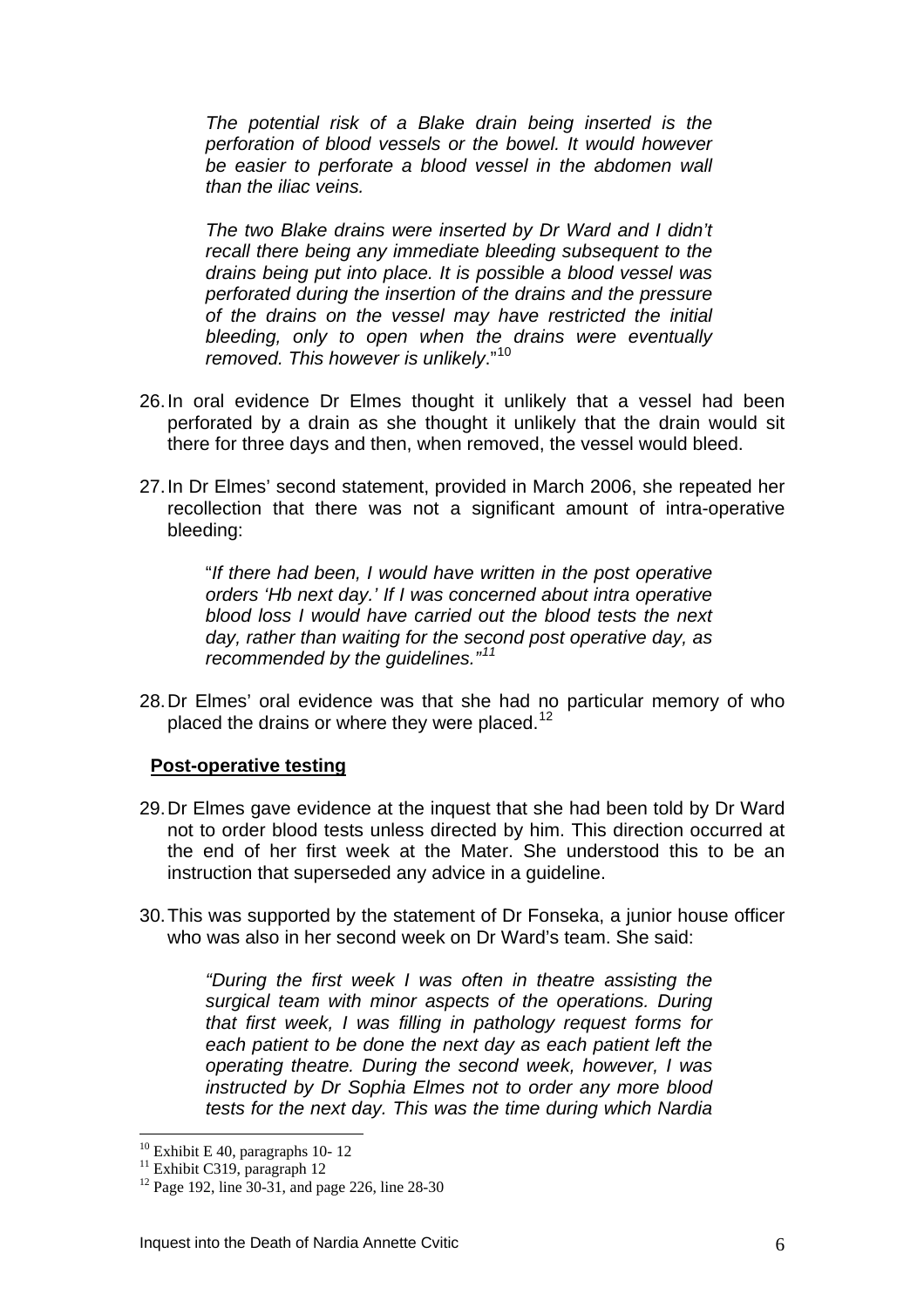*Cvitic's operation occurred. At the time I did not query with Dr Elmes why we were no longer taking blood samples from patients after their operations. Later on I enquired with Dr Elmes as to the reason behind not ordering blood tests anymore. She simply said that it had come from a higher level, namely Dr Ward."[13](#page-6-0)* 

- 31. Evidence was tendered to the inquest which demonstrated that in the second week that Dr Elmes was at the Mater the number of tests she ordered decreased markedly to only three. This she said was the result of Dr Ward's direction at the end of the first week. Subsequently after the events regarding Ms Cvitic, Dr Elmes resumed ordering post operative testing in her third week and final week of placement.
- 32. I have considered Dr Ward's evidence about his recollection of this matter but I accept the evidence of Dr Elmes and Dr Fonseka on this issue.<sup>[14](#page-6-1)</sup>

#### **Events of 14 February 2002**

- 33. Dr Elmes' evidence was that on 14 February she saw Ms Cvitic in the morning and was called back to her when she complained of feeling unwell and fainted. The right side drain had become partly dislodged and Dr Elmes removed it while Ms Cvitic was on the bed and conscious. Ms Cvitic told Dr Elmes it was hurting and she wanted both drains removed. Dr Elmes did not make any observations of anything unusual at this time. When she removed the drain she recalled a significant amount of blood on the sheets  $15$
- 34. Significantly Dr Elmes recalled that in the half hour period after the drains were removed leading up to her collapse, her abdomen became more distended. Dr Elmes considered this must be due to bleeding and she noticed bruising around the drain sites. Ms Cvitic was losing blood pressure and becoming tachycardic despite having an intravenous (IV) drip in place. Ms Cvitic's condition continued to decline and Dr Elmes instructed that Dr Ward should be notified.
- 35. Dr Elmes noted bluish discoloration around the original surgical incision. She said :

"*The conclusion I drew was that she had intra-abdominal bleeding*." [16](#page-6-3)

36. Dr Elmes ordered "O" Negative blood because cross matched blood would not be available in time to improve the patient's condition. Ms Cvitic's lowered haemoglobin result became available and a transfusion was commenced.

<span id="page-6-0"></span><sup>13</sup> Exhibit B48, paragraph 7-8

<span id="page-6-1"></span> $14$  See paragraph 148

<span id="page-6-2"></span> $15$  Page 202, line 40-50

<span id="page-6-3"></span><sup>&</sup>lt;sup>16</sup> Page 201, line 32-33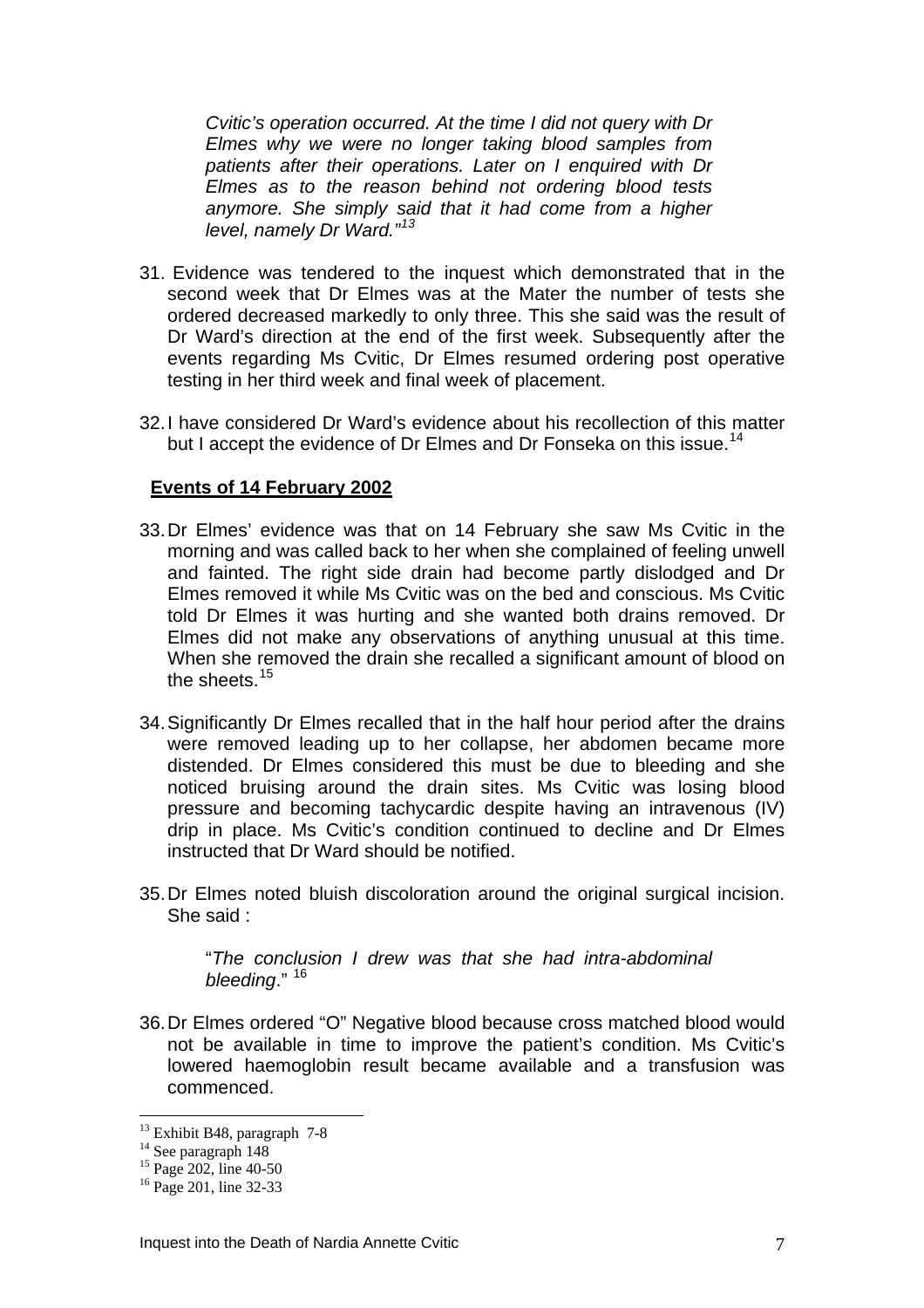- 37. Dr Ward attended, made his own assessment and decided to return her to theatre. Dr Elmes told the Court that it was her belief that this was because a surgical complication of bleeding was the most likely cause of the collapse. Had it been considered that there was a pulmonary embolus or a cardiac problem then Ms Cvitic would have been sent to intensive care rather than theatre. Dr Elmes also noted that initial treatment for pulmonary embolus would be with medication, not surgery.
- 38. Dr Elmes recalled Dr Ward expressing to her his view as they went to theatre that it was not likely to be bleeding because she had been well up to that day. This was contrary to Dr Elmes' assessment but she was shocked by the patient's rapid decline and did not express this view to Dr Ward because of her relative inexperience.

#### **14 February 2002 : The first operation**

39. Dr Ward's statement reads:

"*When I saw Ms Cvitic, she had signs of peripheral shutdown, was hypotensive, and her haemoglobin level was 5.4 grams. My initial view was that the patient had had an intraabdominal bleed, and I arranged for her to be transferred to theatre, where an emergency laparotomy was carried out."[17](#page-7-0)*

40. On opening the abdomen, Dr Ward's statement continued:

"*At that time, about one to one and a half litres of old blood was found in the abdomen. I felt that this was not sufficient to explain the patient's collapse. I arranged for a haemoglobin estimate to be carried out on a sample of the blood from the abdomen, which subsequently came back with a reading of 17 per hundred mils, which indicated to me that it was indeed, old blood, and that there had not been a significant fresh bleed immediately prior to the laparotomy. I carefully examined the abdomen, but was not able to identify any active bleeding site. The patient's cardiac output was poor, despite resuscitation."[18](#page-7-1)*

41. This first operation on 14 February 2002 commenced at 11.00am and continued until about 11.55am. Haemoglobin results were taken at various times as noted  $19$  below.

<span id="page-7-1"></span><span id="page-7-0"></span><sup>&</sup>lt;sup>18</sup> Exhibit A16

<span id="page-7-2"></span>

| $^{19}$ Haemoglobin results from arterial blood taken on 14 February were as follows: |         |         |         |         |  |
|---------------------------------------------------------------------------------------|---------|---------|---------|---------|--|
| 11.10am                                                                               | 12.44pm | 13.40pm | 14.15pm | 14.50pm |  |
| Total Hb                                                                              |         |         |         |         |  |
| 81L                                                                                   | 76L -   | 55L     | 95L     | 110L    |  |

<sup>&</sup>lt;sup>17</sup> Exhibit A16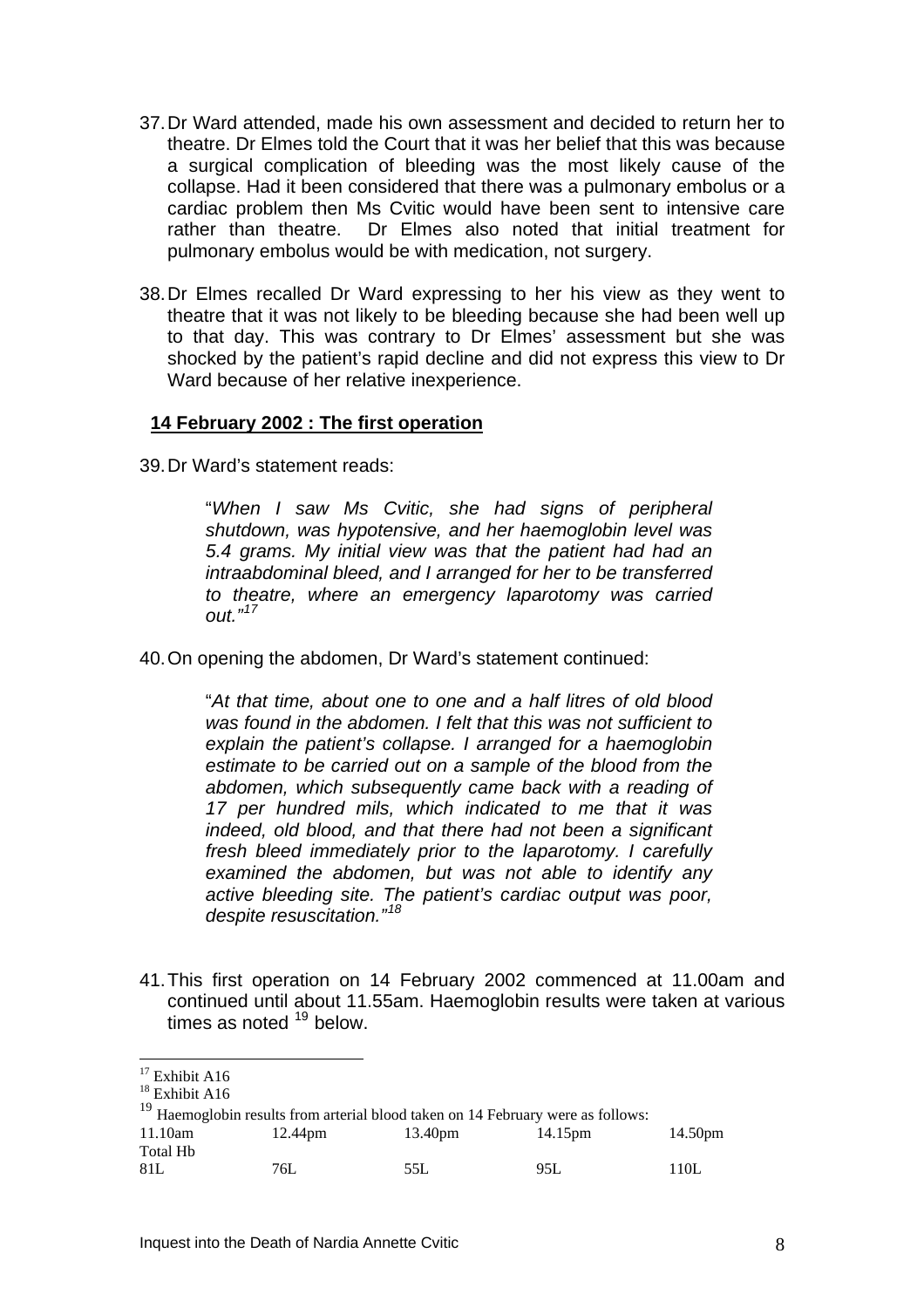- 42. Dr Elmes recalled the theatre being very busy with various doctors attending throughout the procedures. Dr Ward was assisted by Dr Stephen Allison, with the anaesthetists Drs O'Shea and Andrews present. Dr Caporn was also present.
- 43. Dr Elmes had a limited view of the patient. She confirmed she saw the midline incision and some blood in the pelvis, estimated by her to be between 500 and 1500mls. <sup>[20](#page-8-0)</sup> She could not be confident she was in a position to see whether there was active bleeding. The source of bleeding could not be found.
- 44. The evidence was that a midline, vertical incision was made at this first laparotomy. The original transverse surgical incision was not opened, meaning that access to the lower abdomen was restricted.
- 45. Dr Elmes' recollection was that Dr Ward requested the administration of 10,000 units of Heparin, assuming the problem was a pulmonary embolus. Heparin is used therapeutically and preventatively. It is very fast acting in preventing or impeding the formation of clots. It has effect when administered intravenously within about thirty seconds. It can be reversed by the drug Protamine.
- 46. There was no dissent or contrary view expressed by the assisting surgeon, anaesthetists or intensive care doctors in attendance. This was after an assessment had been made that there was not enough blood apparent to explain her collapse. Dr Elmes recalled that there was very limited discussion between Dr Ward and the attending surgeon, Dr Allison, about the possibility of an embolus.
- 47. Cardiac tamponade had also been considered and excluded. Dr Elmes said Dr Ward had passed a needle into the pericardium to release any aspirate.
- 48. After the administration of the Heparin, Dr Elmes recalls that Ms Cvitic started oozing from multiple sites intra abdominally. Packs were placed in the abdomen in response to the general oozing which commenced within minutes of administration of the Heparin. Dr Elmes could not remember whether there was any further exploration to discover any particular source of bleeding before the packs were inserted. Pressure was then applied by the fibrous tissue underneath the muscles of the abdominal wall. She was certain the decision to administer Heparin had been made by Dr Ward and the drug administered before the attendance of any other doctors and without reference to them. The skin was not re-closed at this time. Dr Elmes asked to be excused as she had other patients to attend. $21$
- 49. Dr Allison is a general surgeon who was in between operations on 14 February 2002 when he was urgently requested to assist with Ms Cvitic.

<span id="page-8-0"></span> $20$  Page 211, line 45

<span id="page-8-1"></span> $21$  Dr Elmes had left the theatre before Drs Mundy or Cooke arrived.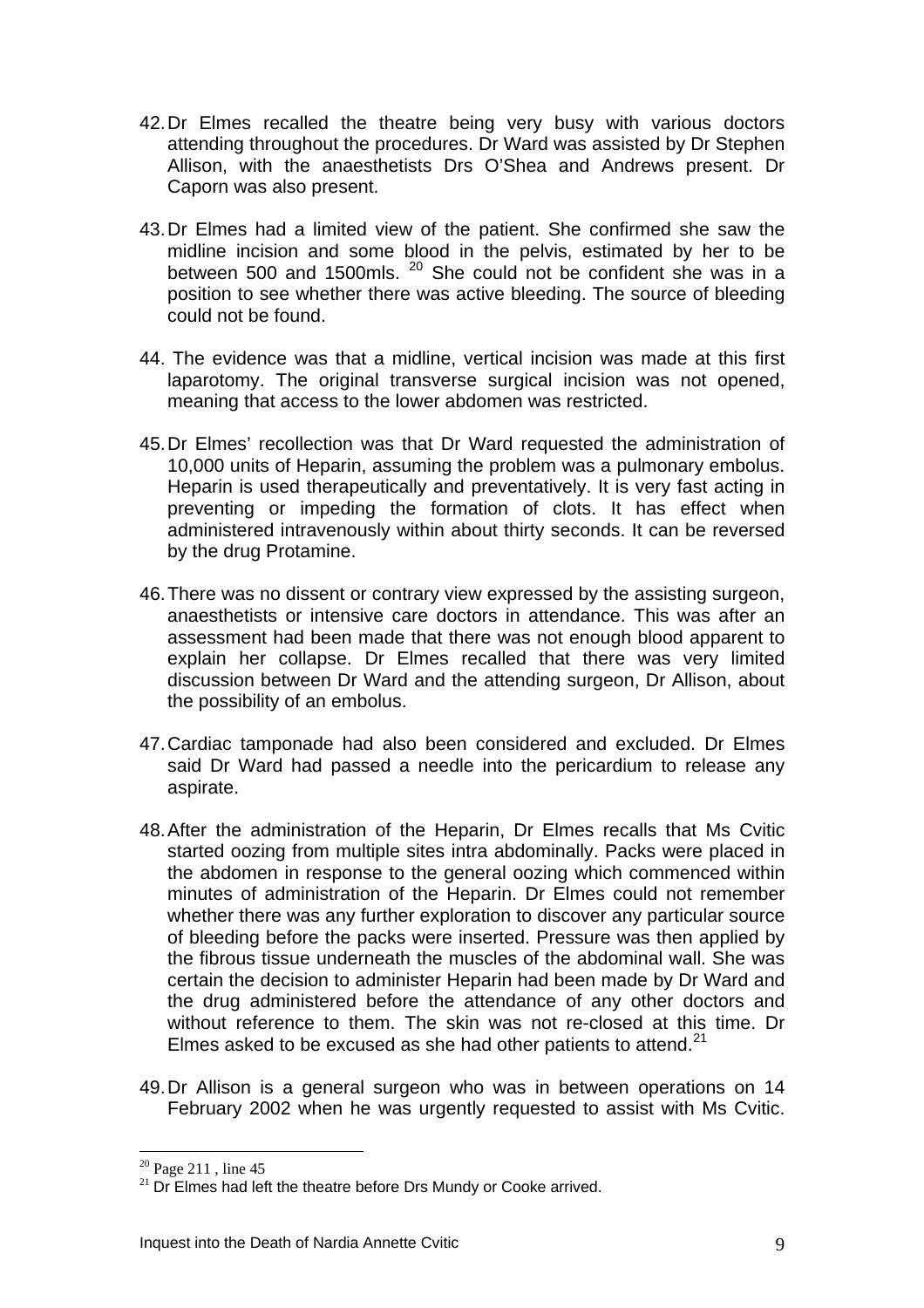The request was from Dr Ward. Dr Allison did not have time to identify exactly who was present in theatre. He referred to it as:

*"It was such a chaotic circumstance that I was trying to provide the help I was asked to provide….It was very frantic when someone comes to theatre very unwell…….we're all trying to play our role as best as possible to try and help the situation as much as possible."[22](#page-9-0)*

- 50. He thought that the abdominal cavity had already been opened by Dr Ward before he came into theatre. He recalled that there was about 1.5 litres of old blood. $^{23}$  $^{23}$  $^{23}$  He also observed a slight ooze of fresh blood from the right lateral pelvic wall, below the pelvic rim on the right hand side. The standard procedure of packing the abdomen with fresh absorbent pads to tamponade any bleeding and then removing the pads to identify the source was then employed. The lower right pelvic wall was the only area identified as oozing. No active bleeding was identified.
- 51. Dr Allison said it was Dr Ward that instigated the decision to administer Heparin. No one else discussed the decision. When cross examined about this he confirmed it happened before Dr Cooke was present and in the course of Dr Ward verbalising that he considered pulmonary embolism was the problem. Dr Allison said he knew nothing of the patient's history and did not consider himself to be competent to comment on the senior treating surgeon's decision to order Heparin. He agreed that it might have been different had there been "*frank bleeding*" present. He considered it would be very difficult for anyone to decline to follow the instruction of the treating senior surgeon, including anaesthetists. The anaesthetists did not question the order.
- 52. Dr Allison confirmed that during the first procedure there was an atmosphere of concern for the patient and a feeling that things had to be done with a maximum of speed consistent with safety. The progression of Dr Ward's thinking appeared to be; it doesn't seem to be a bleeding problem so it must be something else.
- 53. Dr Allison recalled Dr Ward "*thinking aloud*" and expressing the view that he did not think that haemoglobin of 53 would be enough to cause cardiovascular collapse and that he was considering pulmonary embolus.
- 54. Dr Allison had no recall of there being a pericardial tap (pericardiocentesis) performed. He could not recall performing one, although there was evidence that Dr Ward did so, prior to Drs Cooke and Mundy being in attendance. Dr Ward's evidence was that he inserted the needle into the pericardiac space and Dr Allison withdrew the plunger to extract any aspirate.

<span id="page-9-0"></span> $22$  Page 286, lines  $30 - 35$ .

<span id="page-9-1"></span> $23$  Page 286, line 49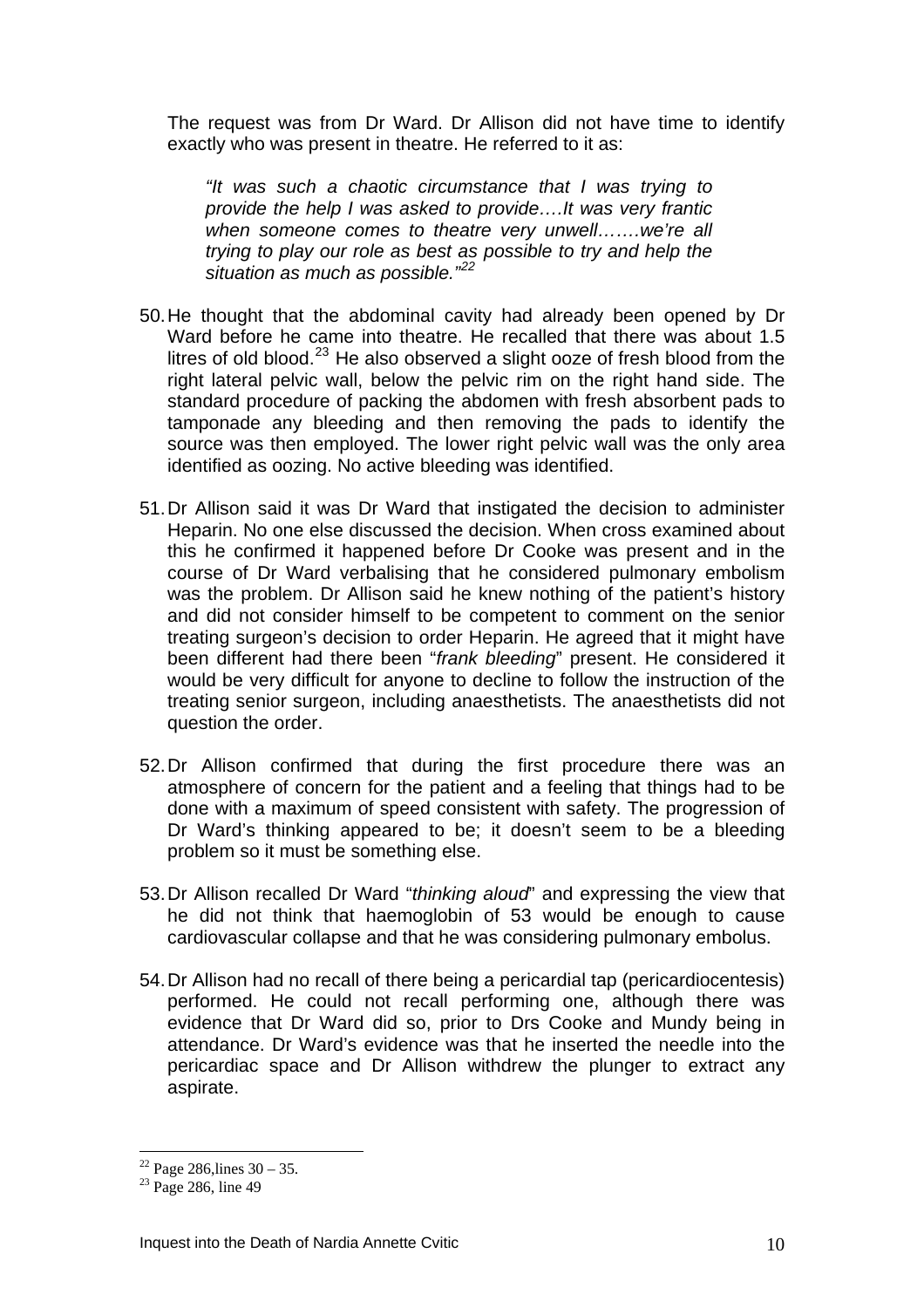- 55. Dr Mark Caporn is an anaesthetist who was working on a casual basis at the Mater on 14 February 2002. He was in the process of leaving after a morning list when Ms Cvitic was brought to the operating theatre. He observed that she was intubated, being ventilated, that she looked extremely unwell and appeared to be near death. He considered she looked profoundly clinically shocked, unconscious and pale. He offered to help the two anaesthetic registrars Drs O'Shea and Andrews.
- 56. As this was the first time he had worked at the Mater he could not identify the various doctors involved (some who came and went). He was told the senior surgeon who had performed the initial operation was in charge of the operation. This was Dr Ward.
- 57. On arrival he assessed that Ms Cvitic was in hypovolaemic shock. He had no knowledge of her history and no chance to read the chart. The information was provided by Dr O'Shea who said Ms Cvitic had undergone a radical hysterectomy in previous days. She had suddenly collapsed and become unconscious. A provisional diagnosis was of internal haemorrhage requiring exploratory surgery and treatment. Dr Caporn considered her presentation to be consistent with this information.
- 58. Ms Cvitic had a peripheral intravenous line in one arm with blood being delivered. Attempts to obtain more venous access for resuscitation (blood and fluid) were unsuccessful because Ms Cvitic was so profoundly shocked. Arterial access could not be gained for the same reason. The anaesthetists could only access the head and neck as the surgeons had prepared the abdomen for surgery. As the anaesthetists could not achieve intravenous access it was imperative for the surgeons to stop the bleeding because the anaesthetists could not replace fluids intravenously. They commenced surgery before intravenous access was established.
- 59. There were problems with electronic monitoring (excepting ECG) due to the profound shock. The pulse oximeter and blood pressure monitor were not reliable. Therefore Dr Caporn initially monitored the patient's carotid pulse manually and manually ventilated her.
- 60. Consideration was given whether to administer adrenalin. It was decided against this because, although it would stimulate blood pressure, it might also cause venous restriction which could compromise the only intravenous line in place. Therefore small amounts of intermittent adrenalin were administered through the one line by Dr O'Shea.
- 61. When the abdomen was opened Dr Caporn saw a moderate to large collection of haemoserous fluid in the belly, reddish brown in colour and dark. Therefore he thought it looked like altered or old blood and not new bleeding. He could not see any new bleeding and the surgeons were unable to locate a source of bleeding.
- 62. Dr Caporn asked the surgeons to insert an intravenous line into the inferior vena cava after they had drained the abdomen of fluid, which they did. A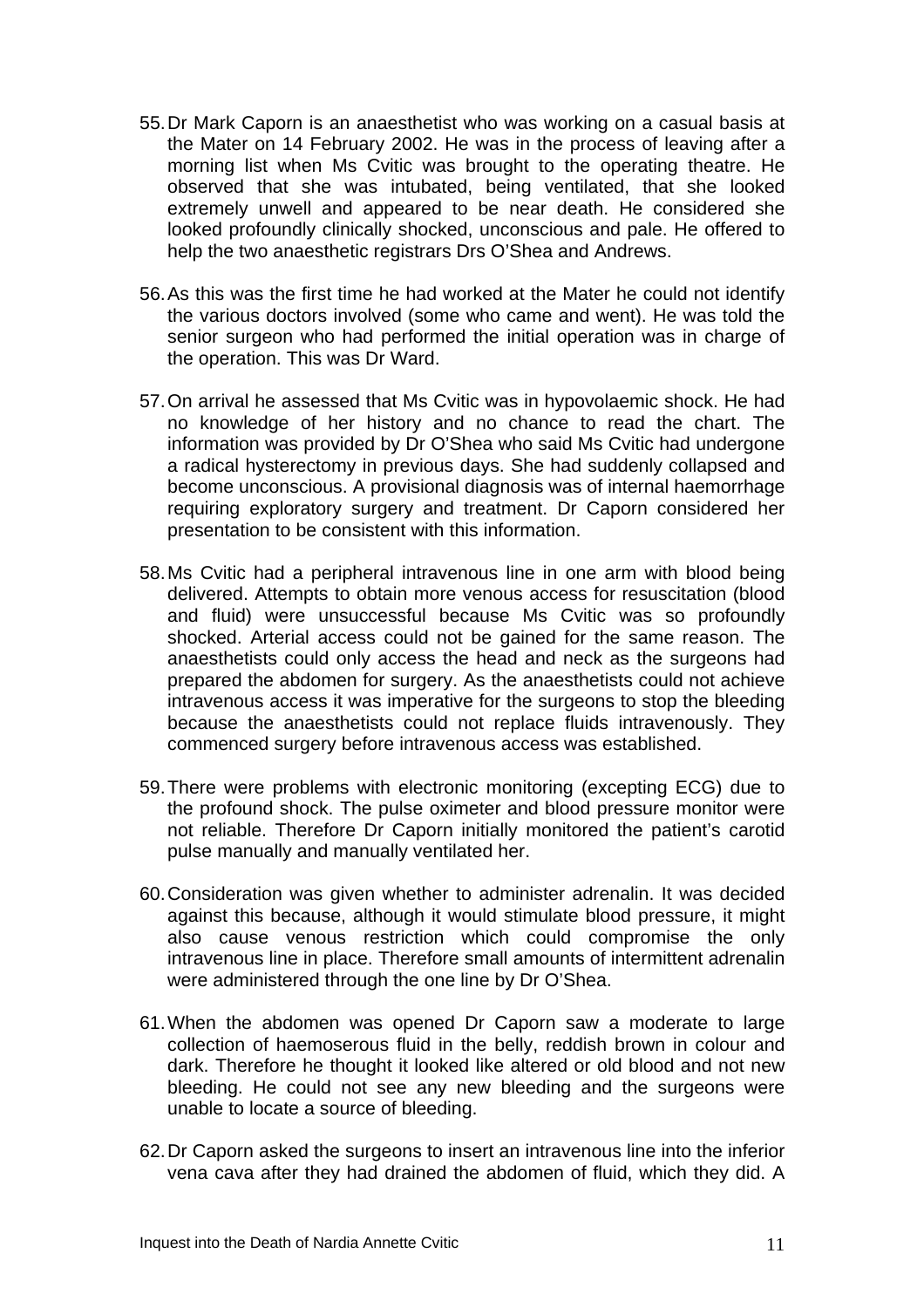second line was then available to administer fluids. Mechanical ventilation was then achieved.

63. He recalled one of the surgeons (Dr Ward) considering that the patient had a pulmonary embolism and asking for 10,000 units of Heparin. Dr Caporn did not recall being asked to give an opinion. Someone from the anaesthetic team gave the drug into the peripheral line. He said he did not see anything, nor was he aware of anything to contradict the administration of Heparin.

#### **Emergency intraoperative transoesophageal echocardiography**

- 64. Other expert opinion and assistance was enlisted to perform a diagnostic transoesophageal echocardiogram (TOE) to confirm the suspected pulmonary embolus. Dr Ward did not request this to happen and was surprised by the arrival of Dr Jennifer Cooke, a cardiologist, who was called in and attended just prior to midday. She had been contacted by Dr Joyce, an intensive care consultant who outlined the situation and asked for her assistance.
- 65. A TOE shows how the heart is functioning and excludes other possible problems, for example infarct, the failure of heart valves and whether there is an outflow block such as a large pulmonary embolus. The test can also be performed in a variety of situations and does not require the patient to be moved to a CT scanner. The procedure takes 5 to 7 minutes to perform. It is highly specific and determinative of diagnosis to be able to confirm or exclude the existence of pulmonary embolus.
- 66. Dr Cooke performed both a transthoracic echocardiogram and a TOE and demonstrated there was no embolus present. That determination was made by midday. There was however, some failure of the heart to adequately fill the right ventricle.
- 67. Dr Cooke noted there was no clear indication who was leading the surgery at the time. She informed the anaesthetist Dr Andrews and the intensive care doctor, Dr Sistla of her result. No surgeon identified himself to her or identified what the understanding of the situation was thought to be. There was no discussion of the possible implications of there being no pulmonary embolus and so Dr Cooke initiated discussion.
- 68. She raised a possible explanation with the filling of the heart. The lack of volume in one side of the heart might be due to pressure on the heart. A tension pneumothorax was diagnosed and this situation was dealt with by Dr Sistla. There was marginal improvement.
- 69. At no time was it raised in her presence that blood loss might be the cause of the problem.
- 70. Dr Cooke then became aware that 10,000 units of Heparin had been administered prior to her arrival in theatre. She acknowledged that it would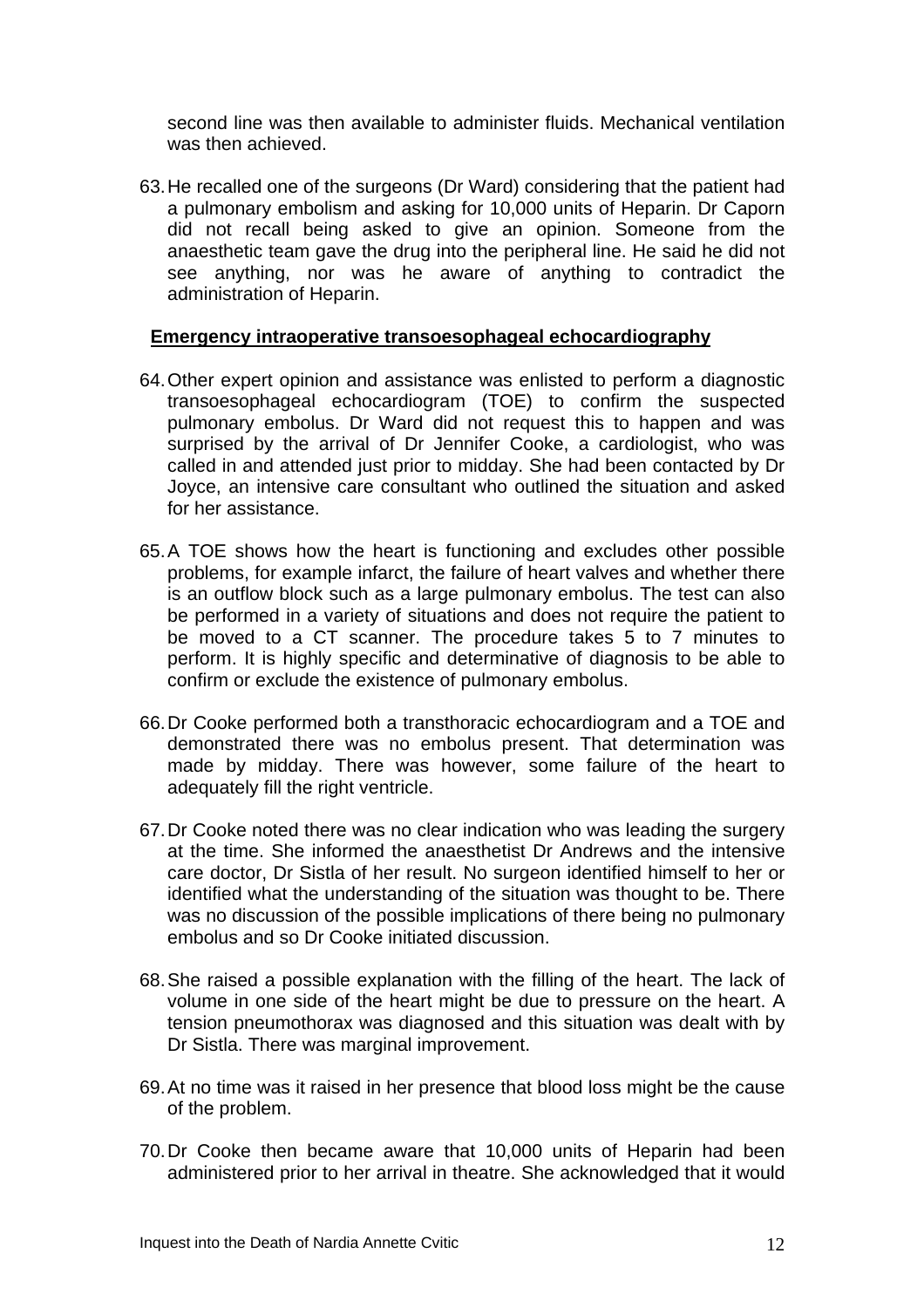have been given in the belief that there was a pulmonary embolus and Heparin would be administered to prevent further clot formation. She could not say that it would be standard practice if the abdomen was open but otherwise agreed with the proposition that it would be appropriate if there was a high degree of suspicion that there was a pulmonary embolus. If however, there was a risk of bleeding, or bleeding already established, Dr Cooke considered that you would need a very high degree of certainty to administer the blood thinning Heparin.

71. Dr Cooke was also then informed that attempted pericardiocentesis had occurred. When Dr Cooke was informed of this and that it had been performed without guidance of ultrasound, it raised the possibility that some harm might have been caused to the heart in the procedure, for example formation of a clot that might be compressing the heart and restricting filling. Dr Cooke recommended a pericardiac window to exclude this as a possibility. Dr Julie Mundy, a cardiac surgeon, was contacted by phone and she agreed that this was an appropriate investigation and that it should be commenced before her arrival. Dr Allison was recalled to theatre and commenced the pericardial window procedure (on advice from Dr Mundy) to obtain a view of the heart.

#### **14 February 2002 - The second operation**

- 72. The second operation on 14 February 2002 commenced at 12.20pm and continued until 15.12pm. In the second procedure, Dr Allison was involved with Dr Ward. Dr Allison had been recalled to theatre. He noted the presence of Dr Cooke, Dr Ward and some anaesthetists.
- 73. Dr Allison's evidence was that when he reopened the abdomen to perform the cardiac window, he discovered the abdomen was full of blood again. He explained that on the first opening 1500mls of blood had been discovered. They had searched for a bleeding source and had not been able to identify one, except an oozing area in the lower right pelvic wall. The blood had been evacuated and the abdomen packed and pressure applied by sewing up the abdominal wall but not closing the skin.
- 74. In re-examination Dr Allison considered the "old blood" he observed on first opening the abdomen was not likely to have bled that day. It could have originated from the operation on 11 February 2002.
- 75. On re-opening he confirmed the abdomen was "*full of fresh blood"*[24](#page-12-0)*…."It was very fresh blood, active bleeding.*" [25](#page-12-1)
- 76. Dr Allison said that when he re-opened the abdomen there was a pack down in the region where he had notified Dr Ward there was a bleeding source. The abdomen was full of blood and the pack was sitting in the blood.<sup>[26](#page-12-2)</sup> Dr Allison said that a single pad would have no impact in stopping

<span id="page-12-0"></span> $24$  page 289, line 10

 $25$  page 290, line 18

<span id="page-12-2"></span><span id="page-12-1"></span> $26 \text{ page } 291$ , line 15-20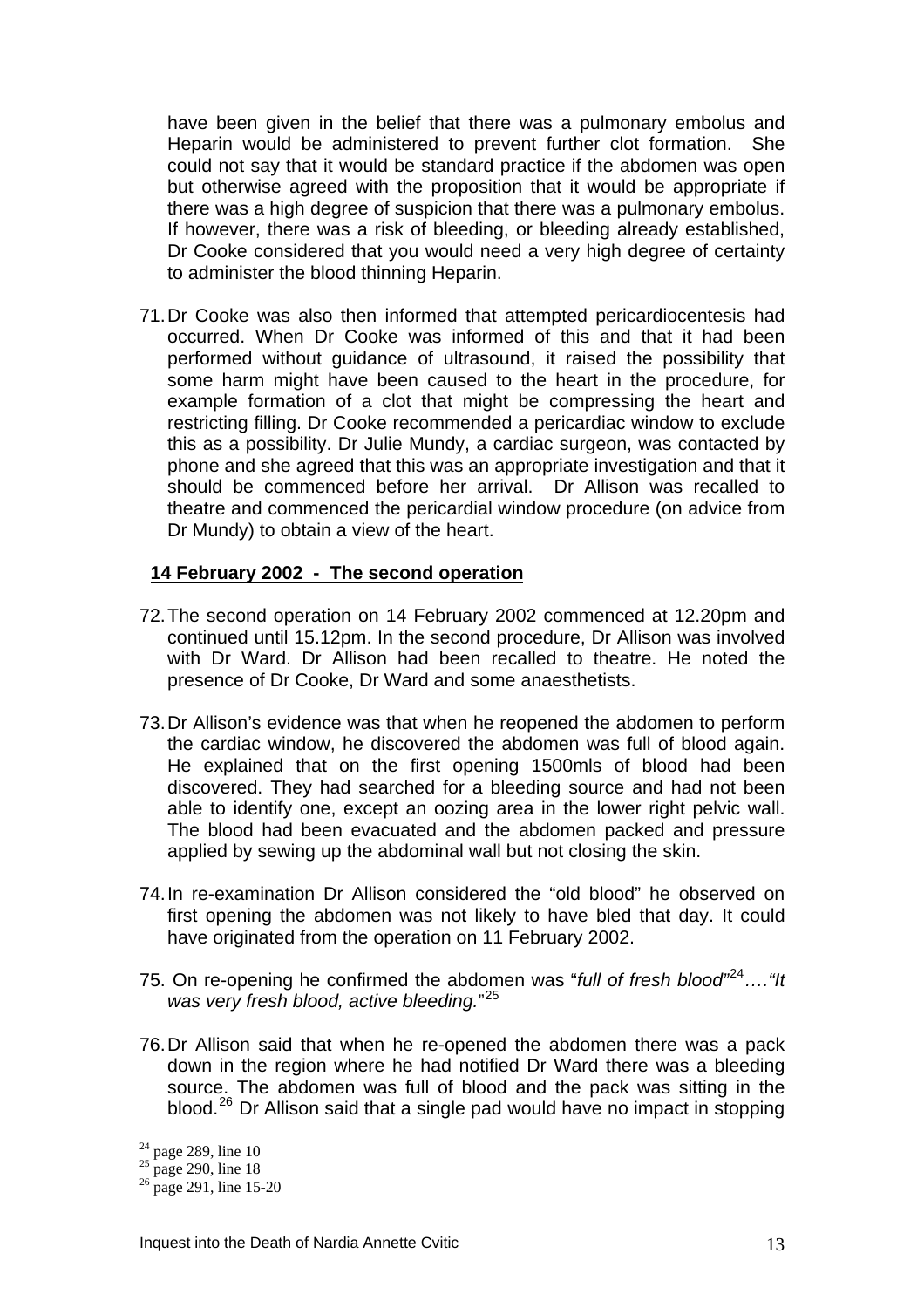an ooze or flow of blood. He could not explain for what purpose the single pad would have been left in that position by Dr Ward.

- 77. Dr Ward's evidence differed on this issue, he said he had inserted two pads and pushed them in to apply pressure below the pubic area.
- 78. Under cross examination, Dr Allison confirmed his understanding that he had been asked to assist Dr Ward with Ms Cvitic who was returning to theatre for control of bleeding. That was why she was taken to theatre. He confirmed his impression that when the abdomen was first opened he observed what he considered to be old blood. The abdomen was "full of blood" on both openings. It was removed by packs and suctioning. He did not think the oozing from the lower right wall was life threatening. It was sufficient to possibly explain the blood in her abdomen but why she collapsed was uncertain.<sup>2</sup>
- 79. Dr Allison could not say whether it was venous or arterial blood. He confirmed that there was no external pressure on the heart and there was no cardiac tamponade.
- 80. Dr Allison then said that the abdomen was being packed again when Dr Carmody arrived in theatre.
- 81. Dr Allison had his own anesthetised patient waiting for his attention. It was agreed that Dr Carmody would stay to assist Dr Ward and Dr Allison would go.
- 82. Dr Cooke was present when the abdomen was re-opened. There was immediately a spillage of reddish bloodlike tinged fluid. Dr Cooke was concerned that blood pressure remained as low as 70 systolic. She tried to explain the situation and recalls Drs Sistla and Andrews being involved in the discussion. She did not know Dr Ward at the time but has since identified him. She cannot recall him being involved in the discussion.
- 83. By 1:00pm, cardiothoracic surgeon Dr Julie Mundy urgently attended in order to explore the possibility of cardiac tamponade. She agreed with Dr Cooke that pulmonary embolus was not occurring because an empty or collapsed right ventricle was inconsistent with a pulmonary embolus. With pulmonary embolus the right ventricle would be dilated, not compressed, because there would be an obstruction to the outflow of the right ventricle. There would be a very high blood pressure between the right side of the heart and the lungs causing the right side of the heart to expand.
- 84. Dr Mundy was not told that Dr Ward had already performed an attempted aspiration into the pericardiac space using a needle. She was not informed that the patient was hypovolemic or that her haemoglobin was low.

<span id="page-13-0"></span> $27$  page 295, lines 24-33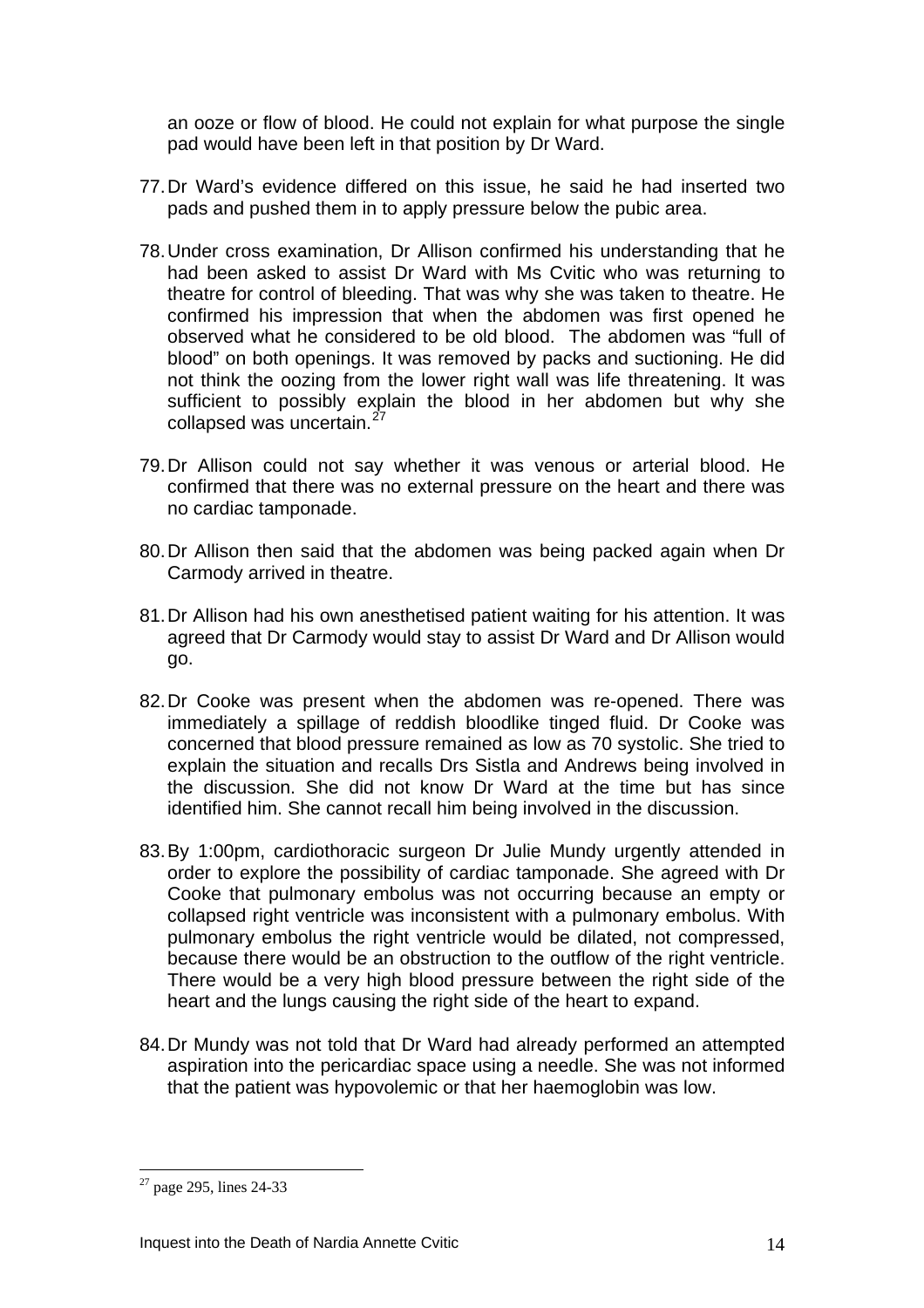- 85. Dr Mundy observed on her arrival "blood everywhere" and the patient was packed with laparotomy sponges. She observed blood in the suction bottles and on the drapes.<sup>[28](#page-14-0)</sup> The packs in the pelvis were blood soaked with blood rising around them. Dr Mundy confirmed what the general surgeon Dr Allison had already ascertained that there was no tamponade. Dr Mundy confirmed the right side of the heart was under filled. As large volumes of fluid were being administered and lost, the only explanation could be blood loss.<sup>[29](#page-14-1)</sup>
- 86. She informed Dr Ward of this finding and that she considered the problem to be one of bleeding.
- 87. Dr Ward said there was only 500-800ml of blood in the abdomen when he originally opened. He maintained the contention of pulmonary embolus and was reluctant to consider blood loss as causing the problem.
- 88. Dr Elmes' estimate of blood loss in the first laparotomy was between 500mls and 1500mls. The estimate from Dr Allision, the assisting surgeon was "*one and a half litres of blood- not fresh,...it was dark, predominantly blood*."[30](#page-14-2)
- 89. Dr Mundy instructed the anaesthetist to give the patient more blood and to try to make up blood volume. She then left the operating theatre.
- 90. Dr Mundy was recalled to the Mater later that night and again on 15 February 2002. On both occasions she checked that there was no bleeding problem emanating from the heart, chest or lungs. She noted that the patient was coagulopathic from all raw surfaces.
- 91. Dr Caporn remembers surgeons re-exploring the abdomen. He saw fresh blood oozing from the pelvis. Forty milligrams of Protamine (which is given to reverse the effects of Heparin) was administered over ten minutes concluding at 1.15pm. He believes he administered this drug at the request of one of the surgeons.
- 92. The situation was so urgent that Dr Caporn did not make any notes on the record and he is not named in the record as being in attendance. The notes were made in retrospect. He believes the dosages of medication would be accurate but the times probably estimated.
- 93. When Ms Cvitic's blood pressure had improved and sufficient intra venous access had been established, Dr Caporn left to attend his other responsibilities. Dr Andrews had already left but Dr O'Shea continued together with other staff anaesthetists. The anaesthetic record sheet was attached and explained.

<sup>&</sup>lt;sup>28</sup> Page 599, line 37

<span id="page-14-1"></span><span id="page-14-0"></span> $^{29}$  Page 601, lines 1 -10

<span id="page-14-2"></span><sup>&</sup>lt;sup>30</sup> Page 286, line 49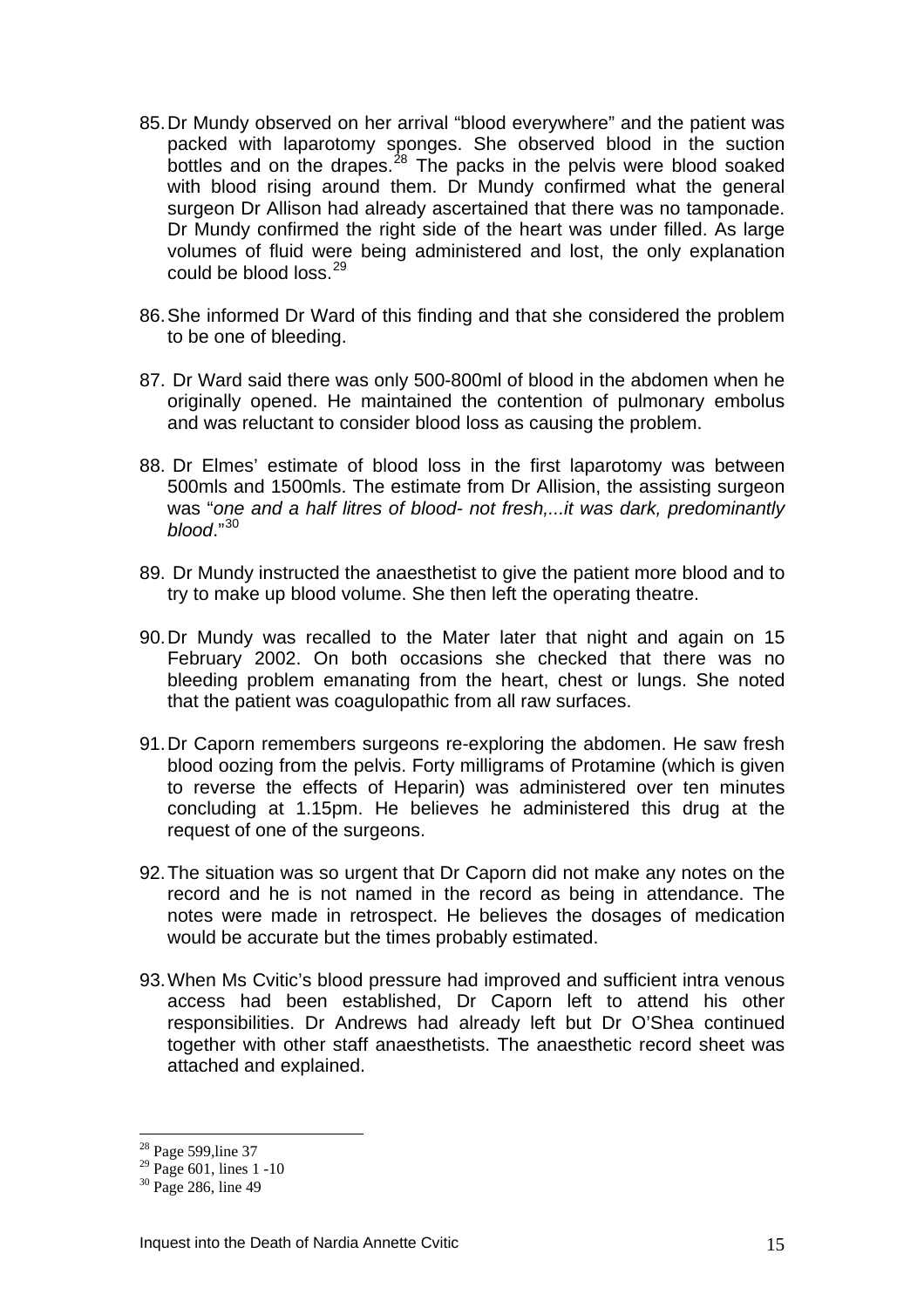- 94. Dr Ram Sistla is an intensive care specialist who was also called to theatre on 14 February 2002 by Dr Joyce. The request had come from one of the anaesthetists in attendance. He arrived at about the same time as Dr Cooke who said she was in attendance from just prior to midday.
- 95. His assessment after looking at the patient, the monitors and the data was that Ms Cvitic was *in extremis*. She was intubated and ventilated with only her left chest moving as she breathed. Her pulse was of very low volume and her blood pressure was very low. There was a femoral pulse in the left leg but not the right. A central line was in position in the left femoral vein with adrenalin being infused. The anaesthetists had been unable to access the lower part of the body earlier to attempt this. Fluid resuscitation with colloids was also commenced.
- 96. Dr Sistla diagnosed a right pneumothorax which he drained. The patient's blood pressure improved immediately. He considered this was the main problem compressing the right heart as indicated by the echocardiography.
- 97. Dr Sistla's statement indicated he thought surgery was disorganised and that Dr Ward was exhibiting stress and was trying to work out what was happening. It was not clear to Dr Sistla who was in charge in the operating theatre [31](#page-15-0)
- 98. His opinion was that the post operative haemoglobin level of 53g/L indicated blood loss and was sufficient to explain the cause of the collapse.
- 99. Dr Mathew Carmody is a visiting surgeon at the Mater Hospital and a senior lecturer in surgery at the University of Queensland based at the Mater.
- 100. In evidence, Dr Carmody told the inquest that after completing the surgery on the 14 February he made personal notes about the day in his office. He then relied on those notes in responding to a request for information from Dr Jenny Brown, Chief of Staff at the Mater in a letter dated 10 April 2002. $32$
- 101. In his statement<sup>[33](#page-15-2)</sup> Dr Carmody said he was in his office in the University Department of Surgery when he was called by Sister Shields-Brunel and Dr Anthony Colby. The phone call was received about 12.45pm. He recalls being told an emergency thoracotomy was about to commence. His evidence to the inquest was he received a call to come to theatre immediately. The information was that Dr Colby didn't think anyone knew how to open the chest. Dr Carmody immediately left for theatre, arriving about four minutes later, at 12.50 pm. He placed a gown and glasses on. He saw Ms Cvitic on the table soaked in blood. Doctors Allison, Ward, Mundy and Cooke were present. All surgeons were blood

 $31$  Exhibit C305

<span id="page-15-1"></span><span id="page-15-0"></span> $32$  Exhibit B39

<span id="page-15-2"></span><sup>&</sup>lt;sup>33</sup> Exhibit A14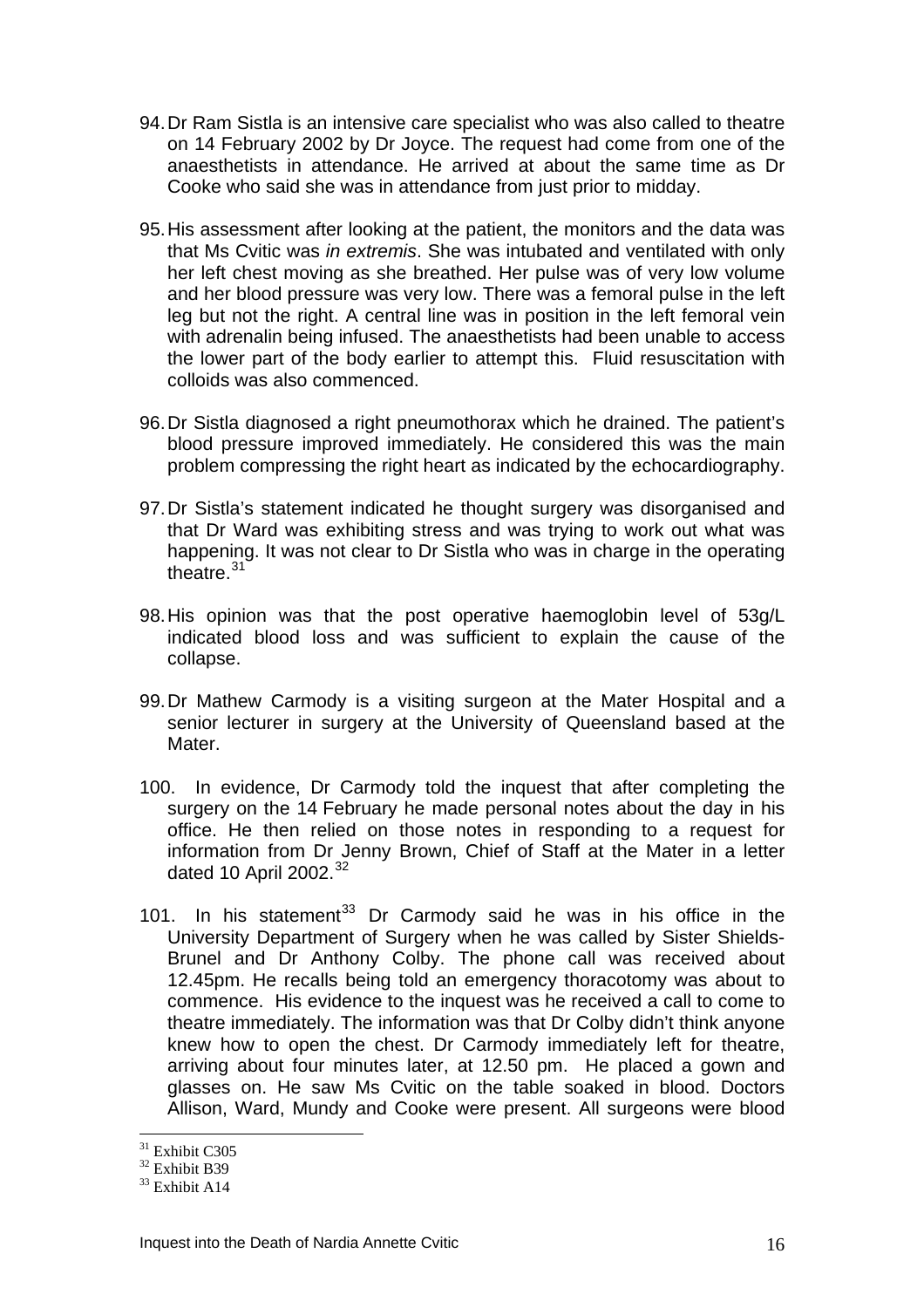soaked. I note this was consistent with Dr Mundy's description of the scene.

- 102. He recognised Dr Mundy who had her hand in the chest cavity and was commenting that the patient had a small but normal heart. The chest had been opened through the diaphragm. Dr Carmody was standing about one metre away. There was no pulsatile blood evident. He considered the bleeding had been issuing for quite a while as there were blood soaked instruments and blood on the floor, the drapes and the surgical staff. Dr Cooke was at the patient's side with an echocardiogram machine operating, talking with Dr Mundy. Doctors Ward and Allison were also present. There were up to ten other people in theatre performing various discrete roles. He heard Dr Cooke and Dr Mundy discussing the patient's history, including a cardiac arrest on the ward, being brought to theatre and being given 10,000 units of Heparin.
- 103. Dr Carmody was first asked whether he could assist with Dr Allison's patient in the adjoining theatre who was waiting for an operation. It was decided that Dr Allison would leave to go to his patient and Dr Carmody would take over from him to assist Dr Ward. There was discussion between the two cardiac doctors concerning lack of fill in a chamber of the heart and also reference to a pneumothorax which had been treated by Dr Sistla.
- 104. Dr Carmody scrubbed and returned to theatre. He understood the situation was that there was bleeding from the upper abdomen. Bleeding from the heart region had been excluded by Dr Mundy. He could not immediately see a source of bleeding although there was blood everywhere, including blood soaked packs in the abdomen. He approached and stood at the patient's right hand side. He saw blood filling the abdomen, starting to leak over the edges of the skin. He commenced to search the upper abdomen. He quickly decided to act as if it were a serious incident of trauma and pack the abdomen tight with absorbent cotton packs. He addressed the scrub sister and ordered the immediate supply of a large number of fresh packs to apply pressure. Dr Ward packed from the other side of the patient. Ms Cvitic was laying flat, covered in blood soaked drapes. Dr Carmody understood that Ms Cvitic had a very low blood pressure and he directed that her head be lowered to preserve circulation to the brain.
- 105. Dr Kithsiri Fonseka, Dr Ward's resident medical officer, joined the team in theatre. Doctors Ward and Fonseka then talked through a summary of Ms Cvitic's history since her Monday operation. Dr Carmody heard about her collapse earlier that day when being mobilised by the physiotherapists and the subsequent arrest. He also heard that her haemoglobin was 5 grams per decilitre at about that time. Dr Carmody considered this reading to be less than half what the average expectation would be in the post surgery period for a young woman.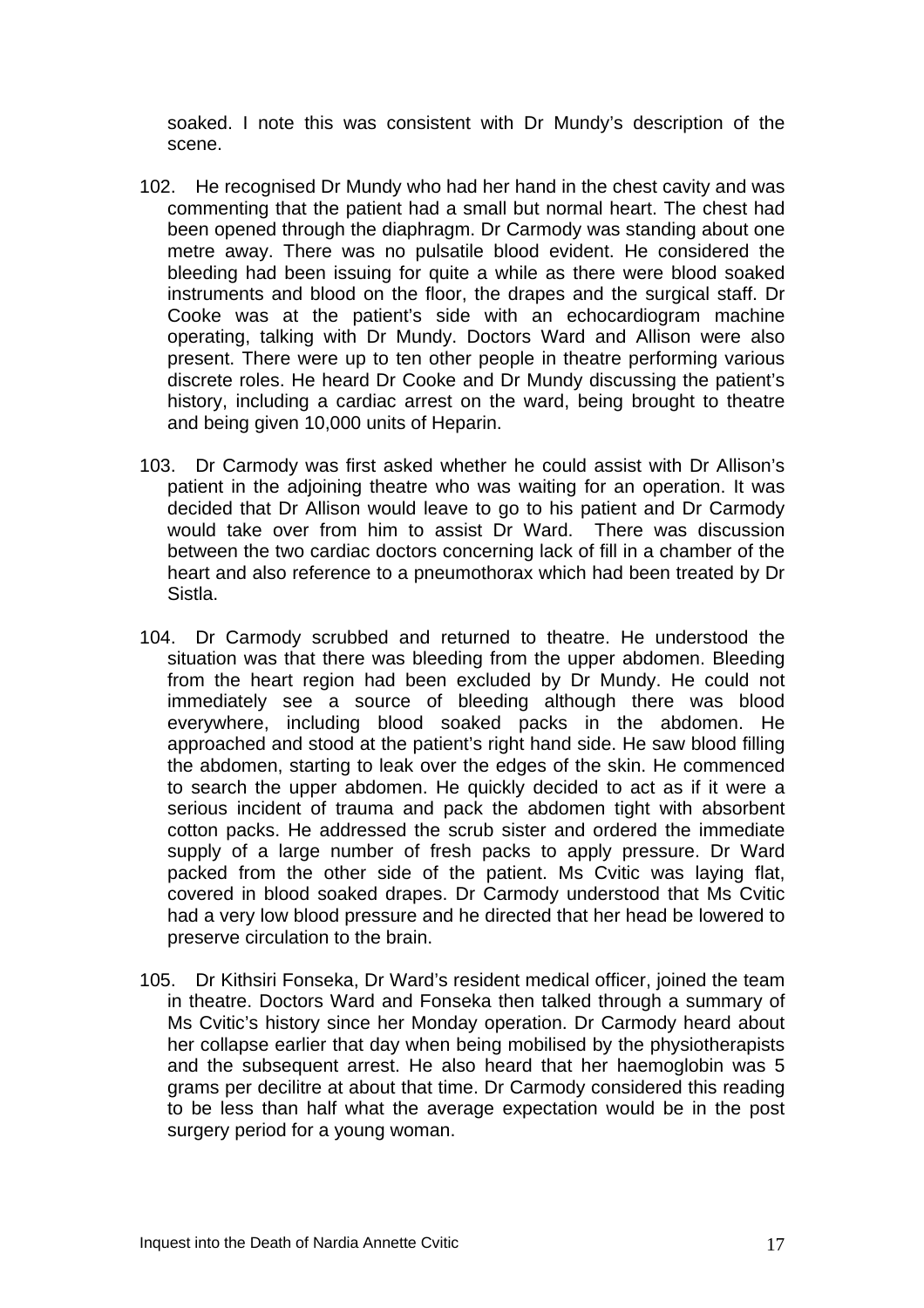- 106. Dr Carmody explained that the haemoglobin takes time to reflect a change in circumstances. A graphic example is if a person were to be stabbed and in the process of bleeding to death, the haemoglobin level at that time would still be normal. The lack of volume of blood would be the critical issue rather than the concentration of the blood at the time.
- 107. Ms Cvitic was apparently in a position where she had lost both volume and haemoglobin concentration which provides the capacity to carry oxygen in the blood.
- 108. Dr Carmody considered the patient to be in a very risky state and he said he leaned across the anaesthetist's curtain and said words to the effect that *"we need to give her Protamine to reverse the Heparin and stop the bleeding."[34](#page-17-0)* He did not hear anyone acknowledge or agree with him. It was said in the presence of Dr Ward who was opposite Dr Carmody.
- 109. Dr Carmody said, on reviewing the chart some weeks later, he saw that Protamine was given. Dr Sistla's evidence was that it was administered between 1.05 and 1.15pm. Dr Carmody explained that a scrubbed surgeon gives the instruction to the anaesthetist beyond the sterile curtain to administer the drugs as required.
- 110. Dr Carmody said on hearing her history that she had a normal pulse and haemoglobin the previous night but then precipitously dropped to 5 grams, his opinion was that this did not match with a possible diagnosis of pulmonary embolus. On seeing the blood issuing from the abdomen on his arrival, he was firmly of the view the problem was a bleeding problem.
- 111. He was asked how he might exclude the possibility of a pulmonary embolus if he had arrived at a time when there was no active bleeding apparent. He said he would review the history of the patient. He conceded that if a patient collapsed on the ward without obvious signs of blood loss, pulmonary embolus could be suspected. The diagnosis is difficult to confirm but includes elevated jugular venous pressure, evident as full veins in the neck. There may be signs of acute right heart strain. An ECG might also show acute right heart strain. A TOE is the definitive test. This was the test being undertaken by Dr Cooke on Dr Carmody's arrival.
- 112. The TOE had been completed by Dr Cooke prior to Dr Mundy's and Dr Carmody's arrival.
- 113. While the doctors continued to repack the abdomen with fresh packs there was no evidence that the blood was clotting. The Heparin was having the expected effect. Dr Carmody said he discussed with Dr Ward that he did not think the upper abdomen was the problem area and attention was turned to the pelvis. Dr Carmody suspected there might be bleeding from a hole in the vena cava so he opened the retroperitoneum to inspect further but did not discover a problem.

<span id="page-17-0"></span> $34$  Page 67, Lines  $54 - 55$ .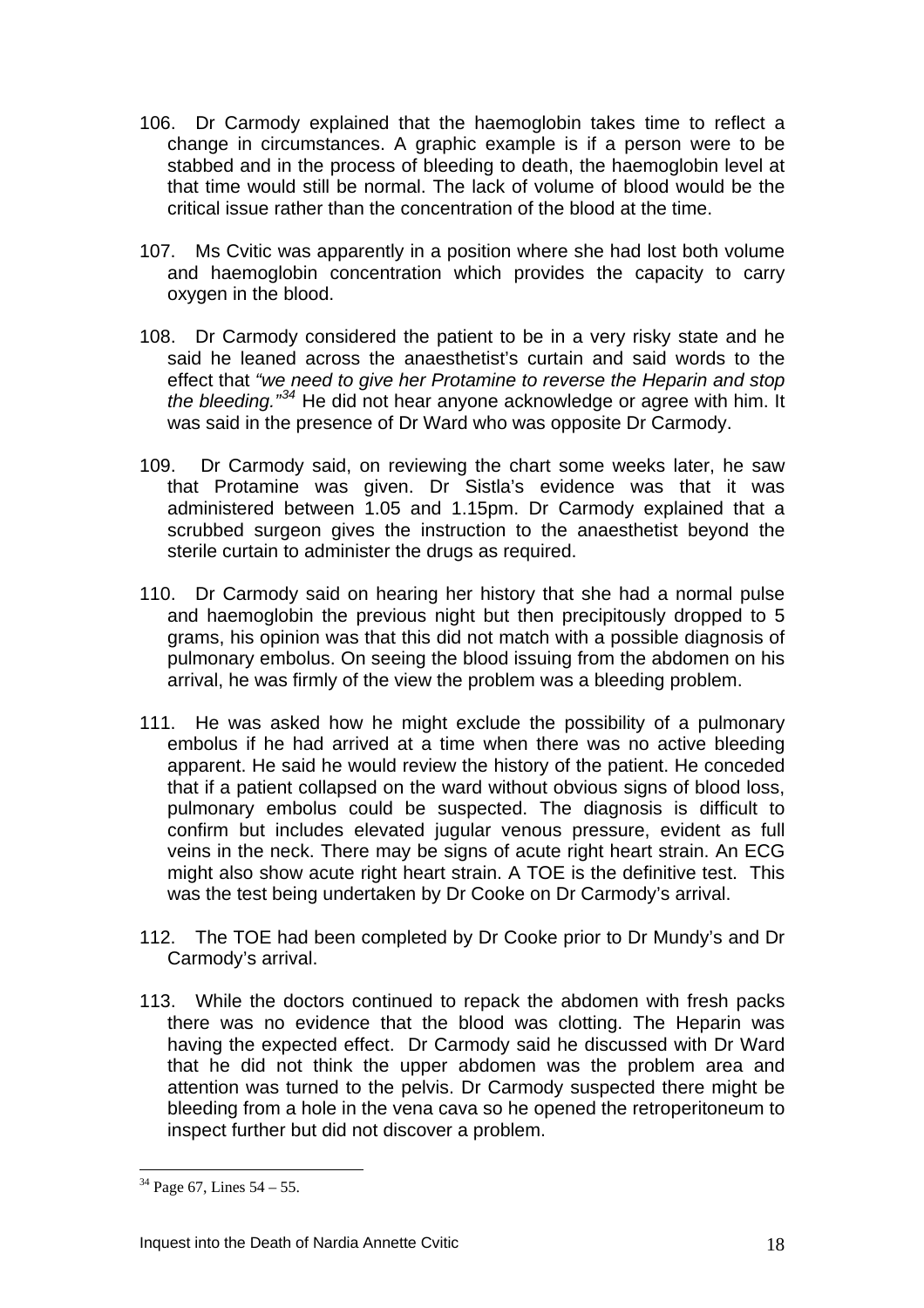- 114. The situation seemed to be that the upper abdomen was not the area of the source of bleeding. Dr Ward looked to possible areas of concern such as the vessels arising from the sacrum and also reviewed the pedicles which are ligated and divided during radical hysterectomy procedures. These are to be found on the posterior abdominal wall. Dr Ward used "liga" clips to squeeze together cut tissue along the pelvic brim from the operation site. This did not appear to stem the flow of blood. Dr Ward was adding sutures to the pedicles area where the hysterectomy procedure had been performed. This is the fibrous supporting band anchoring the uterus. It did not seem to be the source of the bleeding.
- 115. Dr Carmody thought he could not see anything from his position to explain the continued bleeding on the left side, so he presumed it might be from the right side. He divided the transverse suture from the operation incision performed on the Monday. This opened up the pelvis allowing a view into lateral recesses in the region of the iliac vessels. He did this from the right hand side and looked back into the recess closest to him and saw bleeding. He asked if he could swap sides with Dr Ward, which was done. He changed the retractor being used by Dr Ward to provide deeper access. He saw a peritoneal defect on the right pelvic sidewall that was issuing blood that he had not seen before from the left hand side of the patient. It was red coloured, fresh blood and non pulsatile. He therefore considered it to be emanating from a major vein, not an artery.
- 116. Dr Carmody then used an electrocautery pencil (diathermy tool) and activated it to further divide the tissue, exposing another four centimetres of the area. In doing this he pulled the drapes down lower exposing the pubic area and observed a hole in the upper part of the right thigh which was issuing the same coloured blood as could be seen from the abdomen.[35](#page-18-0)
- 117. Dr Carmody was standing on the left side of the patient level with the top of her pelvis. He divided the tissue in a vertical fashion and continued down towards the skin crease itself, towards but not to the puncture that he had seen in the upper thigh. The puncture was two centimetres below the line known as Holden's line delineating the distinction between leg and abdomen. There was fresh blood issuing from this hole and Dr Carmody considered that this was the explanation of the blood loss and consequent drop in haemoglobin and blood pressure. Dr Carmody was seeking to isolate the vessels above and below the bleeding point using the diathermy tool. He assumed the bleeding was coming somewhere from between the hole in the peritoneum issuing blood in the abdomen, and the hole in the upper thigh, which was also bleeding. He considered therefore there was likely to be damage to some major vessel in the five or six centimetres between these two points. He suspected it could be either the iliac artery, or more likely, the vein as the blood flow was non pulsatile. He divided the round ligament to gain better access. He did not discover a

<span id="page-18-0"></span><sup>&</sup>lt;sup>35</sup> Page 79, line 11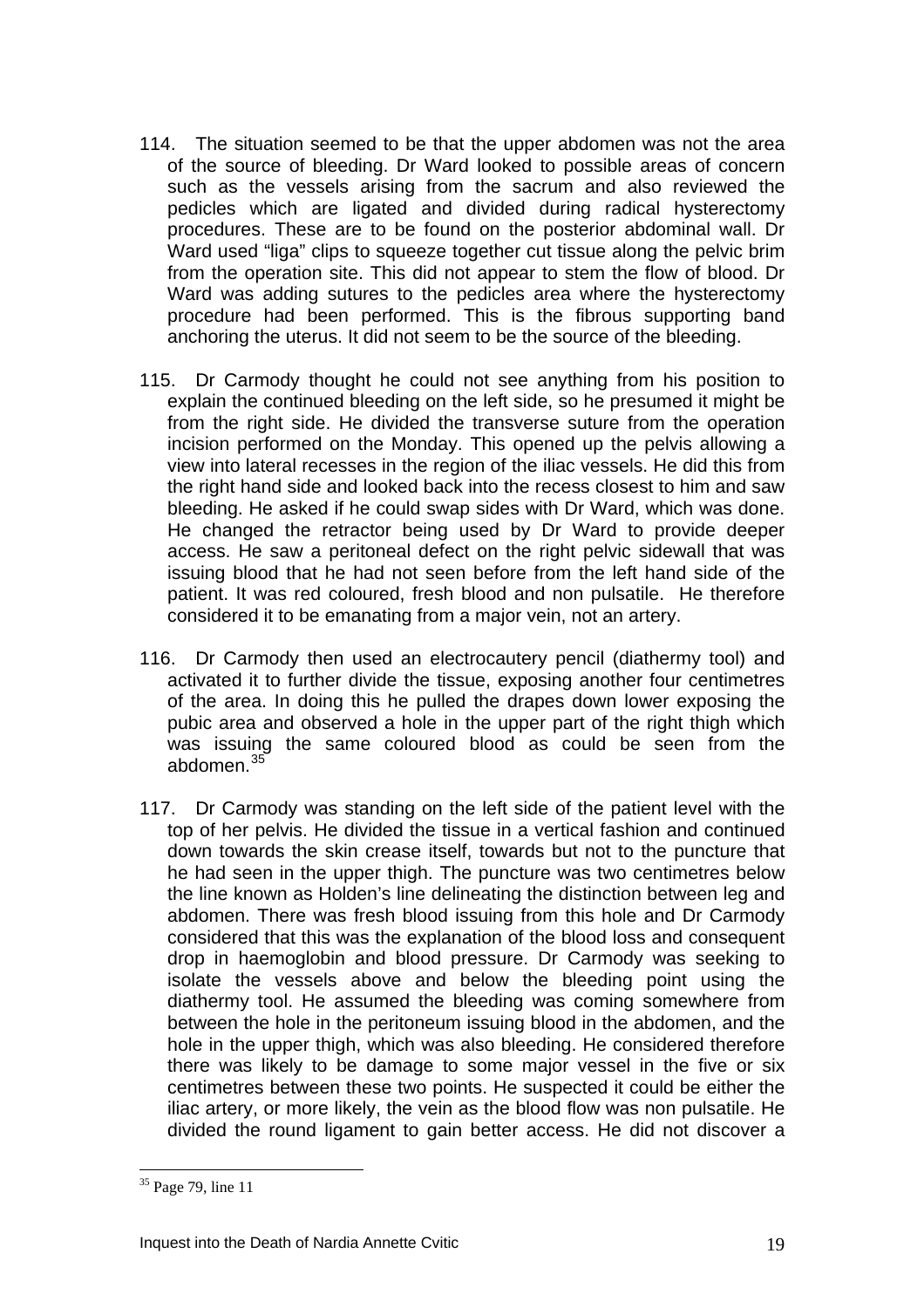"track" from a drain which he stated can be typically observed through the tissue. He was simply looking to expose the site of the bleeding and affect a repair. He did not cut through the inguinal ligament because it is difficult to repair. He could see enough of the vessels to identify the source of bleeding. Dr Carmody was quite clear that what he observed was a laceration to a vessel which he identified to be the external iliac vein just underneath the peritoneal laceration within the right lateral wall of the pelvis. At that particular point the artery was deeper than the vein and he did not find any damage to the artery.

- 118. He initially sutured the laceration of the vein with proline suture material. This wasn't successful. He requested a different type of vascular proline which was obtained and the repair effected.
- 119. During Dr Carmody's exploration of the area he said Dr Ward was saying *"it must be the circumflex vein."[36](#page-19-0)* Dr Carmody thought this was not the case because the degree of bleeding was excessive for the far smaller circumflex vein (perhaps 120 times smaller in Dr Carmody's estimate).
- 120. Dr Carmody assisted the court with an explanation of the anatomy involved, particularly the position of the external iliac vein and artery, the inguinal ligament and associated structures. This was done with the assistance of an anatomical model and anatomical drawings and other representations. He explained the artery has a muscular wall between two and three millimetres thick and is quite robust to withstand tension and pressure as well as traction. In comparison, the vein has a very thin wall only one or two cell layers thick. It is much weaker but it is highly specialised being able to increase and decrease in size depending on local blood pressure. Vein walls are significantly more susceptible to rupture than artery walls. The inguinal ligament is the inferior limit of a three layered dome of the abdomen, holding it in position, a sinew like muscle band from the pubis to the top of the pelvis. Below it is a small aperture for the blood vessels to enter and return from the leg.
- 121. Further discussion of the anatomy included identifying the inferior epigastric vein and the circumflex vessels which are smaller again than the external iliac vein. The size difference between the inferior epigastric and the external iliac veins was estimated as easily twenty times smaller than the external iliac vein.
- 122. Dr Carmody informed the court that in a young healthy patient the blood pressure in the iliac artery would be approximately what is measured by the anaesthetic machine, eg if it were 110 millimetres of mercury it would be sufficient to generate a jet of blood a considerable distance if exiting from a small aperture. In comparison, a vein would have no more than 3 to 5 millimetres of mercury pressure. Such blood flow would appear as a trickle, or fall as a curtain rather than be pulsatile from an artery. An

<span id="page-19-0"></span><sup>36</sup> Page 83, line 28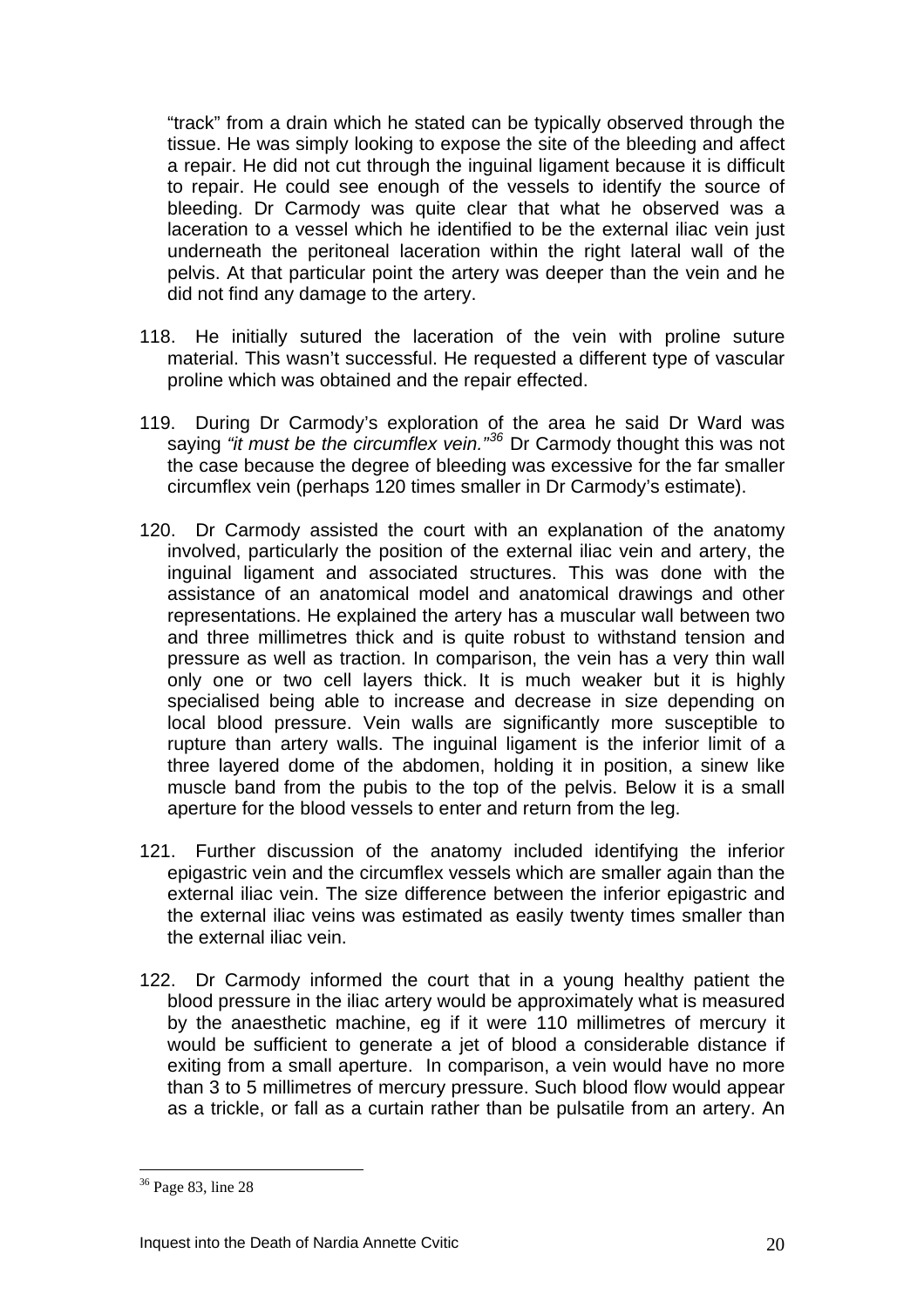artery has a musculature nature which can tend to close off a breach when pressure is applied- not so a vein.

- 123. The second attempt to repair the breach in the vessel was successful and haemostasis was achieved. The vessel stopped bleeding.
- 124. Dr Carmody gave evidence that the puncture mark in the upper right thigh had a slightly V shape rather than a purely round form. Dr Carmody was quite clear that he repaired a vein, not an artery (from the thin nature of the vessel as compared to a muscular arterial wall). His evidence was precise in that he sutured one long tubular tear in the one vein which he identified as the external iliac vein.
- 125. He said at the time the volume of blood loss was not excessive but having regard to the situation of the patient, with a haemoglobin level of five and requiring huge transfusions, that there had been a bleed from a major vessel. Dr Carmody noted that had it been a defect in the arterial supply to the leg (the external iliac artery) then he would expect the leg to be severely compromised, white and pale which would have been obvious prior to the patient being brought to surgery. He also noted that it was not a pulsatile flow which would be expected from an artery.
- 126. Dr Carmody reflected on the procession of events after surgery. He noted that the patient seemed to be recovering after surgery uneventfully until 14 February when something catastrophic occurred. He reviewed the operation notes and noted that two drains were used. He formed the view that the drain exit wound might be the explanation for the puncture wound in the upper right thigh. This would be consistent with the probable path of the sharp metal trochar used to pierce through to exit the drain between the points where he had observed a defect in the peritoneum (which was at the outer limit of the original transverse surgical incision) leading down to the puncture wound below in the upper thigh. The damaged external iliac vein was between these two points.
- 127. He could not discover any other explanation for the puncture wound in the thigh. He considered it might have been possible that an attempt to insert a cannula during resuscitation might have misguidedly caused such a puncture (as it is not the correct spot), but could find no confirmation that this was the explanation of the wound. He also thought a cannular mark would exhibit a "round" puncture appearance whereas the puncture he observed was of a diamond or V shape, more consistent with the passage of the trochar.
- 128. The drain tubing which remains within the patient is fluted only up to a marked point which shows where the tube should exit the skin. The fluting allows the fluid to be extracted via gentle vacuum pressure. Other types of drains have holes but tend to block.
- 129. Dr Carmody was asked whether injury to the external iliac vein might have otherwise occurred in the course of the initial procedure being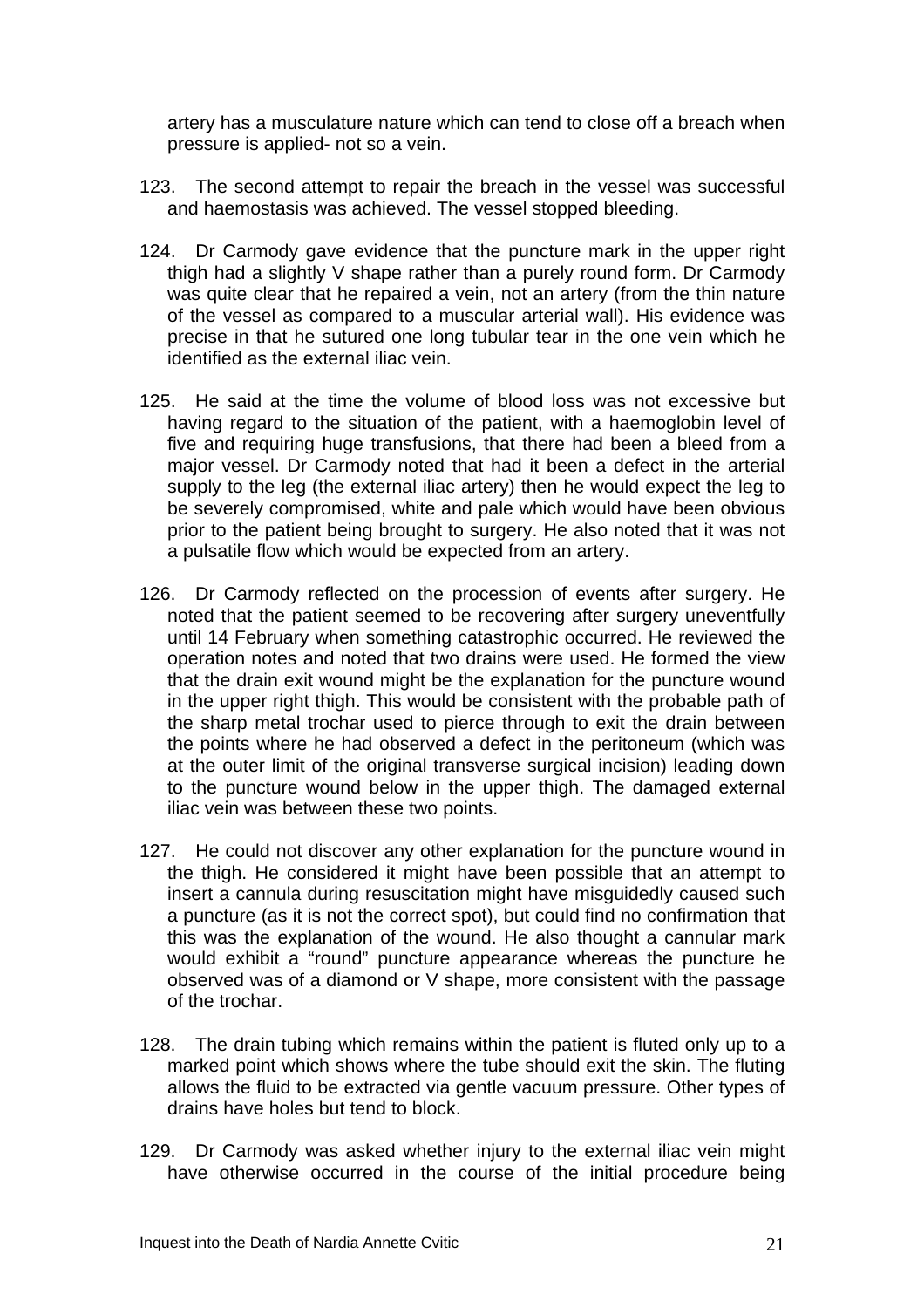undertaken. He raised the possibility that damage might be associated with removal of lymph nodes in the iliac area but if this was so, then it would still raise the question why the collapse was delayed until the third post operative day after the initial operation on the Monday.

- 130. Dr Carmody considered there must have been some significant change in the patient's circumstance to suddenly precipitate her to the dire collapse of 14 February. He could not entertain the notion that the bleeding had commenced from the time of the operation and not revealed itself. He considered that it must have commenced perhaps in the early hours of Thursday morning. He raised the hypothesis that the passage of the trochar had caused the damage to the iliac vein but this had been effectively tamponaded by the drain itself, within a very confined space held in place by the inguinal ligament. He considered this could be an explanation given the vessel was a low pressure vein rather than an artery. It was on Thursday morning that the drain had become loosened and fell out. The fluting would then permit the outflow of blood. In a young fit person the body would compensate for a period of time before final collapse which had occurred. Blood would also then be flowing into the abdomen which might not be immediately apparent.
- 131. Homeostasis was achieved by oversewing the external iliac vein. Dr Carmody's recollection was this happened by about 3.00pm. Dr Carmody could see that clots were now beginning to form and he considered the best course was to pack and close the patient as soon as possible and get her to ICU to be warmed and cared for in that controlled environment.
- 132. I remark that Dr Carmody does not seem to have been aware that Protamine had been administered or at what time this in fact occurred but he could observe the positive clotting effects by 3.00pm.
- 133. Dr Carmody considered Ms Cvitic's chances of survival were low, given the prolonged period of low blood pressure and the likelihood of severe acidosis. Without sufficient blood supply, tissues would be unable to be relieved of their toxic by-products and irreversible damage to organs can result. Huge blood loss and the need for transfusion was the other most significant deficit faced by Ms Cvitic as this time.
- 134. The abdomen was repacked by both Drs Carmody and Ward and the opening closed with adhesive to add pressure and save time. Dr Ward made a temporary repair with a stent to the ureter which had been moved and compromised during the search for and repair of the bleeding site.
- 135. The plan was to reopen and replace the packs as required. Ms Cvitic developed cerebral oedema as a reaction to the massive blood loss and prolonged hypotension. Dr Carmody performed a further laparotomy on the 20 February to check the abdomen.
- 136. A subsequent laparotomy on 20 February provided the opportunity to review the repairs made to the external iliac vein. Dr Carmody recorded in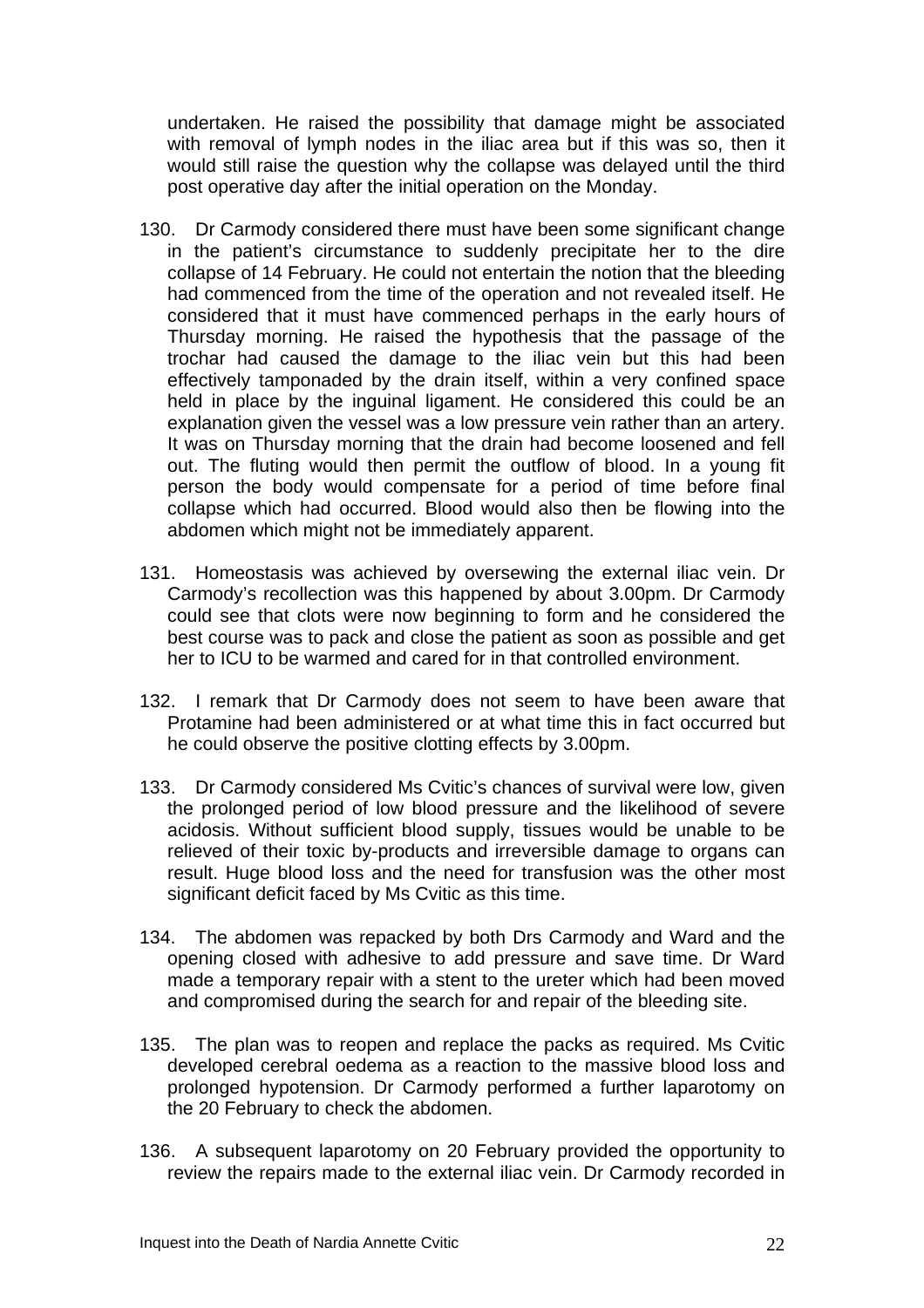his notes at the time that the vein was healthy and functioning and the repair had been effective.

- 137. Mr Tait SC clarified that there was no opinion expressed by anyone, including Dr Ward, contrary to Dr Carmody's strongly expressed view that Protamine should be given. Dr Carmody confirmed that there is a surgeon in charge but it is a team effort. Dr Ward was the lead hand and when Dr Carmody was called in, he was able to provide assistance and effectively took over the lead when he swapped sides with Dr Ward and went on to discover the source of bleeding and repair it. By the time Dr Carmody started operating it was overwhelmingly clear that stopping the bleeding was the problem to be addressed. Dr Carmody rejected a suggestion that it was avulsion of the epigastric vein.<sup>[37](#page-22-0)</sup> He again explained the basis of his interpretation of events was that when a glancing injury to the iliac vein was caused at the time of the original operation, a tamponade effect resulted by the position of the drain wedged beneath the inguinal ligament and within supported tissue. When the drain became dislodged, bleeding commenced resulting in the subsequent collapse and rapid decline after the removal of the drain and the release of the tamponade effect.  $38$
- 138. Dr Carmody noted that the original laparotomy was opened with a mid line incision, running down the middle of the abdomen, and it was therefore not likely that the ultimate source of bleeding could be seen from that incision. All that was recorded as being seen at the first operation on 14 February was presence of blood tinged fluid and old blood, up to one and half litres, but no active site of bleeding. He agreed that the non pulsatile nature of the flow and the low volume of blood by that time would have made it harder to locate the source. He also explained that intravenous fluids could be diluting the haemoglobin level in the blood and a drop in haemoglobin does not necessarily equate to blood loss.
- 139. Dr Carmody would not concede that bleeding could be discounted as the major problem when only old blood and fluid was seen and no active bleeding was discovered. He held his opinion because the midline incision did not give access to the whole abdominal area of the previous surgery which had been via transverse incision and also because of the low haemoglobin reading. He was steadfast in explaining the basis for his opinion that the problem was always a bleeding problem: <sup>[39](#page-22-2)</sup>

"*A haemoglobin of five would normally....meet a criteria for blood transfusion and given the situation of a patient that had a hypovolemic collapse in the ward with a low blood pressure yet maintaining reasonable oxygen saturations coupled with a haemoglobin of 5 grams per decilitre, I would say that, in balance of probability, blood loss would still be the obvious cause for that."* 

<sup>37</sup> Page 129, line 10-15

<span id="page-22-1"></span><span id="page-22-0"></span><sup>38</sup> Page 130, lines 10-40

<span id="page-22-2"></span><sup>&</sup>lt;sup>39</sup> Page 138, lines 35-46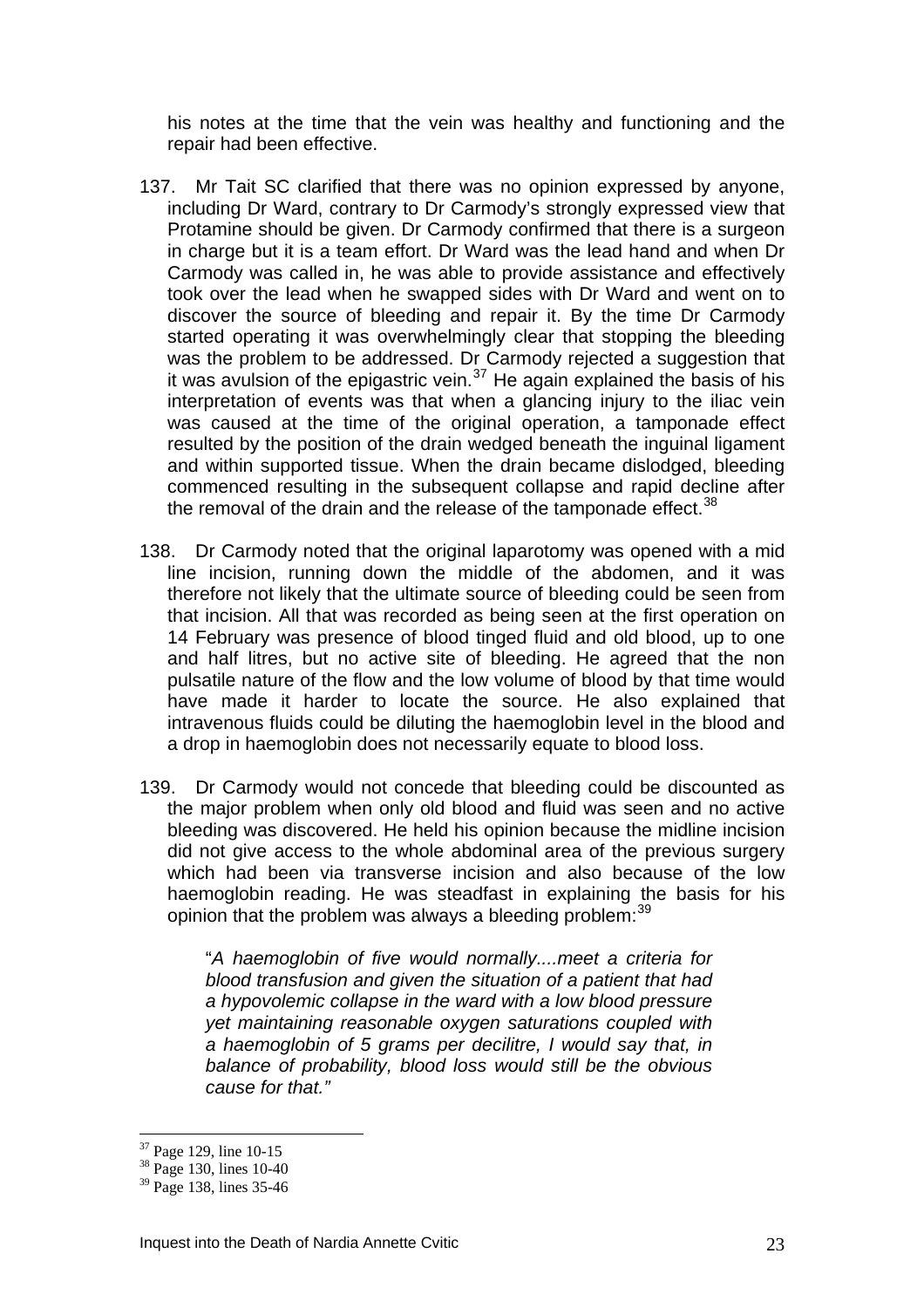- 140. Dr Carmody's view was that a systematic full and repeated package of each quadrant of the abdomen was required before bleeding should have been excluded. There was also further discussion of the development of an arterio-venous fistula which occurred after 14 February when Ms Cvitic was in intensive care. This was diagnosed conclusively and indicated communication between the external iliac vein and artery. This was of very small size initially a pinhole but with the resumption of normal blood pressure could enlarge to then demonstrate the arterio-venous fistula.
- 141. I will not detail that matter further, as for the purposes of establishing the cause of death it is clear that the events from 11 to 14 February are sufficient.
- 142. Further questioning highlighted there had been blood losses from the right drain wound itself over a number of days. These losses were not included or capable of measurement as they were absorbed by dressings. The lowered haemoglobin of 5 at the time of collapse is consistent with dilution of the concentration of the blood due to bleeding over a period of time.

#### **Dr Ward's evidence**

- 143. Ms Cvitic was a public patient under Dr Ward's care. Dr Ward had the assistance of a hospital registrar and a resident shared with another consultant. He was a visiting medical officer (VMO) at the Mater. The house staff cared for the patients who are then regularly reviewed by the VMO. He was unaware of Ms Cvitic's condition the day prior to her collapse. At the inquest he placed some emphasis on the notes referring to vomiting and low urine output on the Wednesday but he had not previously raised this at other forums reviewing Ms Cvitic's care. The hospital staff had power to order haemoglobin tests and Dr Ward said he was always accessible by phone. [40](#page-23-0)
- 144. Dr Ward saw Ms Cvitic the day after surgery on 12 February and then when she collapsed on 14 February 2002.
- 145. On the issue of whether or not Dr Ward advised his registrar to perform blood tests post surgery, Dr Ward said he did not discuss the protocol document that he assumed was given to all registrars such as Dr Elmes. He said the nature of the document was that it should be followed. The document indicated blood tests should be ordered on the first day after the operation on 12 February. He said there was general discussion with Dr Elmes that there was a degree of discretion in ordering tests. Dr Elmes evidence differs on this point. I also note Dr Ward saw the patient with Dr Elmes on 12 February and there does not seem to have been any discussion about the absence of blood tests.

<span id="page-23-0"></span> $40$  Pages 930 – 931.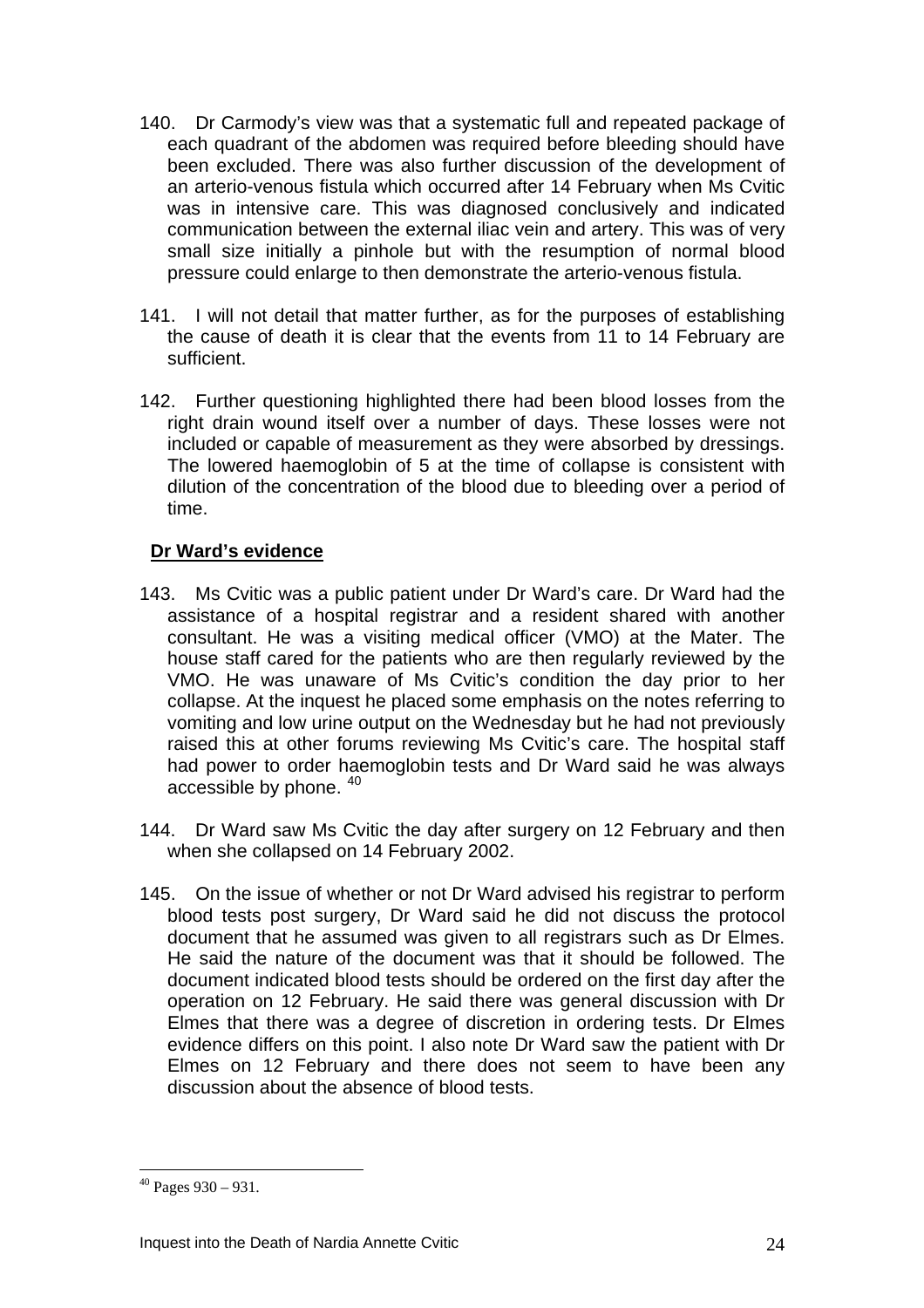- 146. On 14 February Dr Ward came to the ward after Dr Elmes contacted him to tell him of Ms Cvitic's collapse. He said Dr Elmes told him there had been an uncontrolled removal of the drain. The patient had been unwell; she had deteriorated and had lost consciousness. He agreed he observed abdominal distension. He did not recall Dr Elmes referring to an appearance of blue colour on the skin along the transverse incision line. He was told her haemoglobin was 53, compared to 113 pre-operatively. He thought there was intra abdominal bleeding. He agreed she was also tachycardic and had low blood pressure. He agreed the indication was that she had lost about half her blood volume. [41](#page-24-0)
- 147. He agreed that blood tests, particularly had they been taken on the second day post operatively, may have assisted in alerting a situation of blood loss. However, his view was that if a patient appeared well then there was little benefit in having a standard test. He acknowledged in hindsight that by Wednesday afternoon, Ms Cvitic's condition post operatively did call for the test due to her low urine output, nausea and vomiting. Intravenous therapy had also been ceased. He was unaware of the condition of the patient at that time. The decision to do the tests, specifically for electrolytes balances, was in the hands of whoever was caring for Ms Cvitic at the time.
- 148. Dr Ward said Ms Cvitic was taken to theatre and he was assisted by Dr Allison. A midline incision was made and the omentum (fatty layer) was released and moved aside. The transverse incision from the previous operation remained closed. There was between 1 to 1.5 litres of blood but it did not appear to be fresh bleeding. Dr Ward called it "*old blood*", predominantly old blood. He was perplexed that there was no immediate cause of bleeding and collapse. He asked for some blood to be tested. He inserted a large bore cannula into the vena cava at the request of the anaesthetists and the abdomen was inspected quadrant by quadrant and fluid evacuated. No bleeding site was identified. There was some ooze from the cut surfaces of the peritoneum. The operation had started by 11.00am and it was about 11.30 by this stage.
- 149. Dr Ward says there was some form of discussion between Drs Allison, Andrews and himself. Dr Allison's recollection is he did not participate as such in any discussion. Dr Ward agreed he was "discussing" the case with Dr Andrews, the anaesthetist. He recalls Dr Sistla being there but not participating in the discussion. He expressed that he could not understand why Ms Cvitic had not improved even though they had replaced volume for over an hour and she had been resuscitated. He thought her circulating blood volume would have been normal but was aware that the haemoglobin level was low, consistent with dilution. Therefore he considered that if the problem was not volume it must be output. He thought the heart might be impeding pumping blood out because of pericardial tamponade or due to a pulmonary embolus.

<span id="page-24-0"></span><sup>41</sup> Page 877, lines 47-48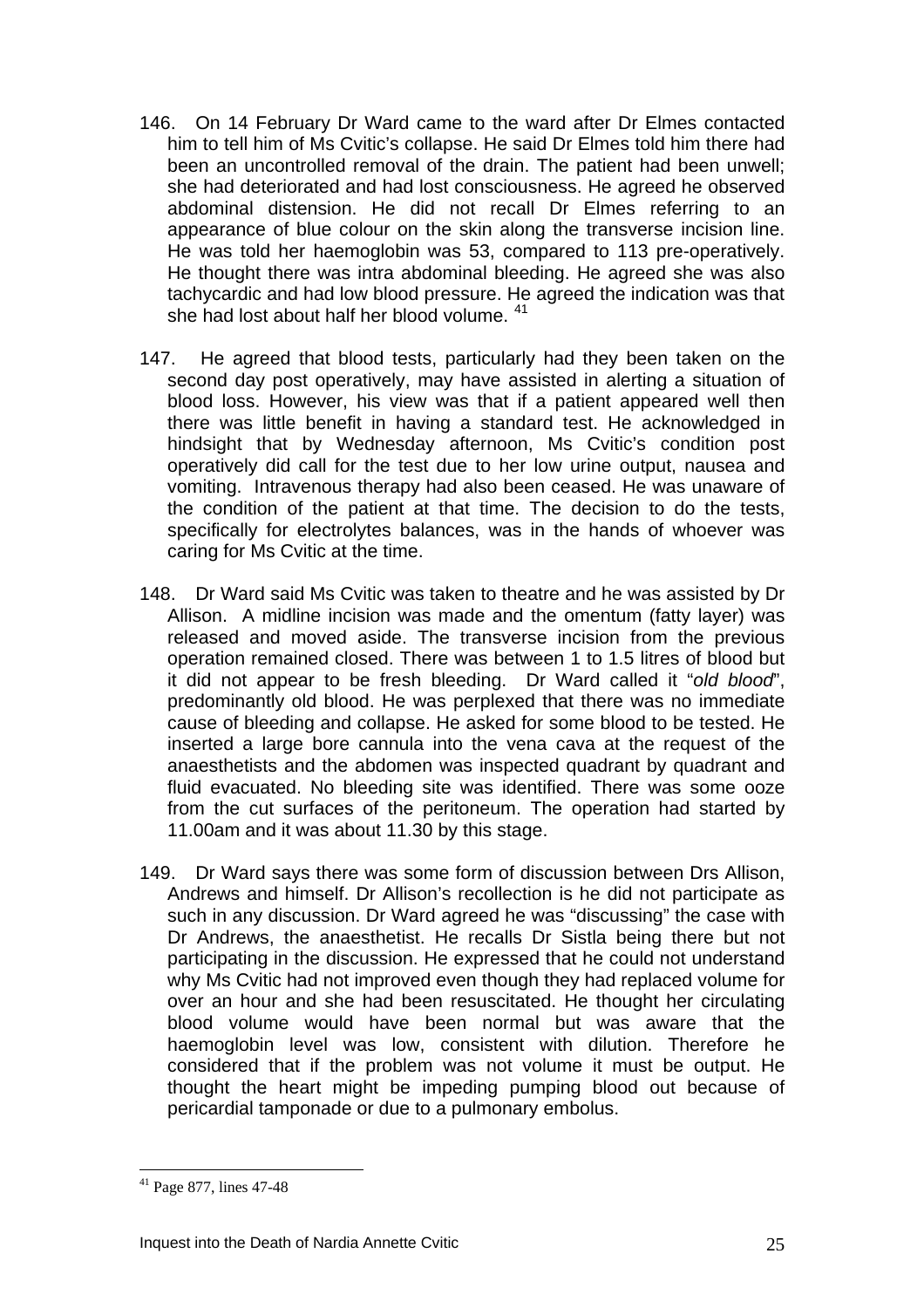- 150. Dr Ward said the easiest diagnosis to exclude was cardiac tamponade and he immediately performed a cardiac tap of the pericardium by passing a narrow gauge needle with a syringe into the pericardial space. Only clear fluid was present. Dr Ward says he inserted the needle and Dr Allison withdrew the plunger. By this means he considered that cardiac tamponade was excluded.
- 151. Dr Ward then felt that pulmonary embolus was the remaining option to explain the situation. When pressed he could not state a specific recollection that Dr Andrews had expressed agreement with him. Dr Ward says he was thinking how this could be confirmed. He said he was trying to think how to stabilise the patient. He said:

"*I think my justification for asking for the Heparin was that if she was going to live long enough to do that (have a CT scan) we had to stop her dying now."[42](#page-25-0)*

- 152. Dr Ward says he expressed that he wanted Heparin given and that Dr Andrews discussed it with his consultant and it was given. He could not recall the details of any of the conversation.
- 153. Dr Ward explained why he ordered Heparin. He said Heparin would only have a very minor effect on a clot. Heparin does not assist in breaking down, moving or removing the clot but it may allow some blood to get past a clot by relaxing the vessels. It would inhibit the formation of more clots. Dr Ward's thinking was that the patient had been resuscitated after what he assumed was a large pulmonary embolus but was at risk of a second fatal embolus. He decided that the appropriate dose was 10,000 units of Heparin. He admitted that this was twice the normal dose he would use which he explained reflected his level of anxiety at Ms Cvitic's condition. He wanted to be certain that the Heparin would prevent further clot formation. He agreed that prior to the initial operation he had prescribed the prophylactic Clexane at the standard dose of 40 mgs. He acknowledged that 20 mg may have been sufficient for a woman of Ms Cvitic's size.
- 154. Dr Ward agreed that the basis of his diagnosis of pulmonary embolus was that he had expected to find bleeding and had not. The only conclusion he could then arrive at to explain her condition was a pulmonary embolus.[43](#page-25-1) Dr Ward pointed to the fact she had stopped breathing on the ward and her rapid heart rate as signs of pulmonary embolus but he could not identify any of the other classic indicators such as tachypnoea, pleuritic chest pain, non-productive cough or accentuation of pulmonic valve second sound. Elevated venous jugular pressure had not been demonstrated or observed. Dr Ward acknowledged that in ordering Heparin he would exacerbate the bleeding from any raw surfaces or any other bleeding sites that had not been found. He considered that he

<span id="page-25-0"></span><sup>42</sup> Page 890, lines 49-54

<span id="page-25-1"></span><sup>43</sup> Page 889, line 9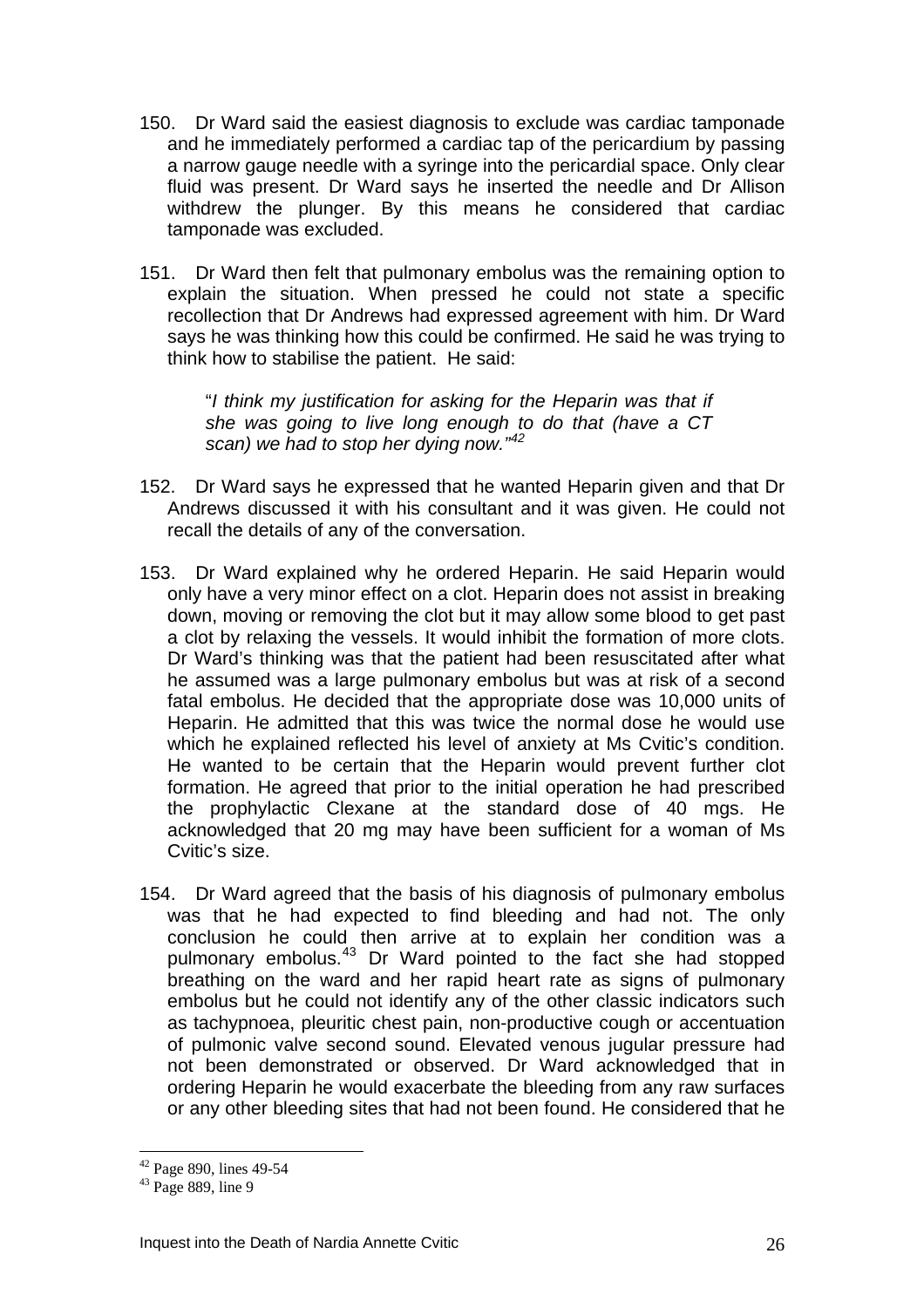had excluded the presence of other bleeding sites. He had observed and packed the abdomen in quadrants. There was only ooze from the right lateral pelvic wall.

- 155. He was challenged that he should not have excluded bleeding when there was an estimate of at least 1 litre of blood in the abdomen on opening and there had been post operative drain collection of at least 900mls. He disagreed that this was mainly blood and said this would have included lymphatic fluid. He agreed he had seen the blood on the sheet from the right drain site when Ms Cvitic had collapsed. He considered this merely consistent with an uncontrolled removal of a drain.
- 156. After the Heparin was given there was more bleeding apparent from the right pelvic wall and he used surgical cell cloth to promote clotting as well as oversewing cut surfaces. Dr Ward said he achieved haemostasis and placed two packs down in the right iliac fossa to provide support for that area. The packs were jammed between the pubic bone and the sacrum. Dr Ward said he didn't have an opportunity to take any steps to arrange for Ms Cvitic to have a CT scan to confirm the embolus before the arrival of Dr Cooke. He had not told anyone in the theatre to take any steps towards organising the CT scan. He said that resuscitation was not yet complete so he sewed up the sheath with the two packs in place but left the skin open. He said the aim was still to make her condition stable. He thought he had made it clear to the anaesthetists that the Heparin was given and then she needed to be stabilised to be taken to have a CT scan to confirm the pulmonary embolus. He agreed the administration of Heparin alone without any other follow up would not address the problem as it appeared to him.
- 157. Dr Ward told the inquest he had no knowledge of how or at whose behest Dr Cooke arrived. He later became aware that Dr Joyce had arranged for her to attend. It had not been discussed with Dr Ward. He said he was working on the assumption that a CT scan was the mechanism to test for pulmonary embolism and he was unaware of the availability of a TOE.
- 158. When asked why he had not arranged for relevant specialists to attend to confirm his preliminary diagnosis of pulmonary embolus, Dr Ward responded that this was the responsibility of the intensive care team who were present. He could not recall any discussion with that team, only with the anaesthetist, Dr Andrews. He expected that the anaesthetists would manage the embolus problem. In his experience the intensive care team would conservatively manage a situation of pulmonary embolus. I remark, at this time, that he seems to have pre-empted this by ordering the administration of Heparin at an early stage.
- 159. The computer record made by Dr Ward concluded with post operative instructions to take the patient to the ICU. There was no reference at all to the requirement for a CT scan. Dr Ward sought to explain this on the basis that Ms Cvitic needed to be stabilised in ICU before going for the scan. He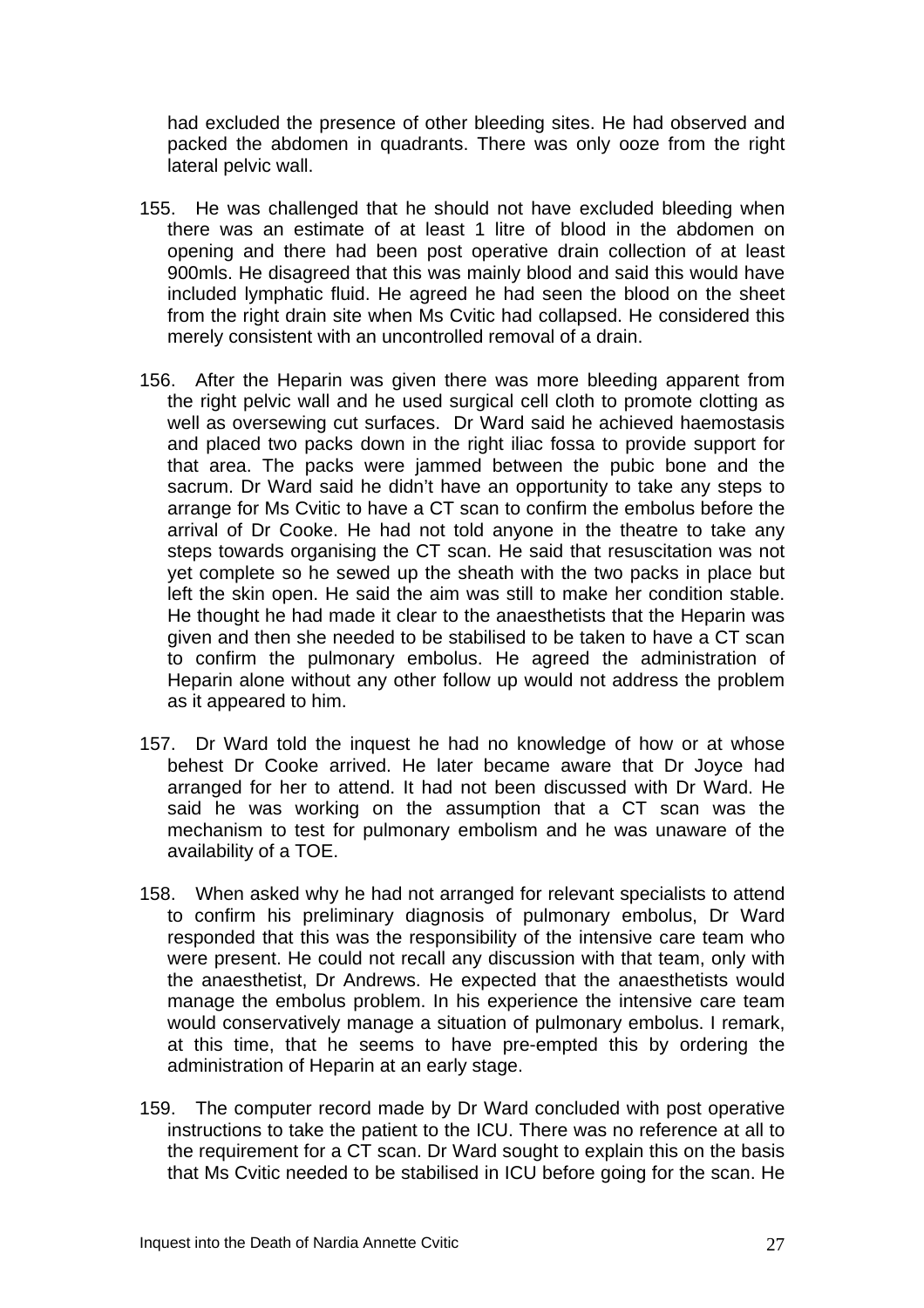expected that she was going to be ventilated and then, within an hour or two, have the scan. He said it had been urgent to give the Heparin to prevent further embolus, not so much to take the scan which he expected would confirm the existence of pulmonary embolus.

- 160. Dr Ward agreed that Dr Cooke attended and performed a preliminary test which indicated that a pulmonary embolus was not evident. This was conveyed to Dr Ward by about midday. Dr Ward said that the situation still remained clouded because Dr Cooke provided information that the patient had a "*mass lesion in her chest*".[44](#page-27-0)
- 161. Dr Ward did not dispute that if this was the case, the Heparin could not treat that condition and he knew the Heparin was already causing some bleeding of the cut surfaces. Dr Ward explained he was "*diverted*" by the issue of a thoracotomy. He advanced this as the explanation of why he did not immediately order Protamine to reverse the Heparin.
- 162. The possibility of a mass in her chest led to Dr Allison being recalled to make a pericardial window. Dr Ward agreed there was certainly fresh blood apparent when Dr Allison opened the abdomen on the second occasion. He was assisting Dr Allison in this procedure. Dr Ward disagreed with Dr Allison's assessment that the abdomen was "*full of fresh blood*". Dr Ward said this could be new bleeding or from the surfaces he had attended to earlier. He was asked why he did not, given the fresh bleeding, immediately order Protamine to reverse the effect of the Heparin. Again he said he was diverted by the thoracotomy.
- 163. Dr Ward said it was only at the end of this procedure that it was evident that bleeding was increasing and this was after Dr Mundy suggested the heart was not filling properly, indicating a significant circulatory collapse. He said the bleeding was not so great as to divert them from operating in the chest area. Again he said he was attending to this rather than considering whether Protamine should have been ordered. The situation was fraught and tense.<sup>[45](#page-27-1)</sup>
- 164. Dr Carmody then arrived and Dr Allison left theatre to attend to his own patient. Dr Ward agreed that by this time the bleeding was quite significant. Dr Carmody instigated the order for Protamine. This was before the two surgeons changed sides to enable Dr Carmody better access to look for the bleeding site. Dr Carmody was being assisted by Dr Ward.
- 165. Dr Ward agreed that they both observed blood issuing from the right drain site. Dr Ward disagreed that the location of the drain site was two centimetres below Holden's line.<sup>[46](#page-27-2)</sup> He expressed it as two centimetres below the skin crease in the patient's abdomen. He demonstrated on the anatomical model available to the court a point about two centimetres above the cut section revealing the inside of the abdomen. Dr Ward could

<sup>&</sup>lt;sup>44</sup> Page 902, line 15

<span id="page-27-1"></span><span id="page-27-0"></span> $45$  Page 904, line 34-37

<span id="page-27-2"></span><sup>46</sup> Page 906, lines 1 - 10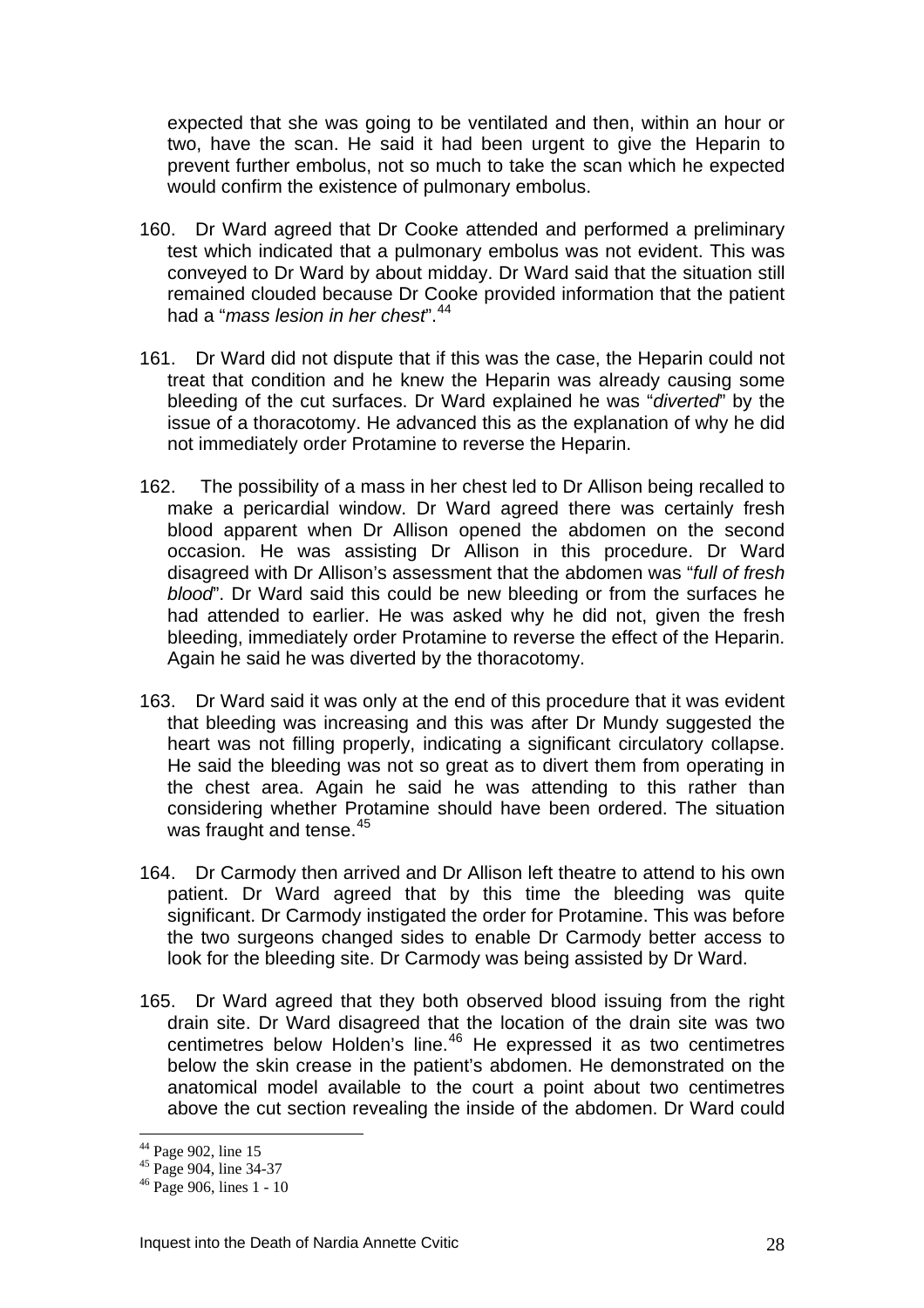not recall a hole below Holden's line. He could remember Dr Carmody pulling the drapes down to reveal the hole with blood issuing from it. He thought that this hole was the drain exit hole. He agreed that Dr Carmody then dissected down to the source of the bleeding with the aid of a diathermy tool. Dr Ward thought the source to be a vascular structure below the rectus muscle.

- 166. He could not identify the vessel, whereas Dr Carmody was clear in his evidence that he identified the vessel at the time to be the external iliac vein. Dr Ward considered the vessel could be the external iliac vein or one of its tributaries or an aberrant venous pool of some sort. Dr Ward agreed that Dr Carmody sutured the defect he found thereby achieving haemostasis. The patient was then observed for a period before her abdomen was repacked and closed and she was taken to intensive care.
- 167. Dr Ward told the inquest he could remember where he had placed this particular Blake's drain in Ms Cvitic's right hand side. He said he placed it in the standard position, as always, exiting from the right abdominal wall below the transverse operation incision and above the line delineating the distinction between abdomen and leg, known as Holden's line.
- 168. When asked about the period when he was effectively assisting Dr Carmody in exploring the lower right area of the abdomen for the source of the bleeding, he agreed with Dr Carmody's evidence. He was asked:

"*And were you aware he dissected using the diathermy down to a location, that is did you participate in the sense of either assist or observe it?* 

*I assisted.* 

*Now, that was preceded by him asserting to you perhaps that there was blood issuing from the right drain site, wasn't it?* 

*I think we both observed that, yes.* 

*You both observed it?* 

*I think so.* 

*He says what he was looking at was the spot two centimetres below the skin crease in the patient's abdomen."[47](#page-28-0)*

169. However, Dr Ward pointed to a spot on the model in court to indicate that his recollection was that the exit point was a centimetre or two above where the Holden's line would be. He said he does not have any recollection of a hole below Holden's line from which blood was issuing.

<span id="page-28-0"></span><sup>&</sup>lt;sup>47</sup> Page 905, lines 1 - 11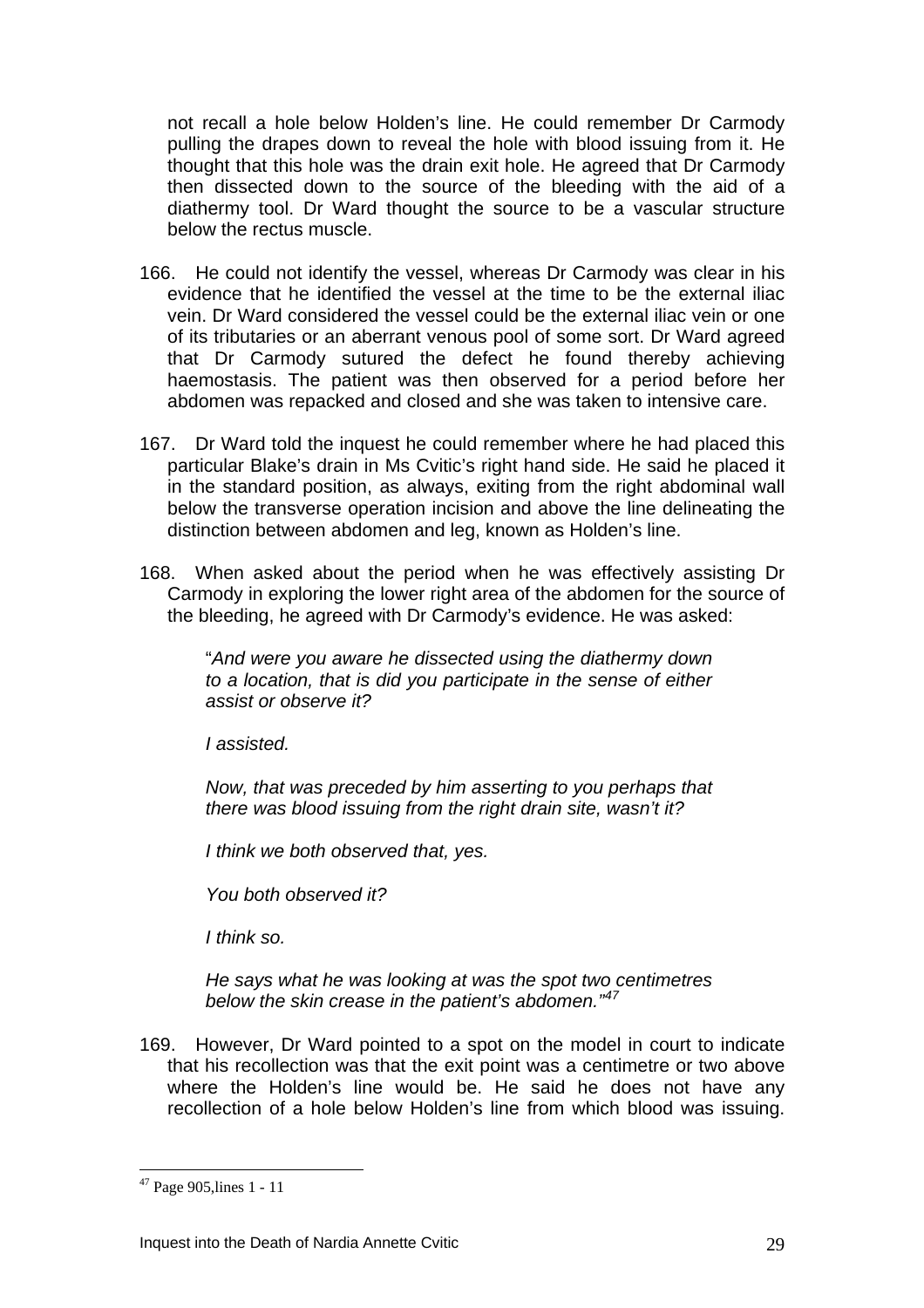He did however agree that he saw a hole from which blood was issuing which he thought was the drain exit hole.<sup>[48](#page-29-0)</sup>

- 170. Dr Ward says he could not identify from which vascular source the blood was issuing. He considered the possibilities to be from the external iliac vein, one of its tributaries or an aberrant venous pool of some description. He agreed that Dr Carmody sutured the bleeding vessel and stemmed the flow but he was not sure it was the external iliac vein. He said that Dr Carmody did not express a view or comment that the drain exit point was in the wrong place on 14 February. Dr Ward became aware of that view later on.
- 171. Dr Ward was asked about his notes made after the first and second laparotomies and his statement made in May 2003.<sup>[49](#page-29-1)</sup> He admitted that in these notes he wrongly justified the use of Heparin to restore cardiac output. He conceded that Heparin would not have this impact. He also agreed that the record did not refer to what he told this inquest was the real reason he administered Heparin, namely to stabilise the patient to enable a CT scan to be taken to confirm the suspected diagnosis of pulmonary embolus.
- 172. There was no reference in either operation note as to the reason why Heparin was administered. There was no explanation in his letter to the Medical Board why Heparin was administered. Dr Ward said there was only one reason, to stop the patient dying in the immediate future. Dr Ward's response to the Medical Board did not dispute the underlying assertion that Dr Carmody had seen the Blake's drain exit puncture below Holden's line, in an inappropriate position. <sup>[50](#page-29-2)</sup> Dr Ward's statement to this inquest did assert that the Blake's drain exited in the normal fashion, namely through the abdominal wall and not below Holden's line, as Dr Carmody had raised by that time.<sup>[51](#page-29-3)</sup> Dr Ward however, said he always maintained the position that the Blake's drain had exited the abdomen wall in accordance with accepted practice.
- 173. Dr Ward confirmed that he was the person present in the operating theatre with ultimate responsibility and decision making authority regarding the patient and it was his decision to give Heparin in the amount of 10,000 units. $52$
- 174. Dr Ward explained to Ms Dalton SC that he considered the declining haematocrit<sup>[53](#page-29-5)</sup> and haemoglobin levels to mean that Ms Cvitic had been slowly bleeding over some time prior to her collapse of 14 February. She had been compensating up to that time before her collapse.

<sup>&</sup>lt;sup>48</sup> Page 906, line 19

<span id="page-29-1"></span><span id="page-29-0"></span><sup>49</sup> Exhibits A16,C99L and C99M; Transcript Pages 979 – 980.

<span id="page-29-2"></span> $\rm ^{50}$  Exhibit A 40

<span id="page-29-3"></span> $^{51}$  Exhibit A 16  $\,$ 

<span id="page-29-4"></span> $52$  Transcript Page 938, lines 44 -51

<span id="page-29-5"></span><sup>&</sup>lt;sup>53</sup> Page 939, line 20. Haematocrit refers to the proportion of the blood which is red blood cells.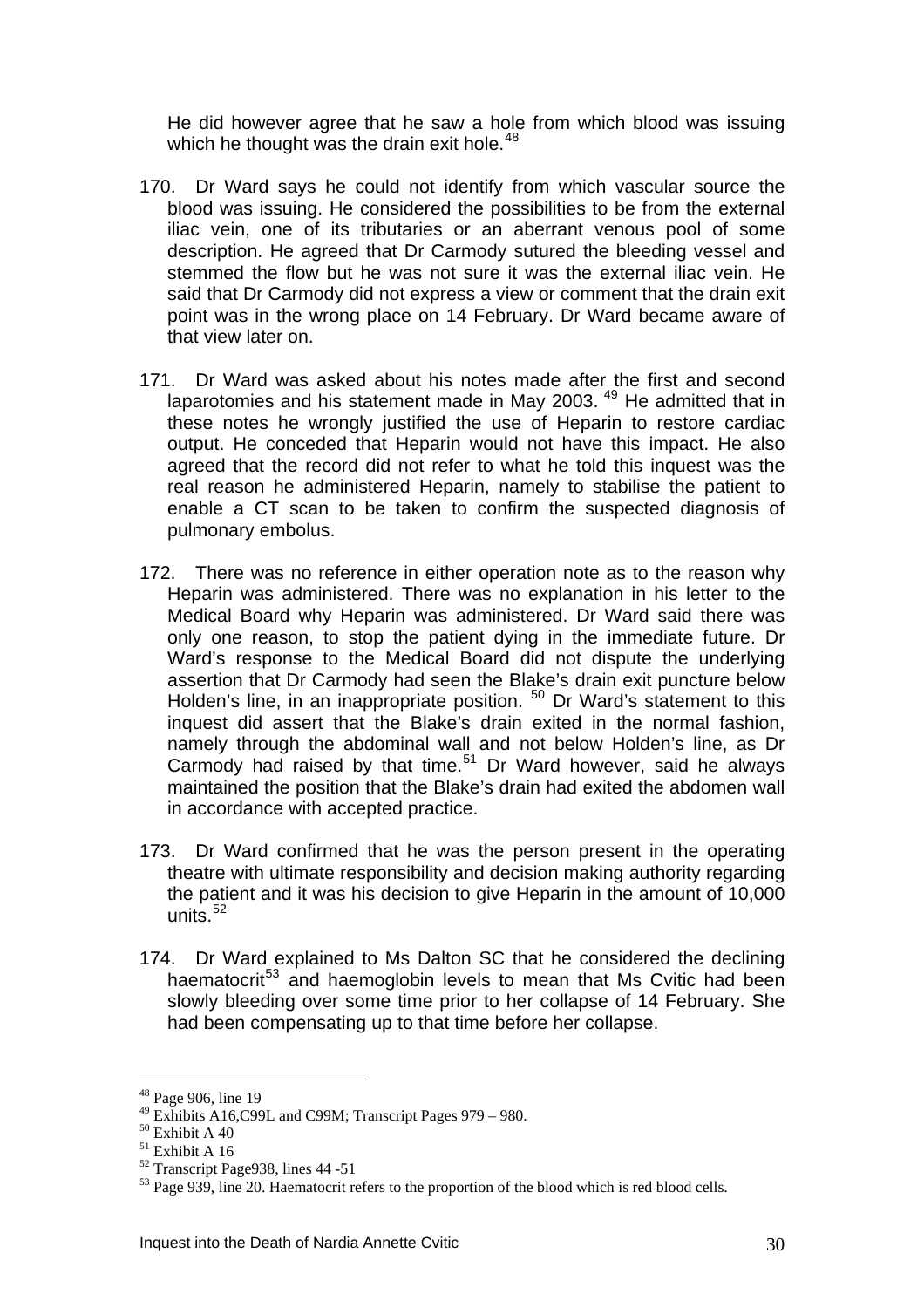- 175. His evidence was that he could specifically remember where he had placed the drain in Ms Cvitic. He said it exited through the abdominal wall which was contrary to the position of the puncture wound in the upper thigh which Dr Carmody presumed to be the exit wound for the drain.
- 176. Dr Ward said it was about 11.30 or 11.40am that the Heparin was given. The result of Dr Cooke's TOE was known by midday. There was no pulmonary embolus. Dr Cooke arrived while Dr Ward was making computer notes after the first laparotomy. He could not recall that Drs Allison and Andrews had left by this time. He did not know who had called for Dr Cooke. Dr Ward said there were no signs of bleeding at the time he became "*unscrubbed*" to make the operating notes on the computer. Dr Ward said he was relying on the intensive care specialists to follow up with the embolus issue but he could not identify any of the intensive care doctors nor recall discussions with anyone except Dr Andrews, the anaesthetist. It seems he did not know any of the intensive care doctors who attended.
- 177. Dr Cooke explained what she was doing and the results, that there was not a pulmonary embolus present and the right side of the heart was very small. Dr Ward's evidence was that he accepted this but he said he still did not know what caused the initial collapse. Dr Cooke recalled there was no response from anyone on the surgical side of the table and so she raised some issues aloud. She said no-one took charge and therefore she stepped into the vacuum.
- 178. After Dr Mundy attended Dr Ward said he accepted that the cause of the collapse was bleeding and that Ms Cvitic was hypovolemic.<sup>[54](#page-30-0)</sup> However Dr Ward said that although he accepted it was blood loss that caused the collapse, he was "*not able to explain how it occurred and where it happened and where it (the blood) went".*[55](#page-30-1)
- 179. Dr Ward finally conceded that no other cause had been found and that Ms Cvitic had a significant bleeding problem. Cardiac tamponade, pulmonary embolus and cardiac arrest had all been ruled out. Dr Ward's problem with accepting it was a bleeding problem centred around his questioning of where did the blood go?
- 180. Despite conceding that Dr Carmody had the better view to identify the bleeding source which Dr Carmody repaired, Dr Ward would not agree with Dr Carmody's opinion that it was the exterior iliac vein that Dr Carmody found to have been breached and duly repaired. All he would say was, "*or very close to it*" or it was possible it could be that vein (or a varicose vein or inferior epigastric vein).
- 181. He agreed the bleeding was controlled by Dr Carmody oversewing the vessel. Dr Ward's view was that with the amount of resuscitation fluids that

<span id="page-30-0"></span><sup>54</sup> Page 958, line50-60

<span id="page-30-1"></span><sup>&</sup>lt;sup>55</sup> Page 959, lines 34-35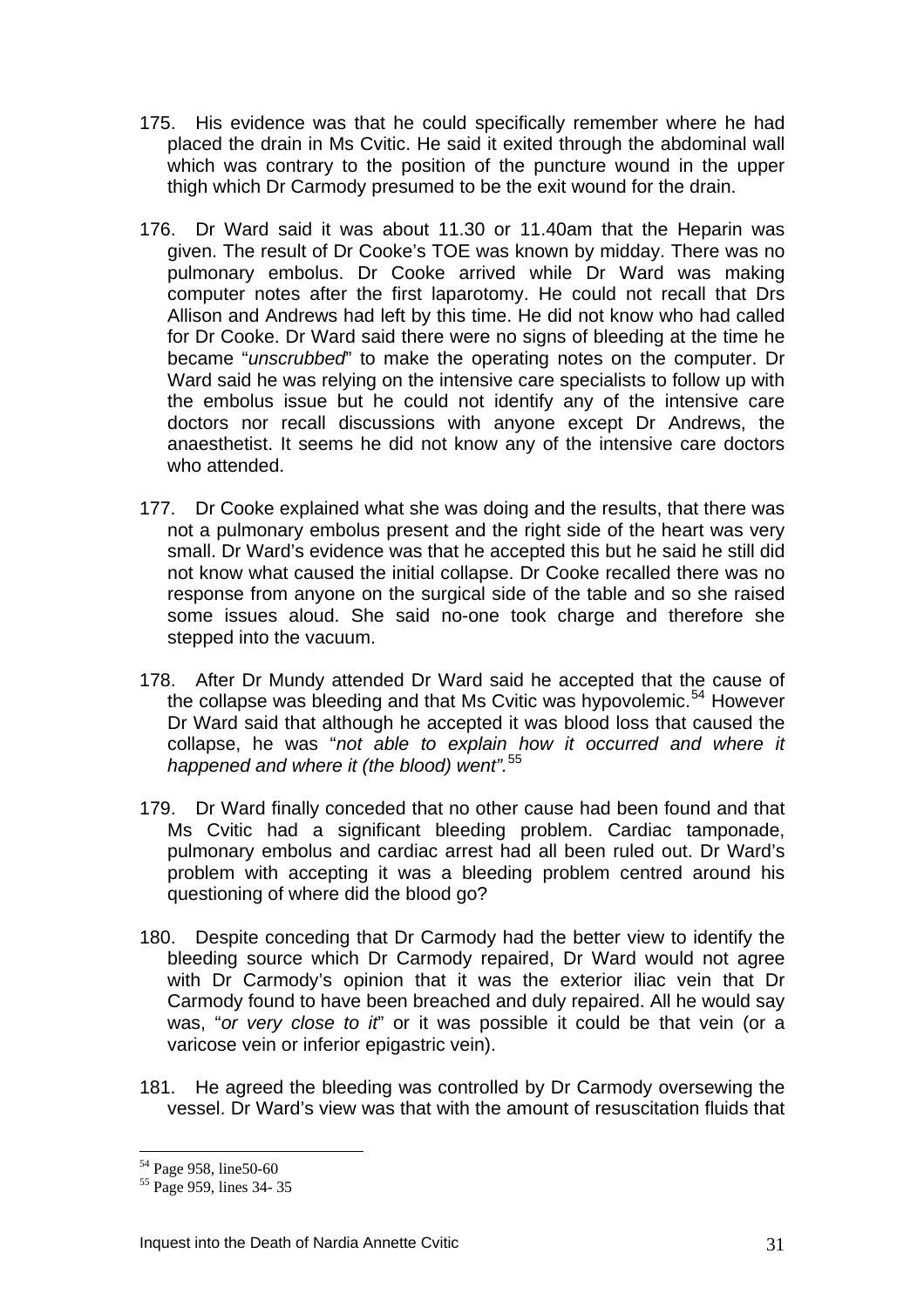had been given, then such a tear in the external iliac vein could not have been there at the time of the collapse of the patient.

- 182. Dr Ward did not agree that the ooze in the region of right pelvic wall was related to the tear in the external iliac vein. He explained the vein was close to the surface and if there had been bleeding from it this would have flowed downwards into the recumbent Ms Cvitic, who was lying on the operating table, into the depths of the abdomen. He did not observe this to be the case. The blood found was deep within the abdomen.
- 183. Dr Ward agreed that venous blood can appear to be darker in colour and will clot when there is fresh bleeding. However, although he saw some clots when the abdomen was first opened he still thought it was old blood not fresh venous blood.
- 184. It was clarified that Dr Ward oversewing the common iliac had nothing to do with stopping the patient's bleeding. This was to close the entry point for the cannula inserted by Dr Ward to assist resuscitation into the vena cava. His evidence at the inquest was uncertain as to the identification of the vessel oversewn by Dr Carmody.<sup>[56](#page-31-0)</sup>
- 185. Dr Ward agreed that the bleeding causing the patient's problem was coming from the right drain site.<sup>[57](#page-31-1)</sup>
- 186. Dr Ward thought that the collapse may relate to damage caused when some part of the vascular system was avulsed when the drain came out in an uncontrolled manner.

"*The difficulty with that was, of course, that supposed catastrophic event could not be demonstrated when we had her tummy open."[58](#page-31-2)*

- 187. Dr Ward confirmed that he was sure that Dr Carmody did ask him if the patient could receive Protamine to reverse the Heparin. He believes that Protamine was given within five minutes of Dr Carmody arriving. <sup>[59](#page-31-3)</sup>
- 188. Dr Ward voiced the confusion he felt when other people were contacted without his knowledge and brought into theatre on 14 February. Had he been informed that a cardiologist was being contacted to perform the TOE (which I note was a test he was unaware of) he considers he may not have given the Heparin.
- 189. Dr Ward conceded that by midday, when Dr Cooke had excluded the possibility of pulmonary embolus, it would have been appropriate to administer Protamine.<sup>[60](#page-31-4)</sup> Dr Ward explained he was diverted from this by

<sup>56</sup> Page 979, line 40

<span id="page-31-1"></span><span id="page-31-0"></span><sup>57</sup> Page 984, lines13-20

<span id="page-31-2"></span><sup>58</sup> Page 991, line 50

<span id="page-31-3"></span><sup>59</sup> Page 999, lines 18 - 30

<span id="page-31-4"></span><sup>60</sup> Page 1012, lines 21-24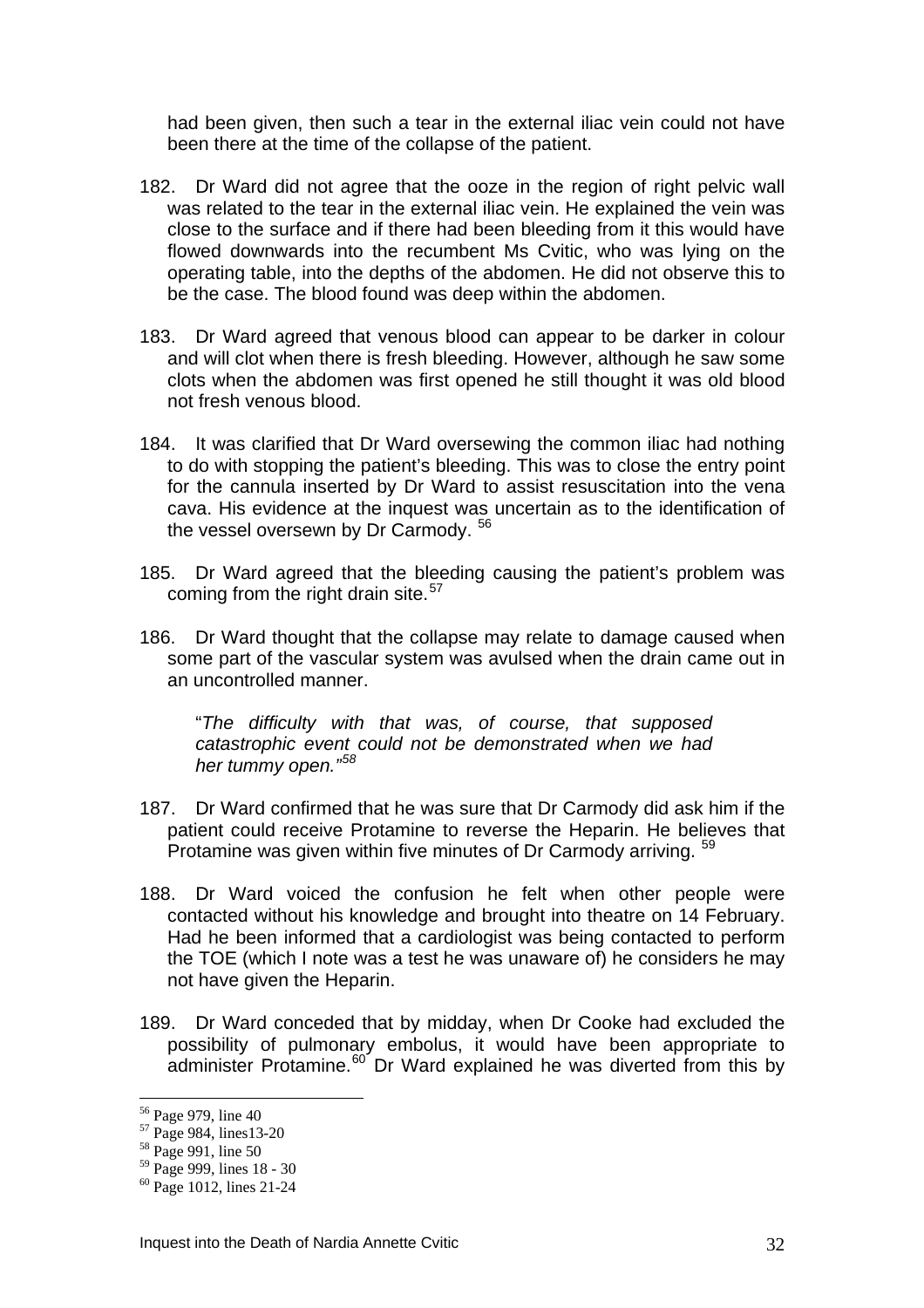the "*false trail*" being investigated of a small right side of the heart and possible causes for this. He said this investigation remained an issue until about five minutes before Dr Carmody arrived.

190. Dr Ward's evidence concluded:

"*I think it's impossible for anyone to understand those situations….I responded to the situation as I felt with the knowledge that I had and with,…a considerable amount of experience. As it turned out, my choices were not correct, but I think they were reasonable."[61](#page-32-0)*

#### **Expert opinions on Ms Cvitic's status at end of procedures on 14 February**

- 191. Dr Kruger, is the director of intensive care at the Princess Alexandra Hospital. $62^{\circ}$  $62^{\circ}$  He reviewed the information and told the inquest that in his experience he had not seen a patient recover from a situation where their PH level was 6.5. This level was recorded at 11.10am on 14 February for Ms Cvitic and indicated severe acidosis which was highly unlikely to be reversed. When cells in the body do not receive sufficient oxygen through the blood they cannot maintain functional cell status. Acid levels in cells build up and the poisonous effect damages the cell to the point that they cease to function. Ms Cvitic had already developed this serious state of acidosis prior to her arrival at theatre on 14 February and it was this condition that most likely explains the collapse. Massive blood loss precipitated the onset of acidosis and restoring the circulation was critical in addressing the issue.
- 192. Dr Stuart Miller was called as an independent expert in the field of respiratory medicine, anaesthetics and intensive care.<sup>[63](#page-32-2)</sup> After review, he considered the most likely causes for the collapse on the morning of 14 February 2002 were low circulating blood volume and excess vagal tone. Fluid intake had reduced after IV fluids were stopped on 13 February. Oral intake was limited by nausea, vomiting and leakage of serous fluids from the drains. The mildly elevated urea level is consistent with low volume. Urine output was also lower.
- 193. Dr Miller interpreted the ECG at 10.28 on 14 February (where the P wave was absent) as indicating excess vagal nerve tone which may have contributed to reduction in cardiac output. These factors led to low blood pressure, inadequate blood and oxygen supply to the brain and resultant loss of consciousness.
- 194. Low blood pressure continued due to the impact of positive pressure ventilation and a tension pneumothorax. Continuing low blood pressure was significant because life threatening acidosis was developing (blood tests at 10.00 and 11.10 on February 14). He considers the metabolic

<span id="page-32-0"></span> $61$  Page 1013, lines 15 - 22

<span id="page-32-1"></span> $62$  Exhibit A32

<span id="page-32-2"></span><sup>63</sup> Exhibit A38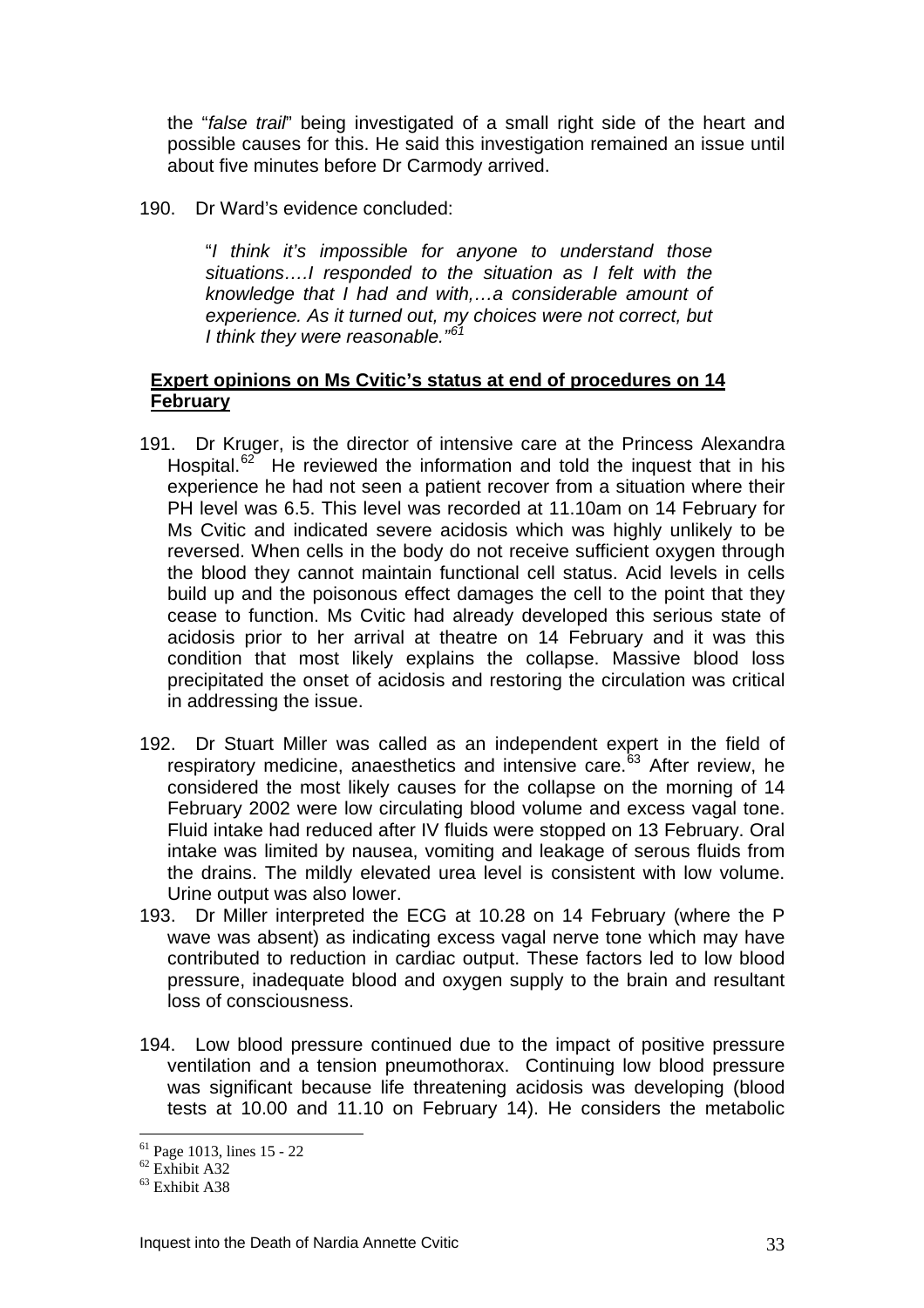acidosis was due to lactic acidosis which he concludes was caused by tissue hypoxia due to shock.

- 195. With the benefit of hindsight between 10.00am an 11.10am on 14 February Ms Cvitic was profoundly shocked and had already sustained major damage to deep organs, due to low blood pressure sufficient to have caused severe acidosis.
- 196. The ongoing decline was due to disseminated intravascular coagulation, triggered by shock, metabolic acidosis, tissue ischaemia and massive transfusion therapy. Homeostasis was achieved by oversewing the external iliac vein but the patient remained with a significant coagulopathy which ultimately led to her death.
- 197. Dr Miller, summarised the situation as follows:

*"My opinion is that severe organ damage had been established by 11.10am and the chance of survival prior to the Heparin dosing was less than one chance in two. In other words, I would predict the chance of survival at this stage ranges from no chance to 50%. This is based on my knowledge of the case and experience managing perhaps dozens of patients with severe shock and metabolic acidosis." [64](#page-33-0)* 

- 198. Dr Miller considered that it was reasonable to give Heparin because on surgical exploration there was no evidence of acute bleeding found. He therefore thought it reasonable to proceed to the second differential diagnosis which was pulmonary embolus. If untreated, pulmonary embolus has a mortality risk of thirty percent. He considered Heparin the standard initial treatment. A risk benefit analysis had to be made and he assumed that all doctors present would have been aware of possible implications of the risk of bleeding, weighed against lack of anticoagulation. This was an emergency situation.
- 199. The overall effect of this evidence is that after the events of 14 February and the conclusion of operative procedures on that day, there was an inevitable and irreversible decline until death which occurred on 21 February 2002. I therefore do not refer to the events after this time period.
- 200. Dr Miller acknowledged that in fact the Heparin did contribute to a bleeding problem but he noted that this was also added to by the resumption of blood pressure and the onset of acidosis.
- 201. Dr Miller referred to Heparin having a half life of 90 minutes, i.e. in 90 minutes half its effect is lost after a single dose. Continuing transfusion would reduce the impact of the Heparin and Protamine was given later to

<span id="page-33-0"></span><sup>64</sup> Exhibit A38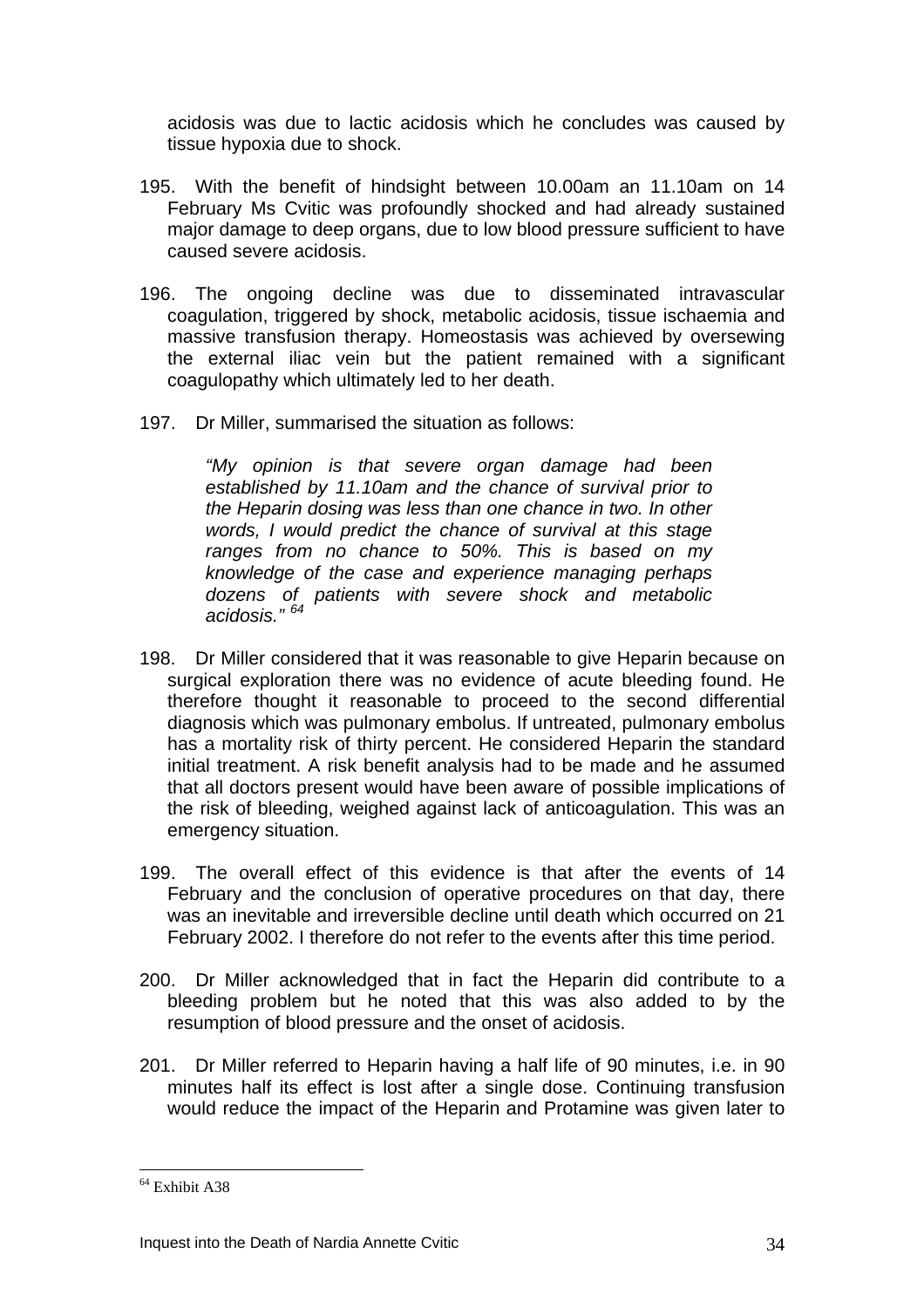reverse the effect of Heparin. Dr Thiele commented that the double dose of Heparin would mean its impact would be prolonged in time.

#### **Expert Reviews**

- 202. Professor Alex Crandon, Director of Gynaecology, was requested by the Chief of Medical Staff at the Mater to review ten of Dr Ward's patients.[65](#page-34-0) He did this in conjunction with Dr Russell Strong but they decided at the outset to review the files independently and to submit separate reports.
- 203. A summary of Professor Crandon's opinion about Dr Ward's management of the patient was that the surgical treatment of carcinoma of the cervix was acceptable. He disagreed with the hypothesis of pulmonary embolus. Ms Cvitic was a smoker which he said made her less likely to suffer pulmonary embolus and she was receiving subcutaneous Clexane of 40mg per day. He noted this to be a considerable dose for a fifty two kilogram patient. This dosage of Clexane plus 10,000 units of Heparin produced a totally anti-coagulated patient, magnifying intraoperative bleeding problems. There had been no post operative haemoglobin estimation and no exact record of intra operative blood loss. This made it difficult to work out where the patient lost 6 grams of haemoglobin.  $66$
- 204. Professor Crandon's starting point was that it was unlikely that the external iliac vein could be lacerated in surgery. He then noted and regarded Dr Carmody's observations in surgery and repair of that vessel, a nurse's notes indicating packing around the drain in the right thigh and Dr Carmody's reference to blood flowing freely from cutaneous puncture of drain inferior to skin crease.
- 205. He inferred this meant the drain was through the groin and into the upper thigh causing damage to the external iliac vein. Assuming this to be the case, he considered the insertion of the drain in such a manner was below the standard expected of a surgeon.
- 206. Professor Crandon's impression was that, although not precisely recorded, blood loss during the operation was excessive. Overall Professor Crandon was concerned with Dr Ward's clinical judgment.
- 207. Emeritus Professor Russell Strong defended his appropriateness to review Dr Ward's treatment of Nardia Cvitic which had been challenged by Associate Professor Jobling.<sup>[67](#page-34-2)</sup> Exception had been taken because Professor Strong was from a different specialty and was from the same city. Professor Strong referred to his long surgical history including, relevantly, trauma with vascular complications and experience in pelvic, colon and rectum procedures requiring hysterectomy. He also assisted Professors McKay and Cockburn during the seventies and eighties in

<span id="page-34-0"></span> $65$  Exhibit A35 (CV)

<span id="page-34-1"></span> $66$  Exhibit B25 (Statement)

<span id="page-34-2"></span> $67$  Exhibit C315 (CV)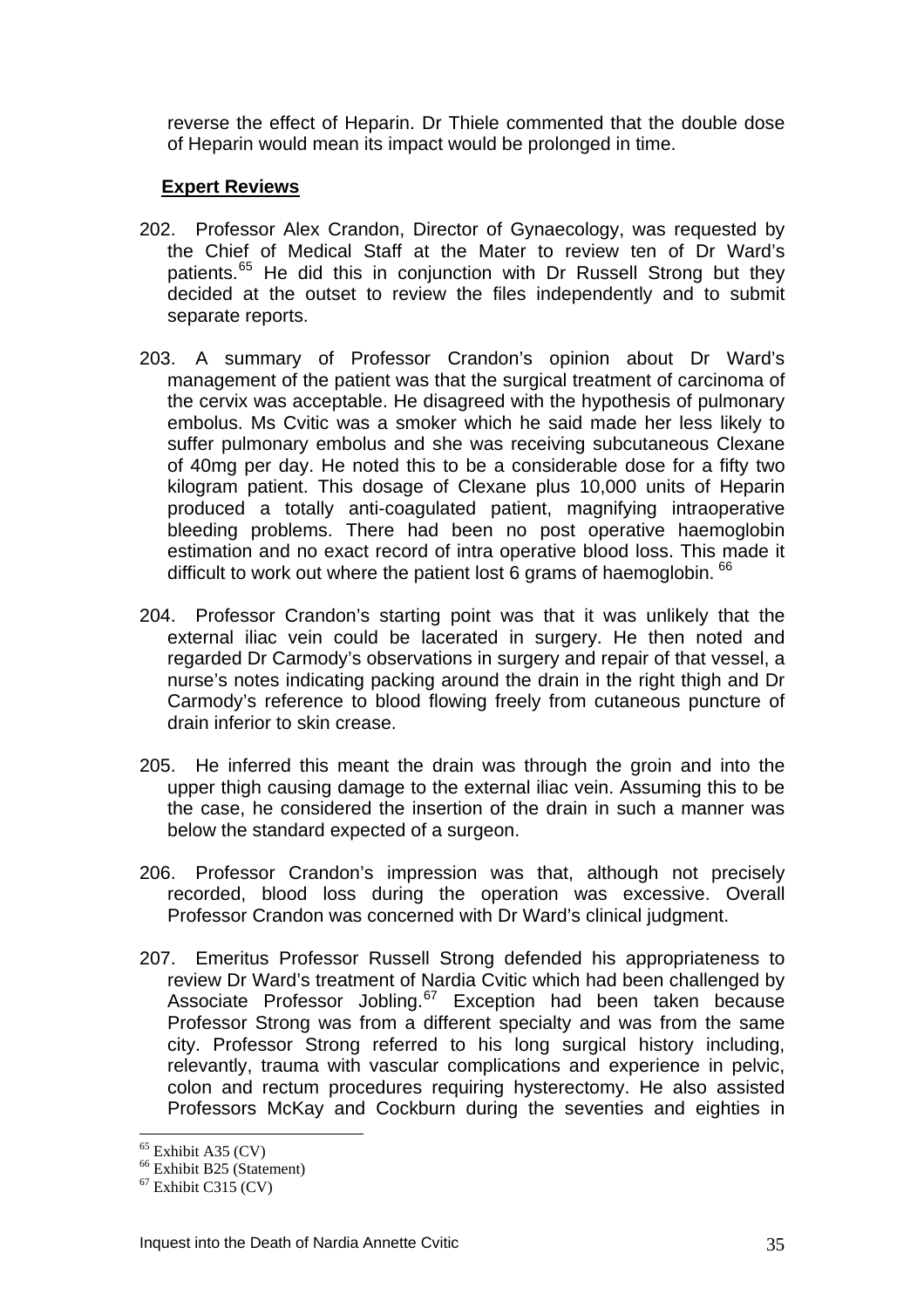radical resections for gynaecological malignancy and also kidney transplants involving the iliac vessel.<sup>[68](#page-35-0)</sup>

- 208. I accept Professor Strong's expertise to comment on this case.
- 209. Professor Strong remarked on the short time for the extensive and complex surgery involved. Although noting that Ms Cvitic was thin and that Dr Ward might be quick and manually dextrous in technique, his overall impression was that the time was too short.
- 210. He noted there had been nausea, vomiting and pain in the two and a half days after surgery but that this could not explain the catastrophic events that occurred on 14 February 2002.
- 211. In his view the loss of the drain was significant. He noted there was no accurate record of blood loss from the operation of 11 February referred to by Dr Elmes as between 600mls to one litre. Loss from drains was recorded as 290mls whilst in recovery between 1600 and 1830 hours on 11 February (260mls from right drain). On 12 February 2002, there was 200mls in drains at 6.40am (175mls from right drain and 25mls left drain) and on 13 February 2002, 680mls was recorded. That was a total blood loss of 1170mls between the 11 and 13 February 2002.
- 212. Additionally, there were notes of ooze around the drain sites which would include serous fluid and would not all be whole blood.
- 213. Professor Strong had regard to the pre operative haemoglobin of 113gms/litre and the post collapse reading on 14 February of 53gms/litre. At fifty two kilograms in weight he estimated her full blood volume to be 3,500mls, half of which is 1750mls. Ms Cvitic had therefore lost approximately half her blood volume. Any additional sudden blood loss on 14 February was therefore very serious.
- 214. Professor Strong was bewildered at a direction not to take post operative haemoglobin asserted by Dr Elmes to be Dr Ward's direction.
- 215. Professor Strong also noted that Ms Cvitic was dehydrated due to limited oral intake and vomiting. This was evident in the limited urine output in the twenty four hours before collapse. When this was considered with the reduced blood volume, Professor Strong considered that it would not require a large intravascular volume loss to cause a sudden collapse as occurred on the morning of 14 February 2002.
- 216. His considered view of the immediate cause of the collapse was haemorrhage from the external iliac vein. He discounted the proposition that an embolus precipitated the collapse as it would have to have been very large to cause such collapse. Veins are high volume, low pressure

<span id="page-35-0"></span><sup>68</sup> Exhibit C304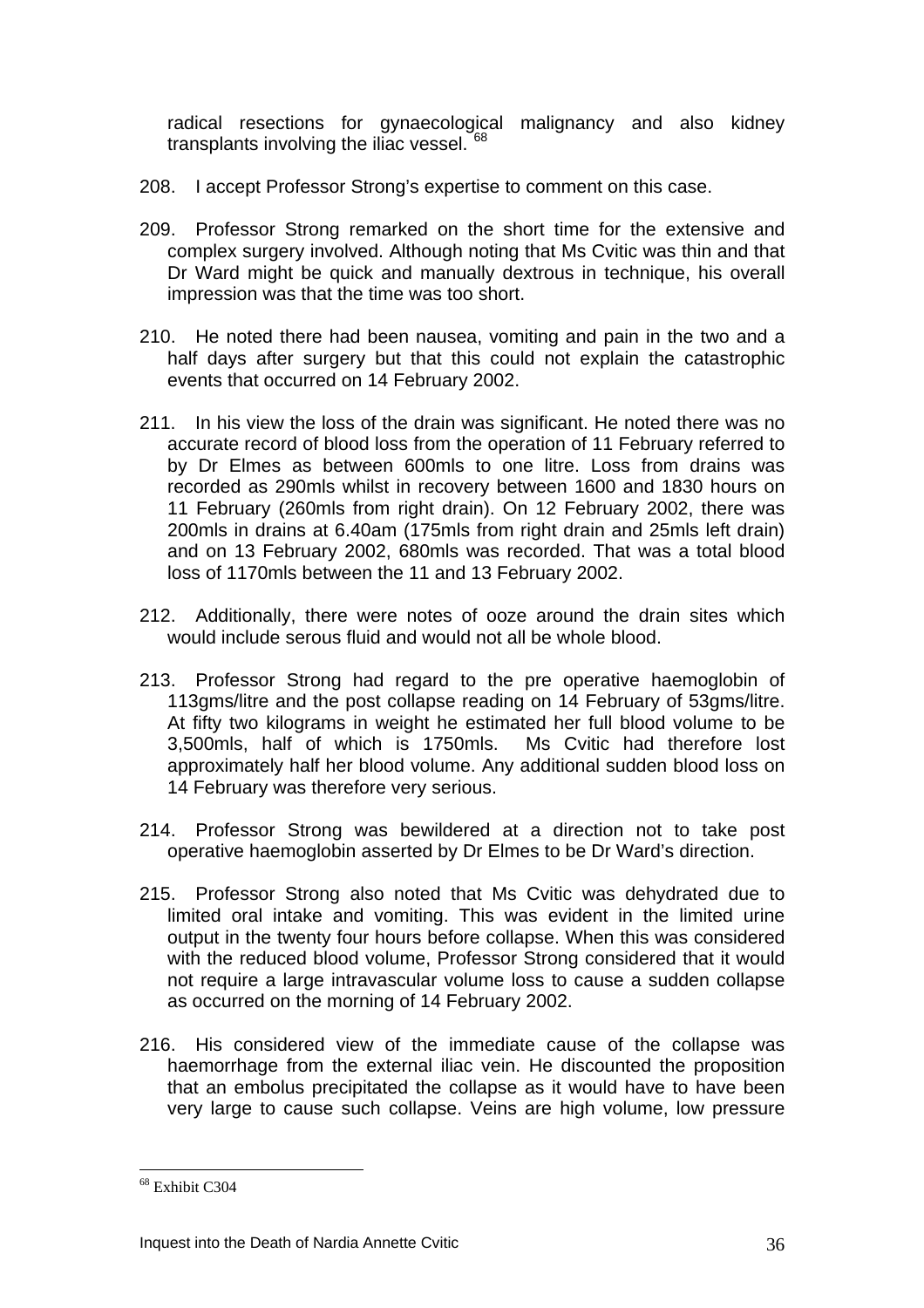vessels and being very restricted in the iliac vessels he dismissed the possibility of an air embolus.

- 217. Professor Strong noted Dr Elmes' observation immediately after collapse that Ms Cvitic had a distended abdomen. After resuscitation this had increased and bruising and discoloration had appeared around the wound and "*looked like blood under pressure*".
- 218. At the first emergency operation on 14 February about 1500mls of dark blood and clot was found in the pelvis. He noted that Dr Ward did not consider this to be sufficient to be the cause of collapse. Professor Strong disagreed. He considered this volume of loss, against the background of total volume for the patient of 3,550mls and the previous loss of about half that volume to be a sufficient precipitator of collapse. He also noted Dr Fonseka's observation that there "*was a lot of blood coming out from one of the drain sites. From memory it was the right side drain*".[69](#page-36-0)
- 219. Professor Strong emphasized that Ms Cvitic was receiving prophylactic Clexane to prevent deep vein thrombosis and pulmonary embolus. He considered Dr Ward's assertion that the problem could be cardiac or pulmonary embolus as denying the obvious. His view was:

"*The introduction of Heparin at this time was probably the most deleterious decision and event and was further exacerbated by the refusal to reverse the Heparin with Protamine when requested by Dr Carmody."[70](#page-36-1)* 

220. In relation to the site of bleeding Professor Strong considered Dr Carmody's recollection was the most informative. He referred to Dr Carmody saying on drawing back the drapes:

> "*I note blood freely flowing from the cutaneous puncture from the drain inferior to the skin crease.….Application of a skin retractor revealed there was bleeding from the external iliac vein:……Using 4/0 prolene, I placed a continuous suture across the front wall of the vein and this stopped the local bleeding."*[71](#page-36-2)

221. Professor Strong's interpretation was based on his acceptance that the exit wound was below the skin crease, which meant the drain was passed behind the inguinal ligament. He said the external iliac vessels pass behind the inguinal ligament and pushing a trochar at this site makes penetration or damage to these vessels a high possibility. Professor Strong dismissed suggestions that damage could have been caused by diathermy or adhesions or a smaller vein being injured and tamponaded and then released by the removal of the drain. These were not in accordance with the precise observations made by Dr Carmody.

<span id="page-36-0"></span><sup>69</sup> Exhibit B 48, Paragraph 12

<span id="page-36-1"></span> $70$  Exhibit C304, page 3

<span id="page-36-2"></span> $71$  Exhibit C304, at page 3 - quoting from Dr Carmody.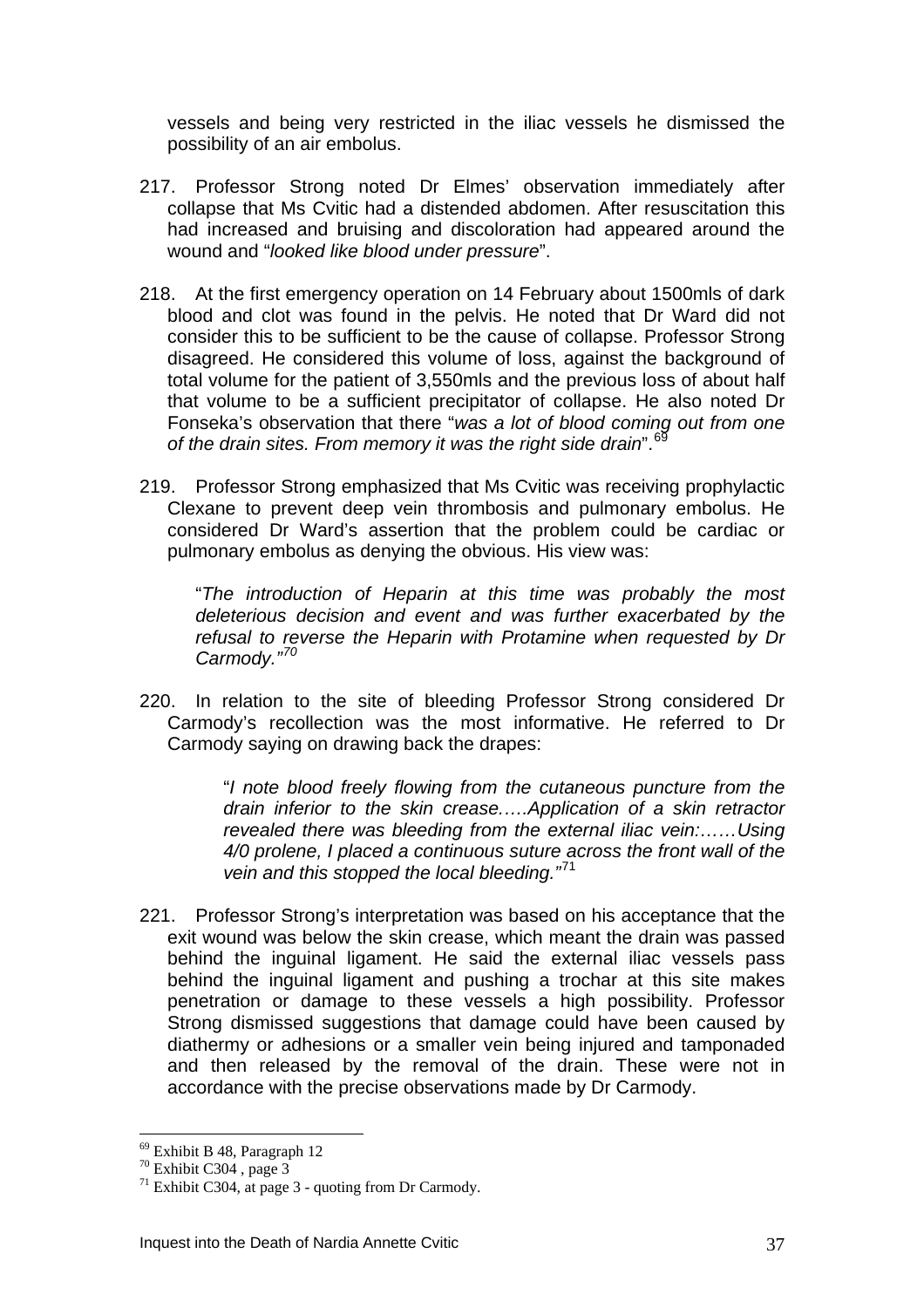- 222. Professor Strong also disagreed with Associate Professor Jobling's view that the theory of tamponade (of the external iliac vein) was not tenable because there would have been torrential bleeding at the time which would not have been stopped by tamponade. Professor Strong responded that this was incorrect because a drain could tamponade a lacerated or transfixed drain in his view. He supported this view with the fact that a large vein like the iliac vein has high volume but low pressure flow. Thus tamponade is not uncommon. He had observed a (much larger) inferior vena cava tamponaded in the retroperitoneal space with minimal bleeding until the space opened and torrential haemorrhage ensued.
- 223. His considered view was that the information indicated the collapse on 14 February was due to haemorrhage from the external iliac vein. He stated the haemorrhage was due to the release of the tamponade effect when the drain was dislodged but would also have occurred at the time of removal, which was planned that morning. He was not certain that the degree of collapse would have occurred without the patient being dehydrated and with less than half level of haemoglobin from previous losses.
- 224. He considered the immediate treatment by staff who resuscitated Ms Cvitic and took her to theatre to be excellent. Finally, Professor Strong criticised the failure by Dr Ward to recognise blood loss was the primary problem. The direction to Heparinise the patient was, in his words, "*the most fateful decision and was aggravated by the refusal to reverse the Heparin with Protamine when all the evidence and expertise demonstrated that a pulmonary embolus had not occurred."[72](#page-37-0)*
- 225. Mr Robert Rome is a Victorian gynaecological oncologist who was requested by the Surgical College of Gynaecologists to review Dr Ward's case notes for Ms Cvitic and others.[73](#page-37-1) Statistically, based on the number of radical pelvic operations that Dr Ward conducted, Mr Rome concluded his complication rate requiring a return to surgery was low. Mr Rome also expressed the view that he considered interstate review would have been preferable.
- 226. Mr Rome considered it was not exactly clear where the site of the major bleeding was located and when it started. He disagreed with Professor Strong that the external iliac vein was lacerated by the trochar during the insertion of the Blake drain during the first operation on 11 February 2002. His reason for so doing was that he said there would have been torrential bleeding at the time which would not have been stopped by tamponade. The finding of 1.5 litres of haemoserous fluid and old blood he thought would not be uncommon 3 days post radical surgery.
- 227. Mr Rome considered it much more likely that either the external iliac vein or its inferior epigastric tributary was lacerated and the bleeding

<span id="page-37-0"></span> $72$  Exhibit C304, page 4.

<span id="page-37-1"></span> $73$  Exhibits A36(CV), C180 (report)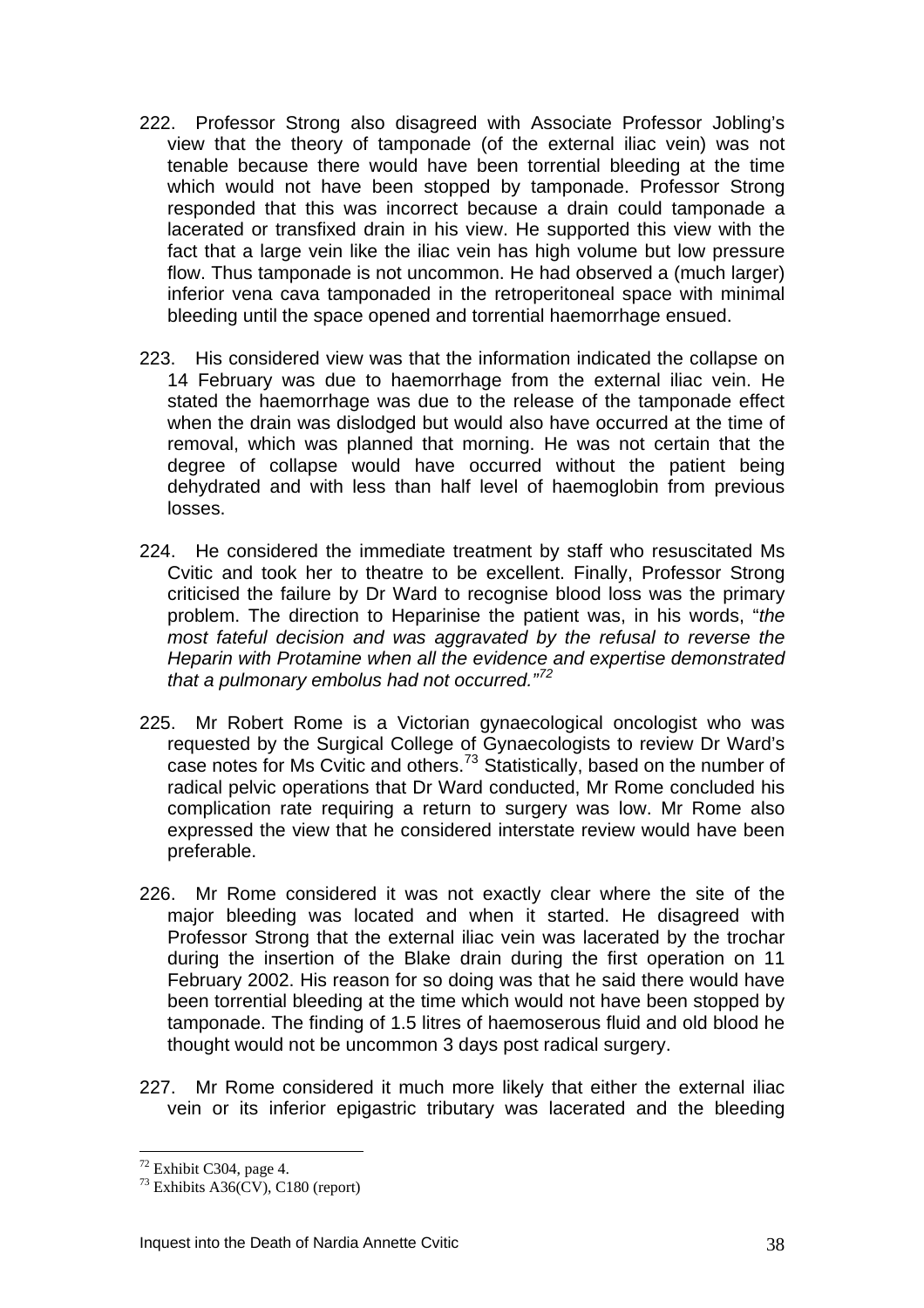commenced when the drain was dislodged and fell out on 14 February 2002. He has witnessed cases where bleeding has commenced immediately after the removal of a drain tube.

- 228. He also disagreed with Professor Crandon's contention that the drain was negligently inserted exiting below the groin crease. He said this position was well below the inguinal ligament and he considered it "*nigh on impossible to insert a drain tube in this way*" [74](#page-38-0)
- 229. However he did agree with others that the dose of prophylactic Clexane of 40mg was a large dose. He said: "*The addition of a full anti-coagulating dose of Heparin in someone who was already bleeding was very dangerous and bordering on negligent practice*."[75](#page-38-1)
- 230. Mr Rome assumed this was a mutually agreed decision with the specialist anaesthetist and both should "*take responsibility for what proved to be a disastrous decision*".
- 231. Mr Rome concluded:

"*I do not believe that Dr Ward's surgery especially his positioning of the drain tube was substandard in any way. The events of the 14 February 2002 were obviously disastrous but the decision to give Heparin on the assumption that Ms Cvitic had a pulmonary embolus was the critical decision that tipped the scales."[76](#page-38-2)*

- 232. He pointed out areas for improvement required to be addressed by the hospital in order to be able to offer a safe delivery of gynaecological oncology services. There needed to be a second specialist appointed to provide back up, support and peer interchange together with designated space and consistent nursing team support.
- 233. Associate Professor Jobling, from Victoria, was also requested by the Surgical College to review Dr Ward's cases, including that of Ms Cvitic.<sup>[77](#page-38-3)</sup>
- 234. He noted the operation time was very short and may have been as little as 60 minutes. He referred to the sequence of events and that at the first emergency laparotomy a "*relatively modest amount of blood was identified in the peritoneal cavity and a judgement was made that the cause of the collapse was not easily explained by the finding intra-peritoneally. Accordingly, the patient was treated as if she had suffered a significant pulmonary embolus which could indeed occur after radical pelvic surgery on around day 3.*" [78](#page-38-4)

 $74$  Exhibit C180, page 5.

<span id="page-38-1"></span><span id="page-38-0"></span> $75$  Exhibit C180, page 5.

<span id="page-38-2"></span> $76$  Exhibit C180, page 5.

<span id="page-38-3"></span> $77$  Exhibits A27 (CV), C181 (report)

<span id="page-38-4"></span> $78$  Exhibit C181, page 2.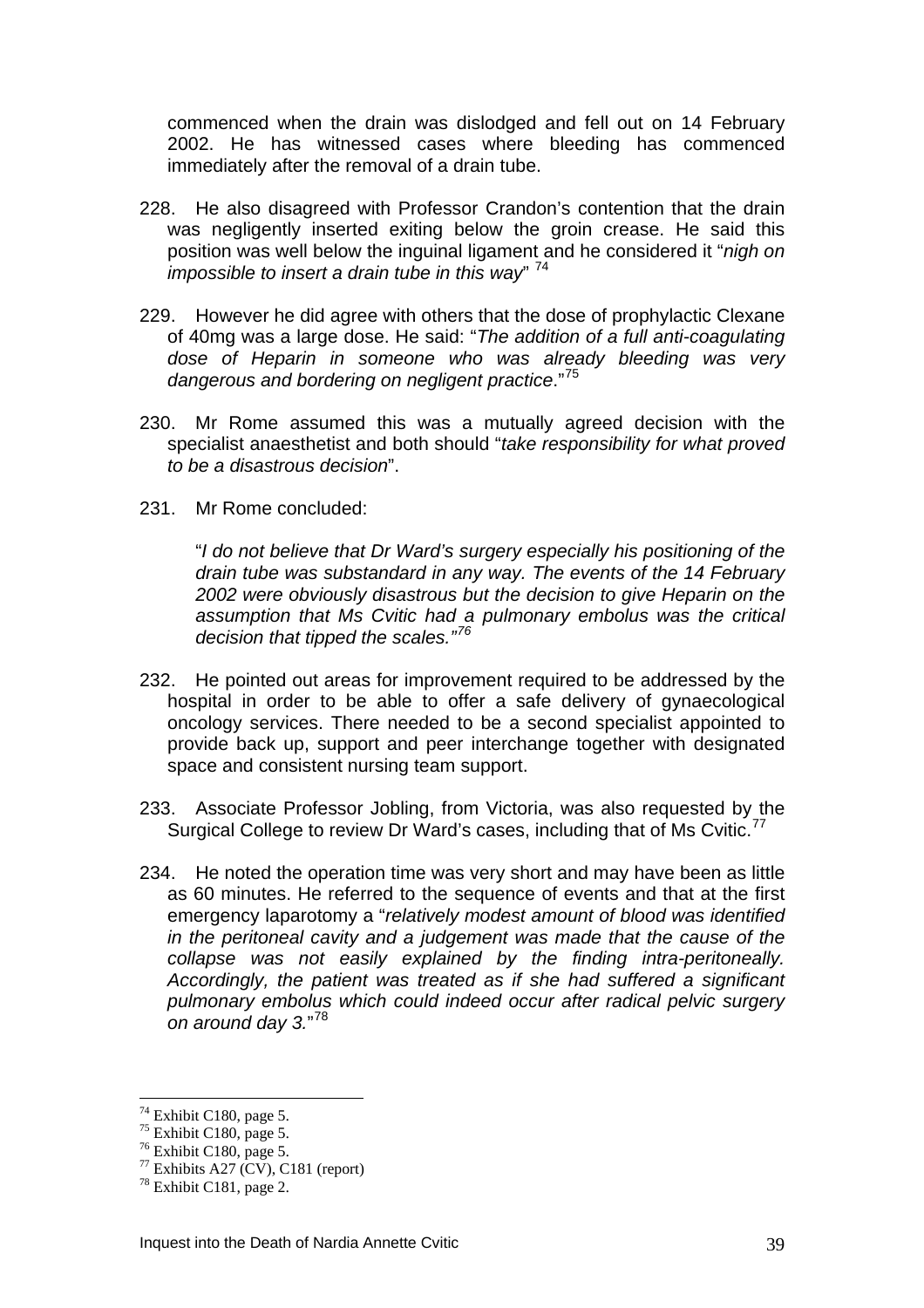- 235. Assoc Professor Jobling noted the conjecture that the cause of the bleeding from the external iliac vein may have occurred due to inadvertent placement of the redivac drain tube through the external iliac vein. He thought this "*highly unlikely as it would be almost impossible to place a redivac drain through the external iliac vein without seriously damaging the external iliac artery*."[79](#page-39-0) I note it was in fact a Blake's drain.
- 236. He continued "*It would also seem extremely unlikely to contemplate a tamponade which after inadvertent removal of the drain tube at the time of collapse in the ward, that only 1500mls of serosanguineous fluid would be present*".
- 237. His conclusion was that the serious bleeding after Heparinisation was due to disseminated intravascular coagulation. He postulated that the use of diathermy at the time of the lymphadenectomy might have compromised the vein.
- 238. Associate Professor Jobling agreed that Ms Cvitic died due to complications of profound blood loss which he said could be argued to have resulted from inappropriate Heparinisation. He categorised this as an error of judgment rather then negligence. He disagreed strongly with the hypothesis that the venous injury on the pelvis was a direct result of negligent placement of the trochar. Associate Professor Jobling considered it "*more likely that the drain tube had avulsed a branch of the circumflex iliac vessels on its exit through the abdominal wall, which would be the source of the arterial bleed noted after Heparinisation which required exploration of the groin and oversewing*."[80](#page-39-1)
- 239. Referring to the original collapse, Associate Professor Jobling noted the haemoglobin of only 5.3 but thought it may well be due to a vaso vagal episode during the initial procedure. He could not find any evidence of recorded blood loss for the operation.
- 240. Associate Professor Jobling did comment that the length of time of the operation of 11 February (one hour) was "*extremely short*".[81](#page-39-2)
- 241. Professor Hammond, Director of Gynaecology in King Edward Memorial Hospital in Perth, Western Australia reviewed the material.<sup>[82](#page-39-3)</sup> He started with Dr Ward's explanation of events that the collapse followed the traumatic and unsupervised removal of the right pelvic drain which caused an avulsion to a vessel, close to or involving the right external iliac vein, which led to rapid intraperitoneal haemorrhage and collapse. Nursing notes suggest the patient collapsed and during the collapse and resuscitation the drain was removed.

 $79$  Exhibit C181, page 3.

<span id="page-39-1"></span><span id="page-39-0"></span> $80$  Exhibit C181, page 4.

<span id="page-39-2"></span> $81$  Exhibit C181, page 4.

<span id="page-39-3"></span> $82$  Exhibit A25 (CV)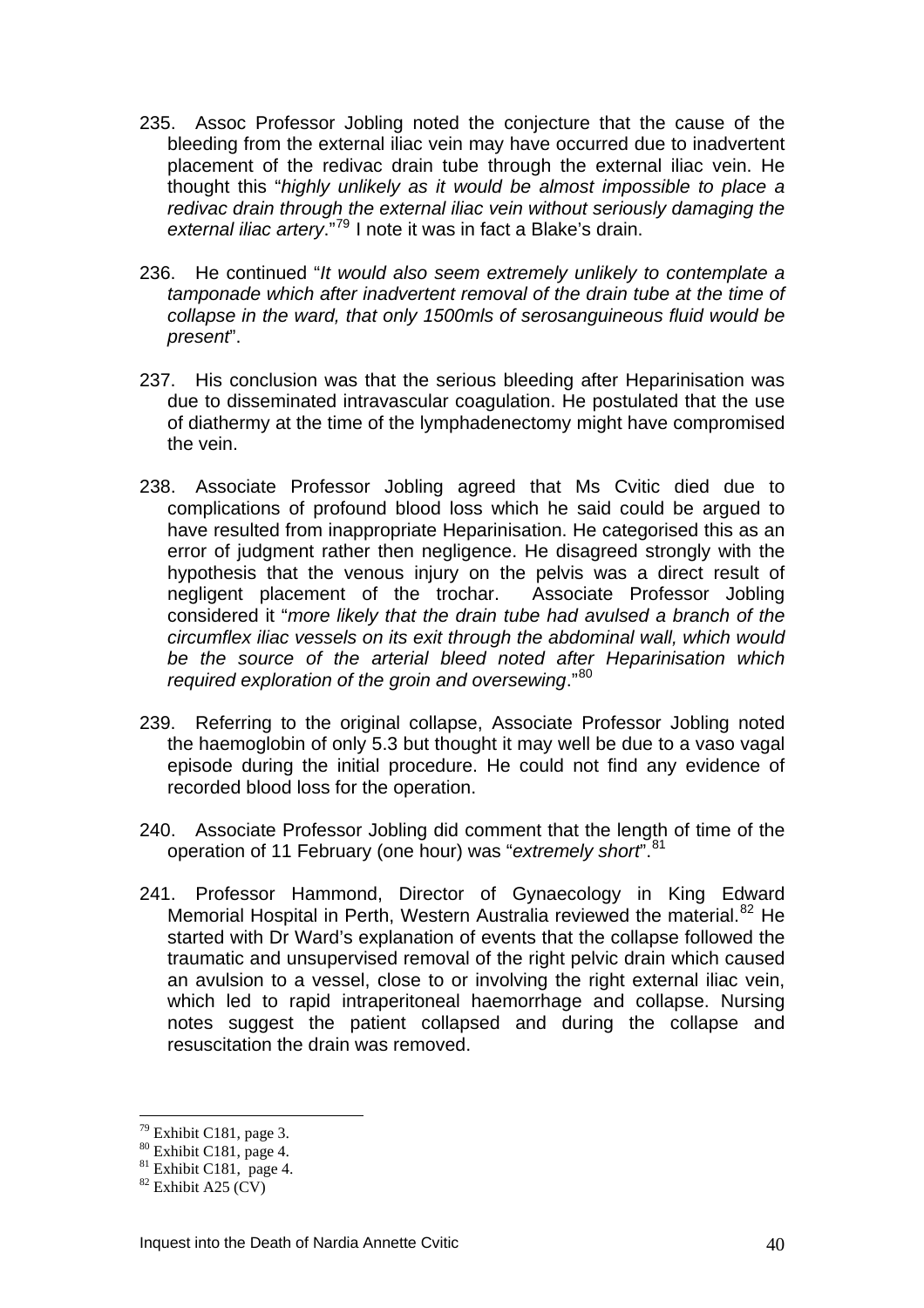- 242. Professor Hammond would have expected torrential bleeding if a drain went through the external iliac vein and he thought it highly unlikely that a tamponade would occur.
- 243. He postulated that the damage was to a lesser vein like the inferior epigastric close to the inguinal ligament which he conceded could have been transfixed and delayed haemorrhage occurs**.** He could not reconcile the findings of the first laparotomy on 14 February, where only limited apparent bleeding was visible, with the proposition that the drain had transfixed or damaged the external iliac vein on 11 February. He did however point out that Dr Carmody, who assisted at the second laparotomy stated there was damage to the external iliac vein itself. He did not see how this could be reconciled with the overall clinical picture of the patient and the fact the injury did not become apparent for three days. His opinion was that if it could be demonstrated that the external iliac vein had been punctured by a drainage tube then he would consider it negligent.
- 244. Professor Hammond referred to the decision to Heparinise the patient as a decision made in conjunction with the anaesthetic colleague and after Dr Ward had not found massive intra-abdominal haemorrhage at the first laparotomy. The hypothesis of a massive "*saddle*" embolus was considered and the decision to administer Heparin followed this. Professor Hammond noted that in retrospect this interpretation was wrong and that the patient developed unstable coagulopathy and increased bleeding which was difficult to control. Professor Hammond considered this to be a judgment error, not an adverse skill issue. The error was made in the context of a life threatening situation presenting as an emergency.<sup>[83](#page-40-0)</sup>
- 245. Professor Hammond accepted that if the drain had in fact exited below the skin crease at the groin, then it was placed too low and exited below the inguinal ligament in the groin. He could not understand how this could have been done as it would require the drain to pass under or through the inguinal ligament. If this happened, it would be negligent practice. Professor Hammond suggested the skin fold might have been a fold of abdominal skin lying in the right iliac fossa close to the inguinal ligament. I note however Ms Cvitic was described as thin and unlikely to exhibit such a skin fold. He suggested reference to the autopsy report and nursing notes for other information.
- 246. The autopsy report did not assist. There was one reference to nursing notes indicating ooze from the right leg drain,<sup>[84](#page-40-1)</sup> but contrary evidence from another nurse that the right drain exit was in the lower abdomen.<sup>[85](#page-40-2)</sup> Both nurses were quite inexperienced at the time.
- 247. Professor Hammond noted it remains the consultant's responsibility to monitor the patient and arrange appropriate investigation in accordance

 $83$  Exhibit C99(J), page 3.

<span id="page-40-1"></span><span id="page-40-0"></span> $84$  Page 185, Nurse Smith, line 52

<span id="page-40-2"></span><sup>85</sup> Page 182, Nurse Schluter, lines 55-60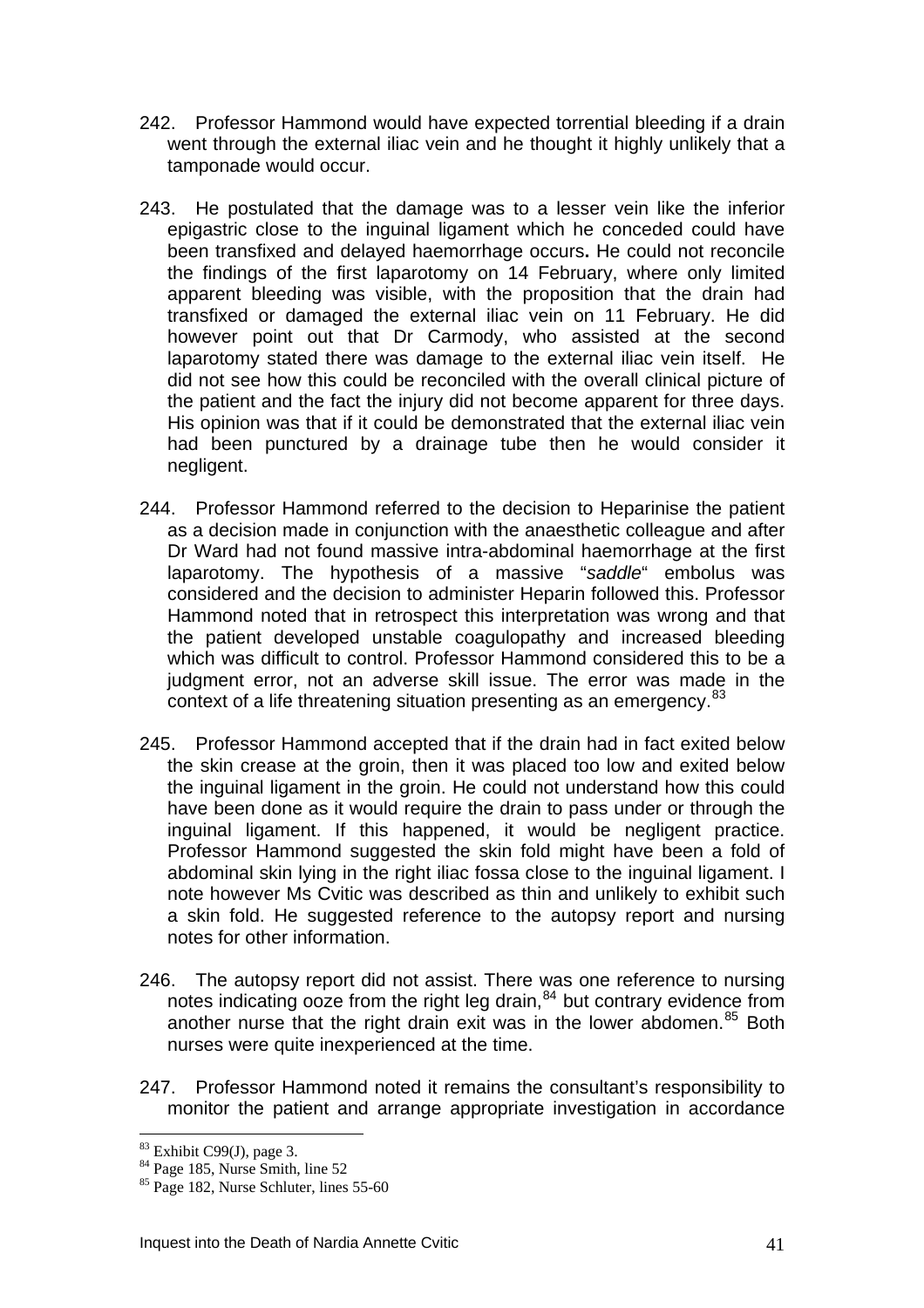with the patient's condition. He understood the position to be that the patient was doing very well and with the inference there was no need to call for haemoglobin testing.

- 248. Dr Theile is a Professor of surgery and reviewed Ms Cvitic's notes and subsequent reports.<sup>[86](#page-41-0)</sup> With the advantage of hindsight he considered the problem on 14 February was always one of bleeding and that there was no evidence of pulmonary embolus, air embolus or cardiac tamponade. He criticised Dr Ward's adherence to the possibility of pulmonary embolus and indicated this had led to incorrect and damaging decisions, including the administration of Heparin. He agreed with the conclusions reached by some of the other reviewers that there was evidence of damage to the external iliac vein and that this must have occurred via the trochar at the time the Blake's drain was inserted. He interpreted the information as consistent with the trochar going beneath the inguinal ligament causing damage to the vein and possibly also the artery which subsequently developed arterio venous fistula. He considered the ligament could affect a tamponade which might be released intermittently when the patient was mobilised at various times, until the final episode when the drain was dislodged. This could account for the declining haemoglobin from the preoperative state, although he considered Ms Cvitic was probably anaemic at the outset given her history. He also commented on the brief operation time, without drawing any necessary conclusions from this information alone.
- 249. Dr Theile commented that fluid loss needed to be accurately documented and that haemoglobin estimates were essential given the nature of the operation. He also remarked that operation notes did not accurately reflect the level of blood loss in the procedures on 14 February given the information that 18 units of blood and blood products were given in the course of the operations on that day.
- 250. He considered the profound coagulopathy that Ms Cvitic suffered was due to profound blood loss. He was quite emphatic in his opinion that in all the circumstances Heparin should not have been given and if it was, that it should have been reversed by Protamine.

#### **Responses by Doctors Ward and Carmody to expert opinion**

251. Dr Carmody distinguished the particular Blake's drain from a redivac drain (referred to by Professor Jobling) which has perforations and uses higher vacuum pressure. Dr Carmody noted that the drain can be placed variously within the abdominal area, but generally so that the trochar exits either through the surgical incision itself or from one to two inches below that transverse line.<sup>[87](#page-41-1)</sup> If the trochar passed through or below the inguinal ligament, as postulated by Dr Carmody, then it is very close to particularly susceptible anatomical features. Mr Rome considered it impossible to

<span id="page-41-0"></span><sup>86</sup> Exhibit C281 (report)

<span id="page-41-1"></span><sup>87</sup> Page 100, line 1-20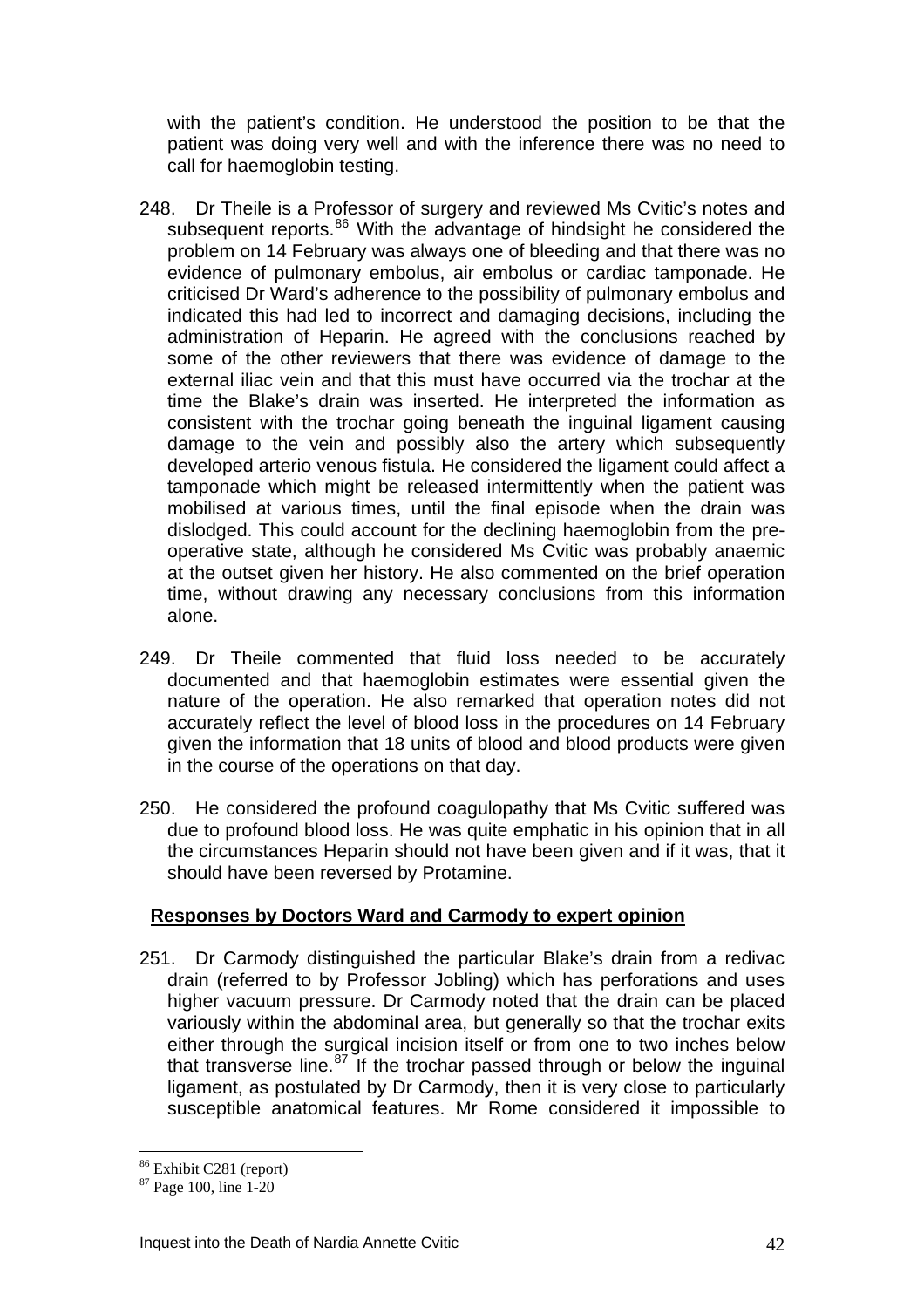have employed the trochar beneath the inguinal ligament to exit below the Holden's line, the crease in the groin. Dr Carmody disagreed and demonstrated to the court how he thought it could happen.

- 252. Dr Ward disagreed with Dr Thiele's interpretation of what had happened. He said it was physically impossible for the drain to have travelled in the manner suggested by Dr Thiele.<sup>[88](#page-42-0)</sup> Dr Ward also disagreed with the interpretation of Dr Strong saying the trochar could not move in the suggested way.
- 253. Dr Ward's explanation was that the drain had exited through the abdominal wall. He agreed that at the time of collapse it was likely that it was blood loss that had precipitated the event and took her to theatre. Dr Ward still could not really understand why Ms Cvitic collapsed on 14 February. He considered there was blood not accounted for. He conceded that only a breach of the vascular system could explain the collapse. Dr Ward said generalised "*ooze*" from cut surfaces could have caused such a loss over three days.

#### **Demonstration of Dr Ward's drain insertion in presence of Drs Thiele and Strong**

- 254. Witnesses were recalled so that Dr Ward could demonstrate why he considered it impossible to insert the trochar in such a manner to travel under the inguinal ligament, damage the external iliac vein and exit below Holden's line in the position asserted to be the exit point by Dr Carmody. Drs Strong and Thiele observed and listened to Dr Ward and then responded.
- 255. Dr Ward's rejection of Dr Carmody's conclusion was based on the physical dimensions of the female pelvis and the length of the trochar. He contended it could not be manipulated in the manner suggested. He said the angle of entry was dictated by the suggested position of the defect in the remaining peritoneum.
- 256. Dr Thiele responded that the structures are in fact capable of being moved as insertion of the drain occurs, which can be via quite a vigorous motion. He demonstrated how he considered the iliac vessel could have been damaged (and putatively tamponade by the drain) before exiting high in the thigh. Going beneath the inguinal ligament was the mechanism by which the tamponade had occurred because the drain was compressed into the vessel by the inguinal ligament.
- 257. Dr Strong considered the demonstration and responded with a demonstration that a longitudinal arc like sweep down under the inguinal ligament could be executed to exit at the nominated point. Dr Strong had not witnessed where there was a defect in the peritoneum (thought by Dr Carmody to be a defect caused by the trochar). Dr Strong postulated that

<span id="page-42-0"></span><sup>88</sup> Page 918, line 46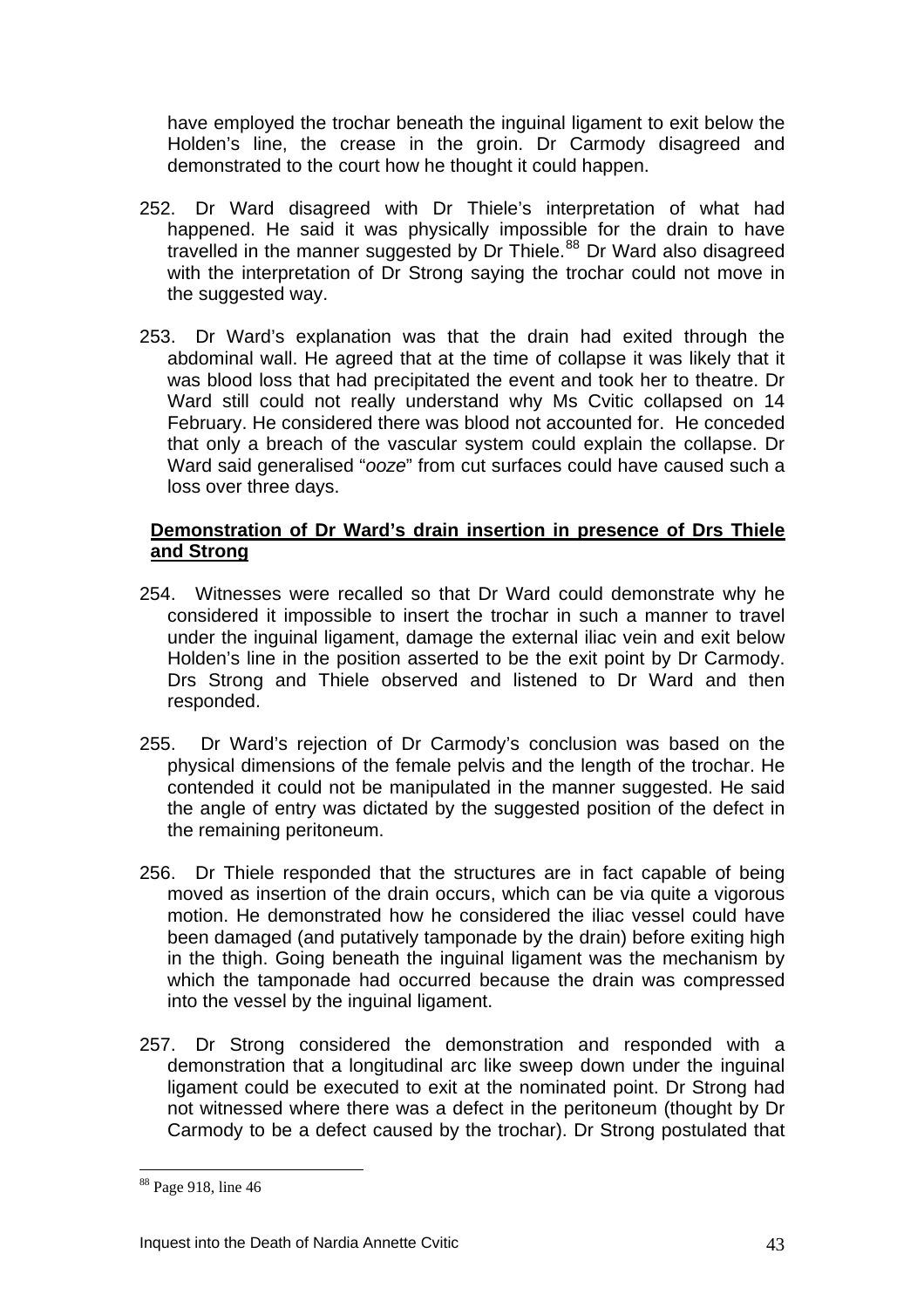the peritoneum would have been breached in the course of the operative procedure itself rather than subsequent insertion of the drain.

#### **Where did the right drain exit?**

- 258. Dr Carmody concludes the wound he saw in the upper right thigh, below Holden's line was the exit wound from the drain. He draws this conclusion from the fact that he was exploring the apparent source of bleeding from a defect in the peritoneum in the lower right area of the abdomen. He then discovered and observed damage to the external iliac vein which was bleeding. On drawing back the surgical drapes he saw blood also coming away from a wound in line with these two observations. The wound was below Holden's line, the groin crease. He could not otherwise explain the puncture site. He concluded it was the exit point for the right drain.
- 259. Dr Ward denied the drain exited at this point saying it was impossible to insert the drain in this way. He said the drain had exited in the normal fashion through the side abdominal wall. He acknowledged that he saw blood issuing from the drain hole on 14 February, but not at the location asserted by Dr Carmody. He acknowledged that Dr Carmody stopped the blood flow by oversewing a vein which could have been the external iliac vein, or epigastric vein or aberrant vascular vessels.
- 260. Dr Elmes, who assisted at the original surgery, did not make any observation to indicate she noticed anything out of the ordinary, which she said was to place the drains internally, exiting the abdominal wall. She did not however have any specific memory of insertion or placement of the drain.
- 261. Nurse Nicole Smithe was a recently graduated nurse. Her statement <sup>[89](#page-43-0)</sup> refers to her contemporaneous note in the records of 13 February that the patient "*had blood ooze from right leg drain*". By the time she gave a statement she could no longer recall the situation but she was quite clear that she would not have described blood ooze from the right leg drain if the drain had exited from the abdomen. At the inquest she no longer had any recall of the observation.
- 262. The opinions of expert surgical reviewers varied as to whether or not it was possible that the drain could have travelled this path. It was common ground that if the trochar had travelled this path it was unacceptable surgical practice and highly likely to have caused damage to susceptible vessels in the region.

### **Theory of tamponade**

<span id="page-43-0"></span><sup>89</sup> Exhibit C302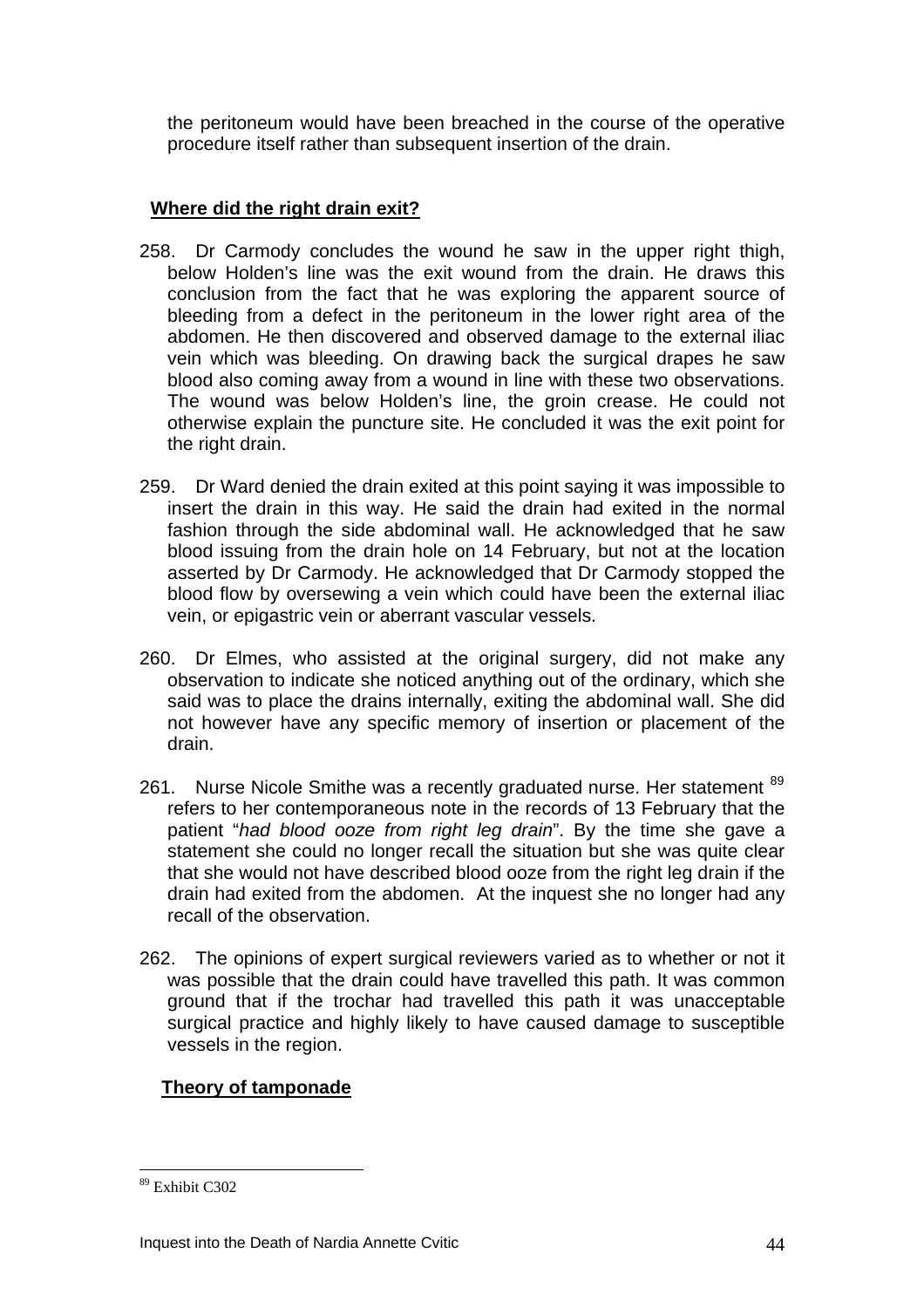263. If the drain in fact caused the damage discovered and it was to the external iliac vein, there was variable expert opinion on whether it was possible that the drain tube itself, in the context of close proximity to the inguinal ligament and supporting tissue, could cause a tamponade or variable tamponade effect. Some expert opinion considered it impossible, others had experience of other large volume veins being tamponaded by surrounding tissue until such time as the pressure was released. The Blake's drain was less likely than some other drains to cause avulsion upon removal.

#### **Alternative explanations of damage caused to external iliac vein (or nearby vascular structure)**

- 264. It was suggested that the uncontrolled removal of the drain at about 9.30am on the morning of 14 February 2002 might have avulsed the vein and been the starting point for bleeding. It is hard to reconcile this with observations of "*old blood*" discovered by Drs Ward and Allison at the first laparotomy.
- 265. Alternatively, it was suggested that Dr Carmody's efforts to discover the source of bleeding caused the damage to the vein by use of the diathermy tool. This suggestion is not tenable given the earlier laparotomy when one to 1.5 litres of "*old blood*" was discovered.

#### **Summary of evidence**

- 266. Nardia Cvitic was a small slight woman who required radical surgery to address a serious illness which, if left untreated would be fatal. She was suffering from cervical carcinoma and required a radical hysterectomy. She was a thirty year old mother of two young children.
- 267. Dr Bruce Ward undertook the necessary surgical procedure on 11 February 2002.
- 268. Ms Cvitic had a low haemoglobin reading of 113 before the initial surgery. The normal range is between 115-165 g/L. She also had a previous episode of post operative bleeding requiring transfusion.
- 269. The first procedure by Dr Ward achieved its major goal of effective removal of organs and tissue to address the underlying disease problem.
- 270. The procedure was performed in a very short time frame of one hour given its complexity, such that it was noteworthy and raised questions and even some unease to other reviewing surgeons.
- 271. Dr Elmes was the registrar in gynaecology who assisted at the initial operation. She considered the operation to be uneventful and did not recall anything unusual about the placement of drains at the time.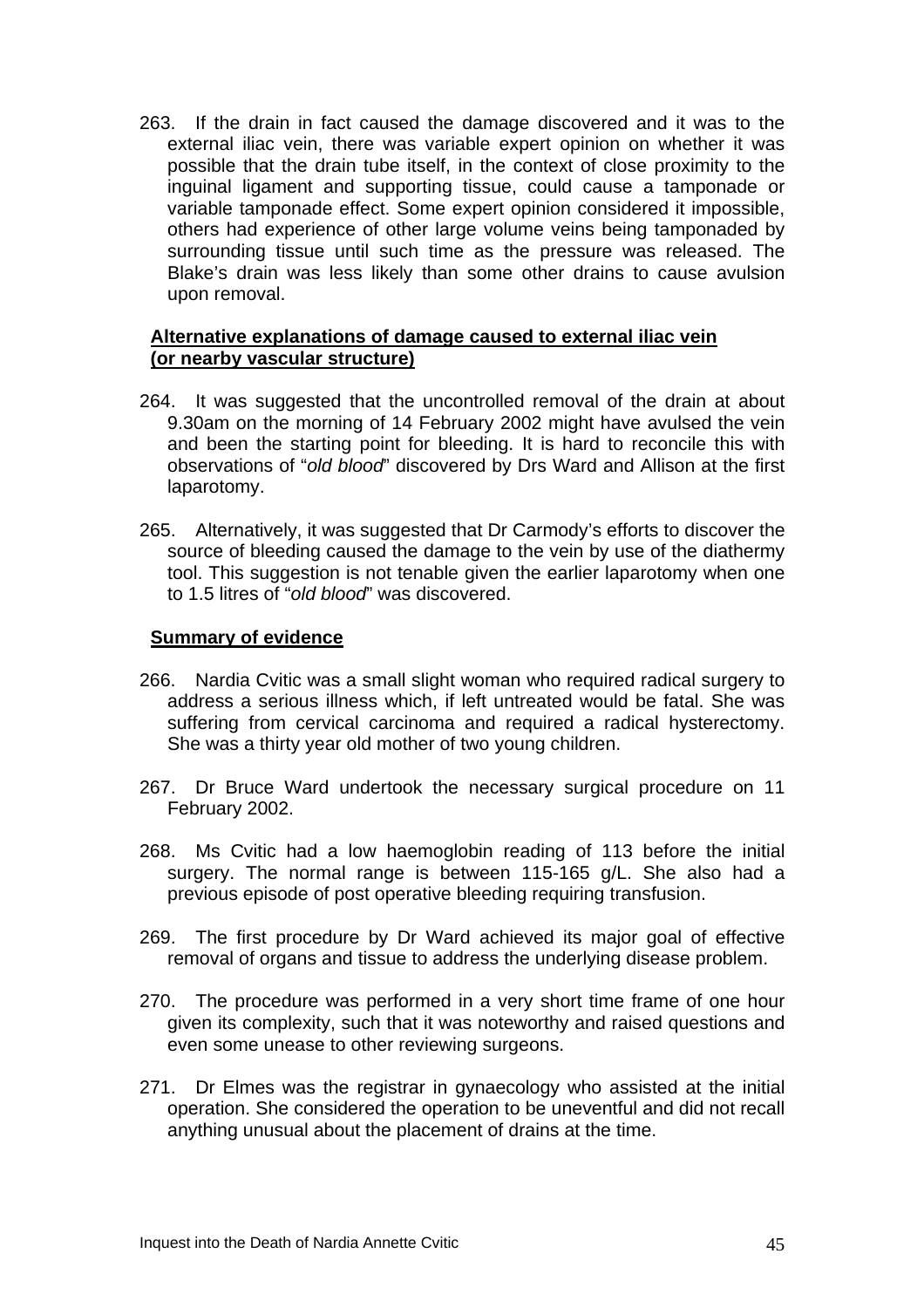- 272. Blood loss at this first operation was not accurately recorded but estimated between 600ml and 1 litre.
- 273. In the post operative period before Ms Cvitic's collapse on 14 February further loss was documented indicating a higher loss from the right drain. The documentation was incomplete.
- 274. Dr Elmes did not order post surgical blood testing due to the direction of Dr Ward not to do so unless he indicated to the contrary. I accept the evidence of Dr Elmes, as supported by Dr Fonseka, on this issue.
- 275. Ms Cvitic had some nausea, vomiting and reduced fluid intake and reduced urine output in the three days post operative and prior to her collapse on 14 February 2002. Dr Ward reviewed her on the first post operative day and then did not see her until after her collapse on 14 February.
- 276. On 14 February 2002, Ms Cvitic complained of severe lower right abdominal pain and then suddenly collapsed. It was noticed that there was blood from the right drain site at the time of her collapse. She had been reviewed by Dr Elmes shortly before this occurred and nothing untoward had been observed. In the immediate response to this collapse the right drain became dislodged. Some further blood loss was noticed.
- 277. Blood was collected at 11.10am immediately after her collapse. The results showed her haemoglobin was 81g/L. This did not reflect any sudden bleeding at the time the drain became dislodged but reflected her haemoglobin level at the time of collapse immediately before the drain was dislodged. It revealed that her haemoglobin had dropped from 113g/L prior to surgery on 11 February to 81g/L, which was indicative of bleeding after the initial surgery.
- 278. Ms Cvitic had lost approximately half her blood volume in the post operative period up to the time of the collapse.
- 279. Subsequent haemoglobin test results from samples taken at 12.44 and 13.40 hrs on 14 February continued to drop to a low of 55g/L before increasing to 95g/L at 14.15 and 110g/L at 14.50.
- 280. Dr Elmes attended on Ms Cvitic after her collapse and noted bluish discoloration and abdominal distension indicative of internal bleeding. This information was provided to Dr Ward. Appropriate resuscitation measures were instituted and Ms Cvitic was taken to theatre in a prompt fashion. Dr Ward was contacted urgently and was able to attend immediately. Dr Ward examined Ms Cvitic and assumed there was a bleeding problem although he thought this to be unlikely.
- 281. Dr Allison assisted Dr Ward at the emergency laparotomy which commenced at 11.00am. Between 1 and 1.5 litres of red tinged fluid described as "*old blood*" was observed when the abdomen was opened. A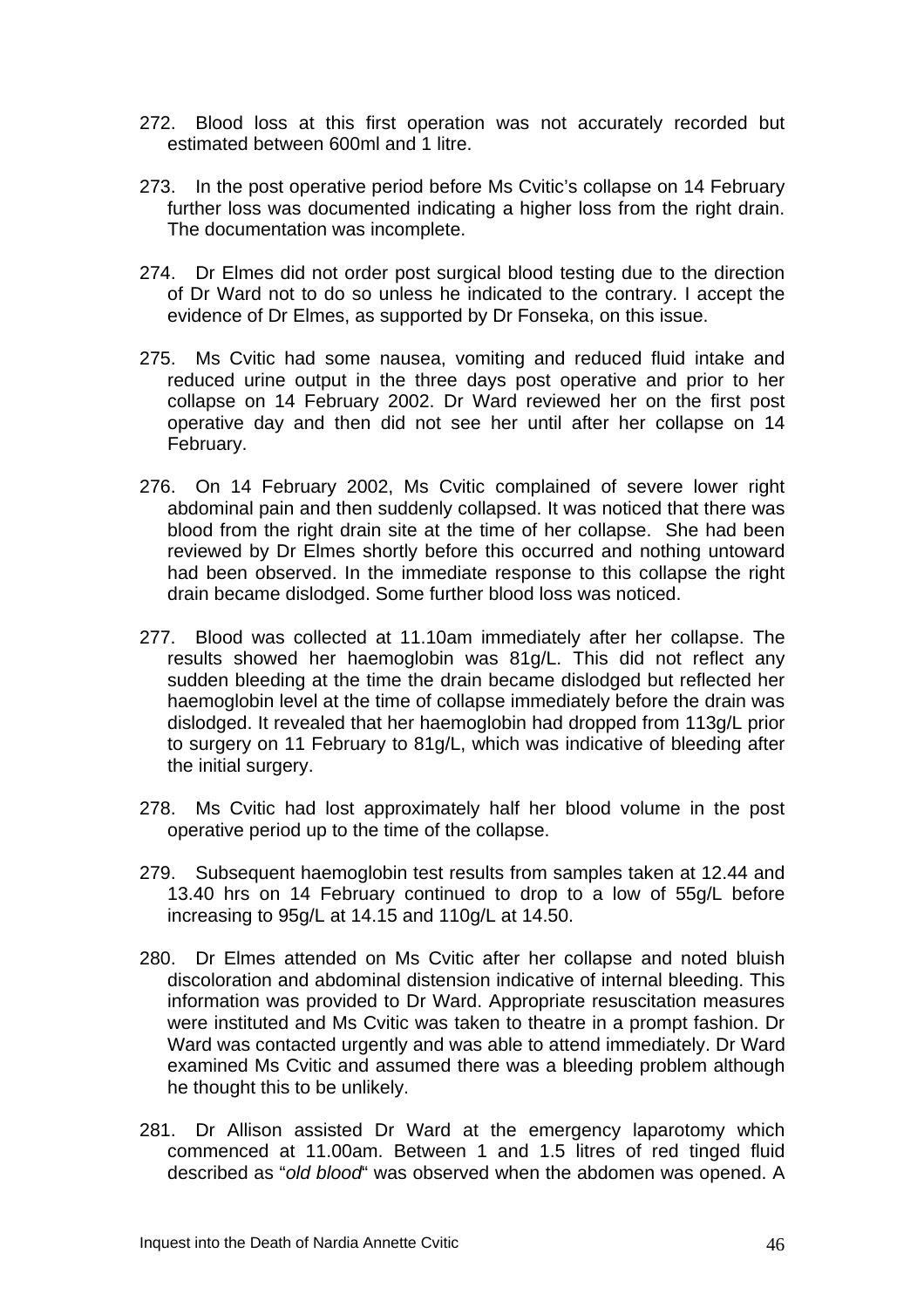midline vertical incision was made which stopped short of the transverse incision line made in the initial operation on 11 February. There was no readily discernible discreet site of bleeding. Dr Ward did not consider these findings to be sufficient explanation of the sudden collapse and the continuing acute condition of Ms Cvitic. He therefore considered other explanations, primarily the existence of a pulmonary embolus, as the cause of collapse.

- 282. Pulmonary embolus was a possibility in a post surgical phase after major surgery, but unlikely given the substantial prophylactic dose of Clexane at significant levels, together with the fact that Ms Cvitic was a lightweight, young and otherwise healthy woman who smoked which I understand from the evidence reduces the risk of pulmonary embolus.
- 283. Cardiac tamponade was also considered as an alternative diagnosis and Dr Ward passed a needle into the pericardiac sac to relieve any fluid, but without result.
- 284. Dr Ward verbally voiced his process of thinking in reaching the conclusion that the problem must therefore be pulmonary embolus. He was the treating surgeon with intimate knowledge of his patient. No-one in the anaesthetic or intensive care team that supported the operation had this knowledge of the patient. No-one expressed a contrary view to Dr Ward's conclusion or direction to administer 10,000 units of Heparin. This is double the usual dose, which would have a more prolonged effect in time. The Heparin would not "*treat*" the supposed embolus, but would prevent the formation of another potentially fatal embolus. The Heparin was administered at or about 11.30am to 11.40am.
- 285. Dr Ward concluded the first emergency procedure by inserting one or two packs in the lower right section of the abdomen to absorb blood ooze in this area. He left the sterile area and wrote up on the computer his operation notes including the instruction to send the patient to intensive care for further management. There was no direction for CT scan to confirm the presence of embolus. No-one in theatre recalled Dr Ward voicing this to be the plan.
- 286. There was significant concern in the operating theatre throughout the procedure. Dr Ward was stressed and concerned with the patient's continuing serious condition.
- 287. Other people in theatre were also concerned and took the initiative to seek expert opinion and assistance. Arrangements were made for a diagnostic transoesophageal echocardiogram (TOE) to confirm the suspected pulmonary embolus. Dr Jennifer Cooke who is a cardiologist attended from just prior to midday until 1.00pm. She demonstrated there was no embolus present. That result was available and known by midday. There was however some failure of the heart to adequately fill the right ventricle which then became the focus of investigation.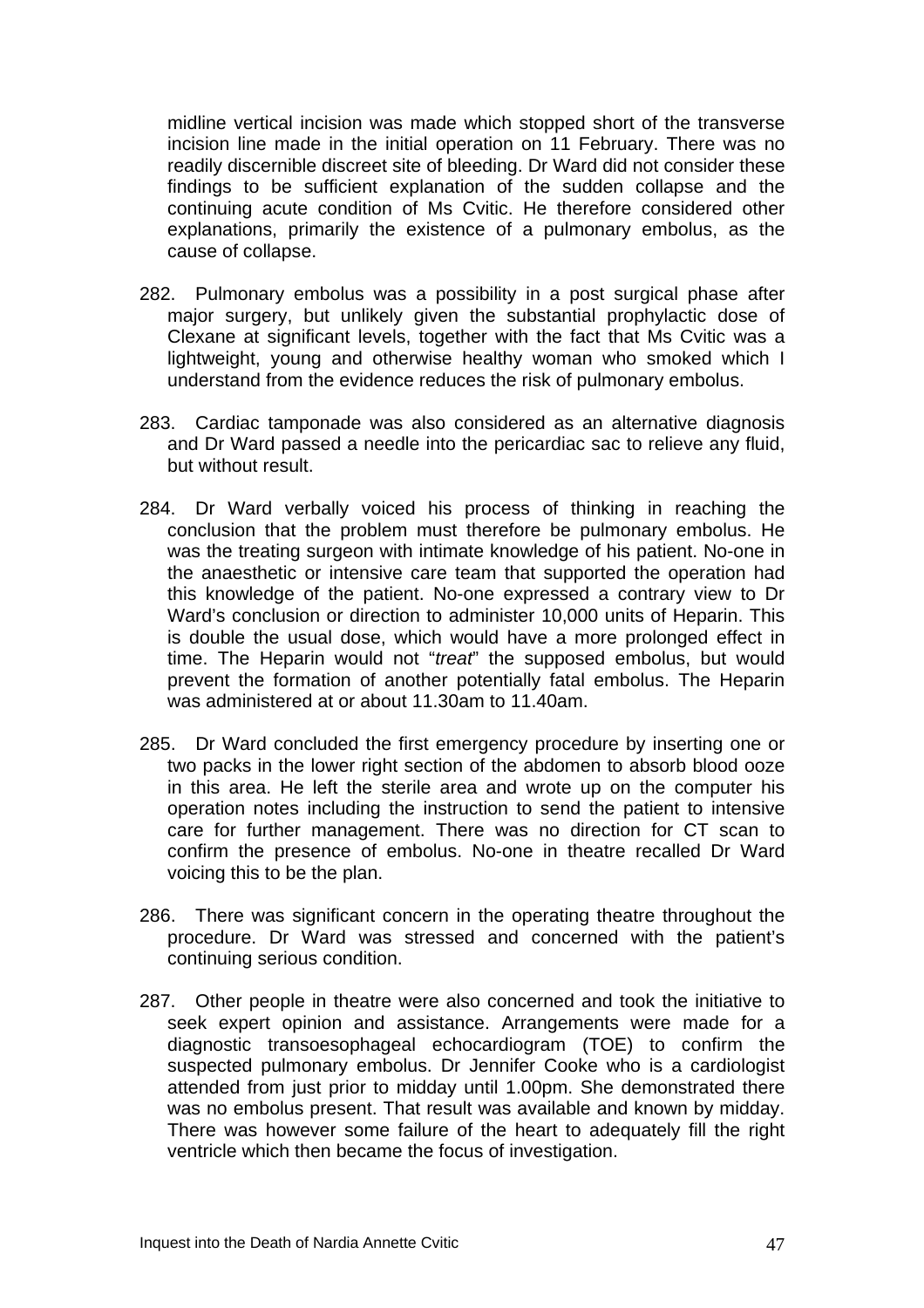- 288. Cardiac surgeon Dr Julie Mundy attended urgently to explore the possibility of cardiac tamponade. She agreed with Dr Cooke that pulmonary embolus was not occurring because an empty or collapsed right ventricle was inconsistent with a pulmonary embolus. With pulmonary embolus, the right ventricle would be dilated not compressed because there would be an obstruction to the outflow of the right ventricle. There would be a very high blood pressure between the right side of the heart and the lungs causing the right side of the heart to expand.
- 289. Dr Mundy instructed the general surgeon (Dr Allison) to urgently perform a pericardial window procedure prior to her arrival. Dr Mundy was not told that Dr Ward had already performed an attempted aspiration into the pericardiac space using a needle. She was not informed that the patient was hypovolemic or that her haemoglobin was low.
- 290. Dr Mundy observed on her arrival "*blood everywhere*" and the patient was packed with laparotomy sponges. She observed blood in the suction bottles and on the drapes. The packs in the pelvis were blood soaked with blood rising around them. Dr Mundy confirmed what Dr Allison had already ascertained, that there was no tamponade. She informed Dr Ward of this finding and that she considered the problem to be one of bleeding. Dr Ward said there was only 500-800ml of blood in the abdomen when he originally opened. He maintained the contention of pulmonary embolus and was reluctant to consider blood loss as causing the problem.
- 291. Dr Mundy instructed the anaesthetist to give the patient more blood and to try to make up blood volume. She and Dr Cooke left by 1.00pm. Dr Carmody, a general surgeon, had also been contacted to assist in theatre. He arrived before the departure of the cardiologist and cardiac surgeon. He took over from Dr Allison who was assisting Dr Ward. By about 1.00pm he assessed the situation and concluded that there was an unresolved bleeding problem. It was Dr Carmody who ordered Protamine to reverse the effects of Heparin. This was given between 1.05 and 1.15pm.
- 292. Dr Carmody asked Dr Ward to swap sides with him and from that point Dr Carmody led the surgery. He observed the greatest amount of blood appeared to be issuing from the lower right quadrant of the abdomen. He opened the original transverse surgical incision. He discovered a defect in the remnant of the peritoneum with fresh blood issuing from it. On moving the surgical drapes down to expose more of the area, he observed a puncture wound about two centimetres below the crease in the groin where the leg meets the abdomen. This is known as Holden's line. Fresh blood of the same colour was issuing from this puncture wound. He observed the wound to have a slightly 'V' shape. He considered the source of the bleeding must be from damage to a vein between these two points. The blood was non pulsatile. He explored between the two points with a dissecting diathermy tool. He dissected through the round ligament and down towards, but not through the inguinal ligament. A tear in a vein was discovered. Dr Carmody clearly identified the vein to be the external iliac vein next to the artery of the same name. He refuted the possibility that he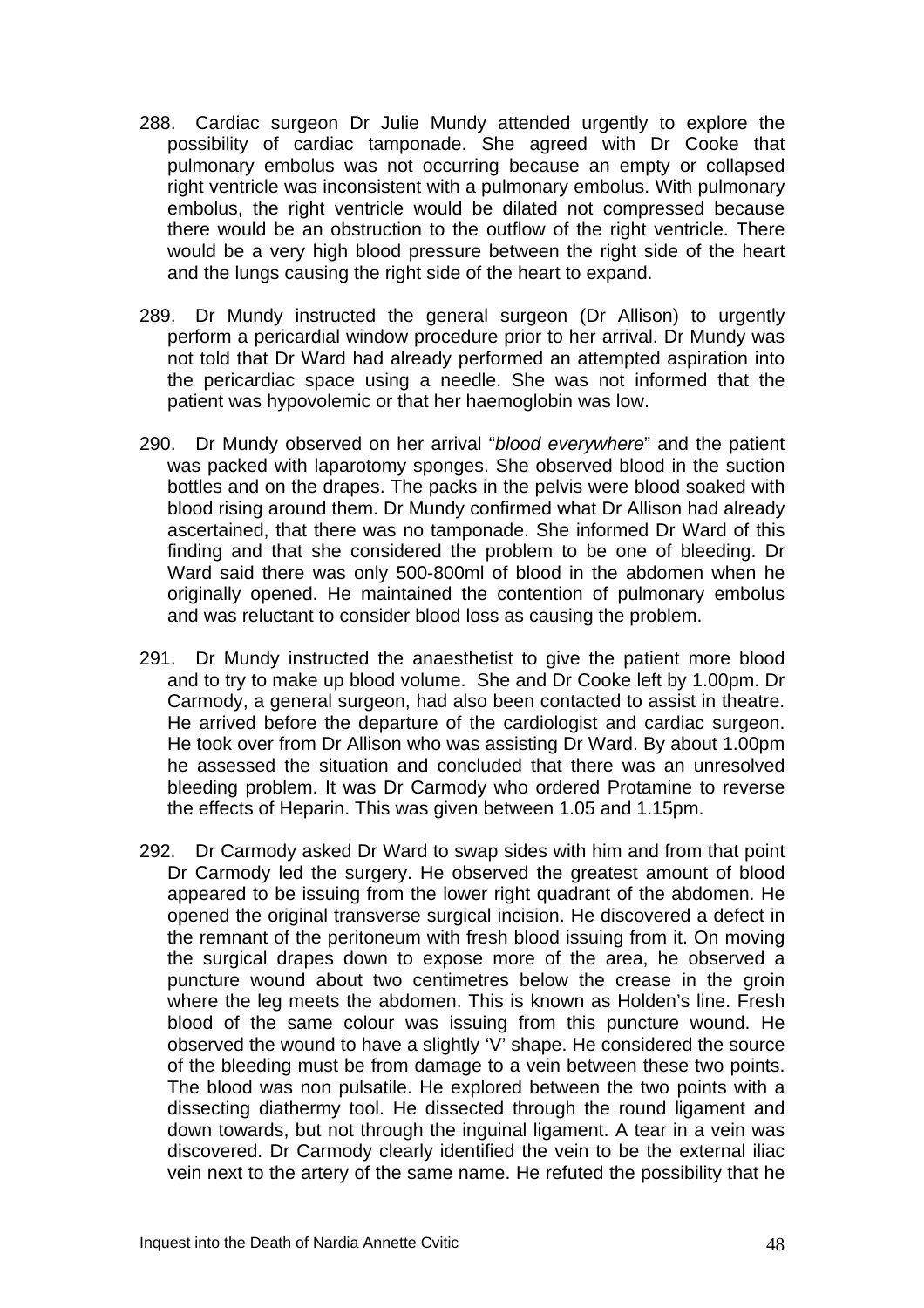had mistaken the vessel for a smaller epigastric vessel or aberrant venous pool or circumflex vein. The flow from these much smaller vessels would not be consistent with the blood flow that was evident.

- 293. His first attempt to oversew the defect was unsuccessful. Different suture material was obtained and he succeeded in closing the breach in the vein and haemostasis was achieved.
- 294. Dr Ward agreed he saw fresh blood issuing from the drain exit wound but he disagreed that the exit point was below the groin crease (Holden's line). Dr Ward oversewed the vena cava common iliac vein where he had assisted in inserting an access line earlier during surgery. He agreed that this was not the source of bleeding that Ms Cvitic was suffering. He also placed a stent in a compromised (but not bleeding) vessel before Ms Cvitic was closed and transferred to intensive care.
- 295. Dr Mundy was recalled to the Mater Hospital later that night and again on 15 February. On both occasions she checked and demonstrated that there was no bleeding problem emanating from the heart or chest or lungs but that the patient was coagulopathic from all raw surfaces.
- 296. The evidence was that despite all efforts Ms Cvitic's condition continued to decline. She developed cerebral oedema and progressive organ failure. She died on 22 February 2002.

#### **Findings pursuant to section 43** *Coroners Act 1958*

- 297. On 22 February 2002, Nardia Annette Cvitic died in the Mater Hospital at Brisbane. On 11 February 2002 she had undergone a radical hysterectomy and associated surgical procedures due to cancer of the cervix. On 14 February 2002 her condition suddenly declined after the recent removal of drains inserted during surgery. Intra-abdominal bleeding was suspected and she was operated upon on a number of occasions on 14 February and up to the time of her death. Her condition declined and she developed cerebral oedema and multiple organ failure.
- 298. The cause of death was multi-organ failure due to multiple transfusions required for post operative bleeding due to bleeding disorder. Adenocarcinoma of the cervix and coronary atherosclerosis were underlying conditions which contributed to the cause of death.

#### **Consideration of section 41** *Coroners Act 1958* **regarding committal for trial for criminal negligence**

- 299. The coroner is required to consider whether there is *prima facie* case of manslaughter based on criminal negligence upon which a properly instructed jury could return a verdict of guilty.
- 300. The word "*negligence*" has been used by various expert medical commentators in the context of reviewing Ms Cvitic's treatment. Such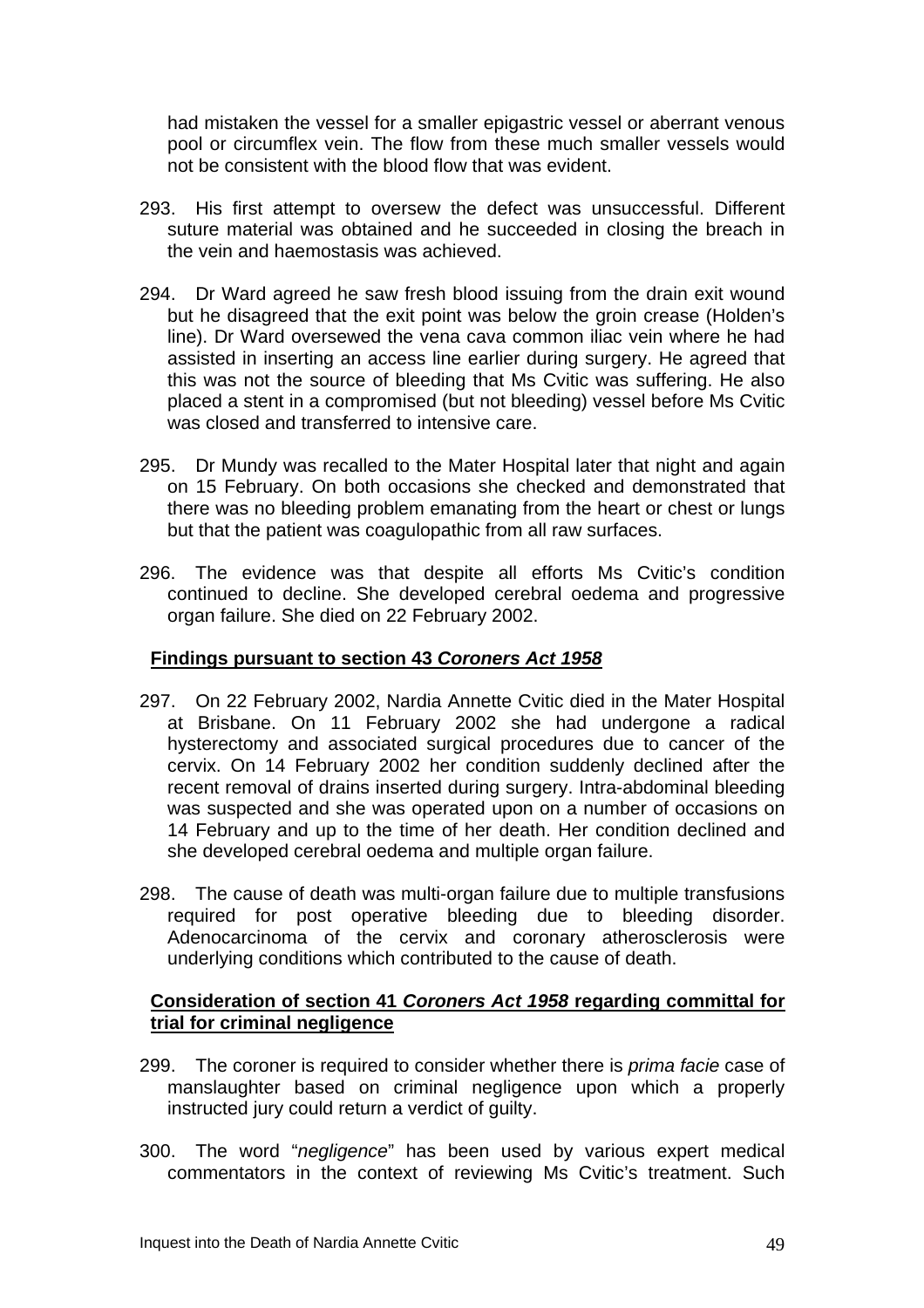references or opinions are not determinative of whether or not a *prima facie* case of criminal negligence has been established. The findings of this inquest, which is conducted according to the *Coroners Act 1958*, may not be framed in such a way as to appear to determine any question of civil liability or as to suggest that any particular person is found guilty of any indictable or simple offence. [90](#page-49-0)

- 301. The evidence at the inquest raised the following questions about the standard of care and skill exercised by Dr Bruce Ward :
	- (a) The placement and exit point of the Blake's drain at the end of the initial operation on 11 February 2002;
	- (b) Whether the passage of the trochar used to insert the right hand drain damaged the external iliac vein or some other vessel;
	- (c) Whether damage to the vessel was the cause of the bleeding;
	- (d) Whether that bleeding led to Ms Cvitic's collapse on 14 February 2002;
	- (e) Whether loss of blood was the critical factor leading to Ms Cvitic's death;
	- (f) The issue of post operative tests and monitoring of the patient between 11 and 14 February 2002;
	- (g) The decision making and actions taken by Dr Ward on 14 February 2002 after the collapse of the patient;
	- (h) The conclusion reached by Dr Ward that it was not a problem of bleeding as the critical condition to be treated on 14 February 2002;
	- (i) The misdiagnosis of pulmonary embolus;
	- (j) The administration of 10,000 units of Heparin when the pulmonary embolus had not been empirically demonstrated;
	- (k) The adherence to the diagnosis of pulmonary embolus after independent expert assessment and advice to the contrary;
	- (l) The delay before Protamine was administered to reverse the effects of Heparin; and
	- (m)The delay in discovering the source of bleeding;
- 302. There is evidence that the decisions made and the actions taken or not taken on each of these issues were the primary responsibility of Dr Ward. There is sufficient relevant evidence on each of these issues on the basis of which a properly instructed jury could convict Dr Ward of unlawfully causing Ms Cvitic's death.
- 303. These are matters for consideration of the criminal jurisdiction and fall within the purview of Section 288 of the Criminal Code Act 1889 (Qld) which imposes a duty on every person administering surgical or medical treatment to have reasonable skill and use reasonable care in doing such acts. Criminal responsibility arises and a person is held to have caused any consequences which result to the life or health of any person by reason of any omission to observe or perform that duty.

<span id="page-49-0"></span><sup>90</sup> Section 43 (6) *Coroners Act 1958*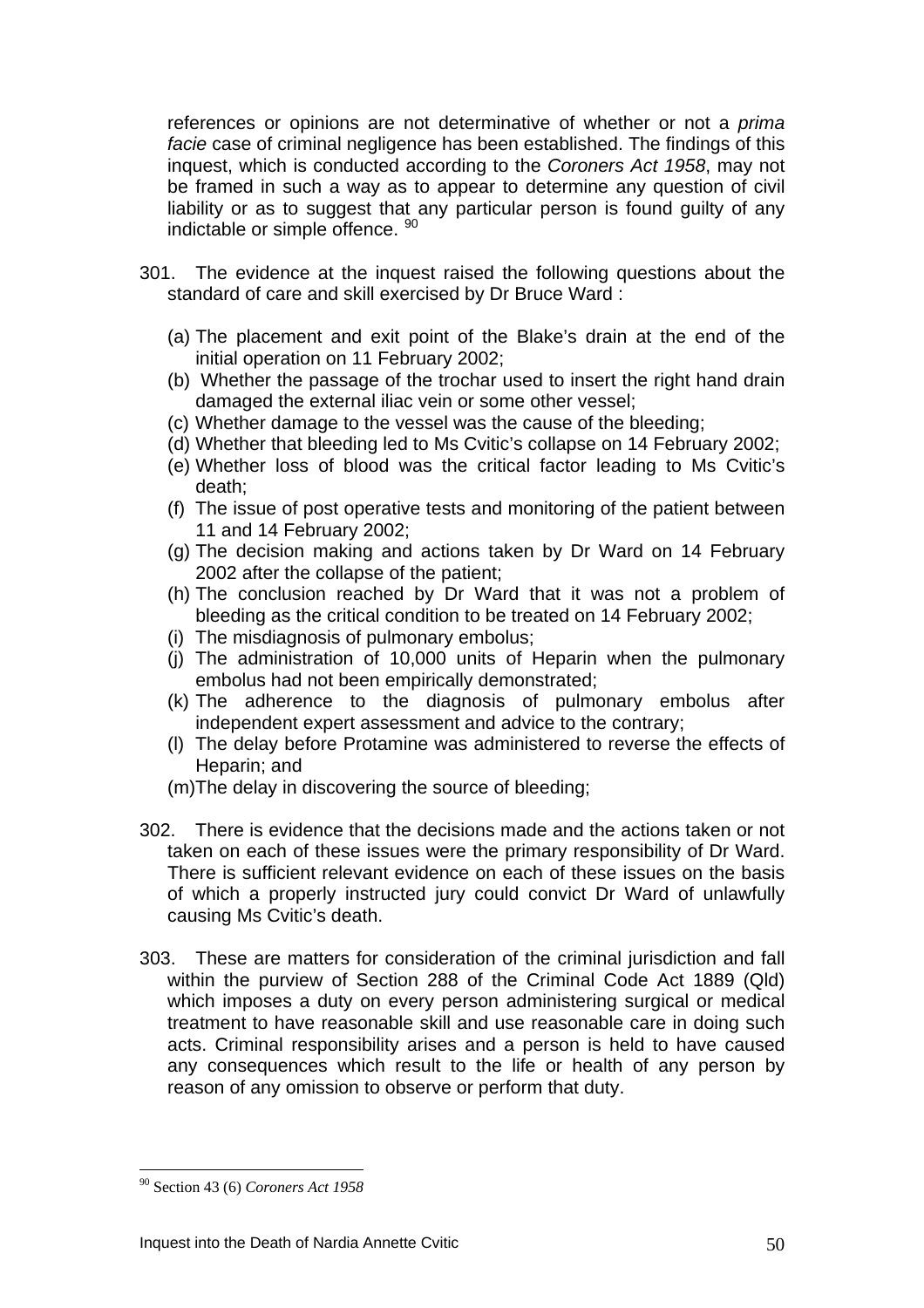304. I have had regard to the case of *R v Bateman[91](#page-50-0)* where Hewart LCJ said:

"*In explaining to juries the test which they should apply to determine whether the negligence in the particular case amounted or did not amount to a crime, judges have used many epithets, such as "culpable", "criminal", "gross", "wicked", "clear", "complete." But, whatever epithet be used, and whether an epithet be used or not, in order to establish criminal liability the facts must be such that, in the opinion of the jury, the negligence of the accused went beyond a mere matter of compensation between subjects and showed such disregard for the life and safety of others as to amount to a crime against the State and conduct deserving punishment…It is desirable that, as far as possible, the explanation of criminal negligence to a jury should not be a mere question of epithets. It is in a sense a question of degree and it is for the jury to draw the line, but there is a difference in kind between the negligence which gives a right to compensation and the negligence which is a crime."* 

- 305. I am satisfied there is evidence of sufficient reliability on each of the identified matters. I am further satisfied that a properly instructed jury could make a finding of guilt based on criminal negligence against Dr Bruce Ward for causing the death of Nardia Annette Cvitic.
- 306. Bruce Gordon Ward you are charged that between 11 day of February 2002 and 22 day of February 2002 at Brisbane in the State of Queensland you unlawfully killed Nardia Annette Cvitic.
- 307. You are hereby committed to the next sittings of the Supreme Court held at Brisbane.
- 308. Bail is granted on your own undertaking. You are required to wait to sign necessary documentation before you are able to leave.

### **Comments by way of rider section 43 (5A)** *Coroners Act 1958*

309. There is not much gained by the public process of an inquest unless there has been consideration of improvements for the future which aims to reduce the likelihood of another death occurring in similar circumstances. A coroner's inquest has the benefit of hindsight with which to review events. At the time that Ms Cvitic collapsed there was little warning to indicate the seriousness of the emergency situation. I have no hesitation in

<span id="page-50-0"></span><sup>91</sup> [1925] 19 Cr App R 8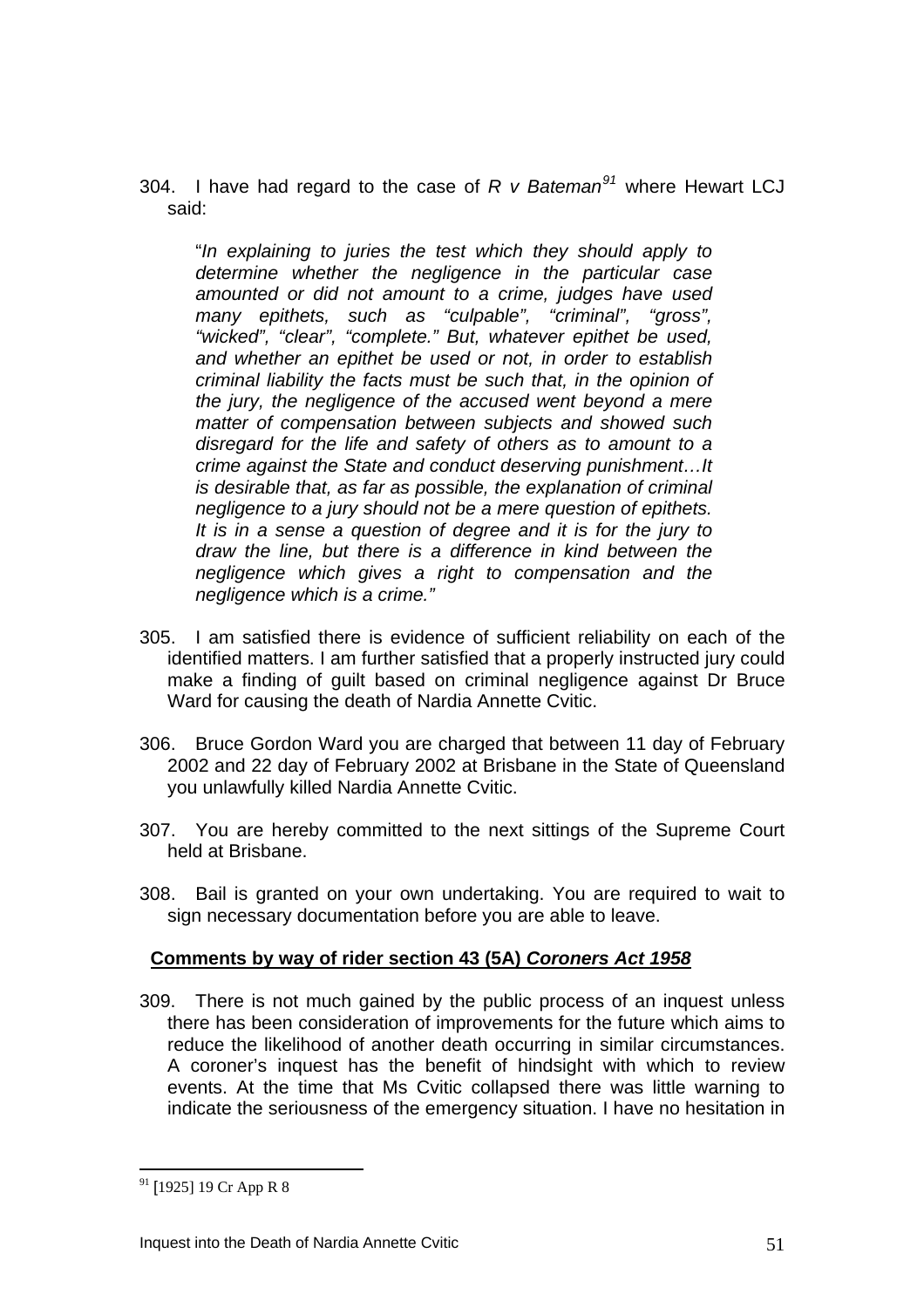recording that all concerned were attempting to the best of their abilities to save Ms Cvitic's life.

- 310. With hindsight, I remark and echo the comments of experts who lamented the absence of assiduous record keeping of loss of blood and fluid balancing from the time of the very first procedure, post operatively and then during the subsequent procedures. If this had been recorded and coupled with so called standard blood tests, including haemoglobin levels, the problem of blood loss might have been identified earlier.
- 311. It is a matter for the review of the relevant colleges of surgery and hospitals whether there should be any more directive protocols to monitor a patient's condition after major surgery.
- 312. After Ms Cvitic's death the Mater immediately took action to review the circumstances surrounding her death and consider what action should be taken. I will detail the responses that have been made by the Mater since Ms Cvitic's death.
- 313. Exhibit C317, is a statement of Dr Geoffrey Hirst, Senior Risk Management Consultant, Clinical Safety and Quality Unit, Director of Division of Surgical Services for Mater Health Services. After Ms Cvitic's death, Dr David Theile was retained to review her case and provide a report and advice. Dr Theile concluded with suggestions for improvements. Dr Theile's recommendations have been acted upon by the Mater as set out in Dr Hirst's statement.
- 314. Dr Thiele's first two recommendations were related directly to Dr Bruce Ward. An audit to determine whether there were other problems with operative technique was proposed together with discussions about safe placement of abdominal drains. The Mater in fact took steps to decredential Dr Ward as a specialist operating at the Mater. The Medical Board has also considered a number of Dr Ward's cases and I make no further comment about this.
- 315. The third proposal for change was to review the understanding of "*Emergency Surgeon of the Day*."
- 316. Dr Theile's last suggestion was that pathologists performing post mortems have their attention drawn to specific clinical features that may need verification or elucidation. He referred to this case where an arteriovenous fistula between the external iliac vessels was highly suspected as a result of clinical and ultrasonographic findings. He remarked he found it somewhat surprising that the pathologist's only comment with respect to this diagnosis is that "*the great veins appeared unremarkable".*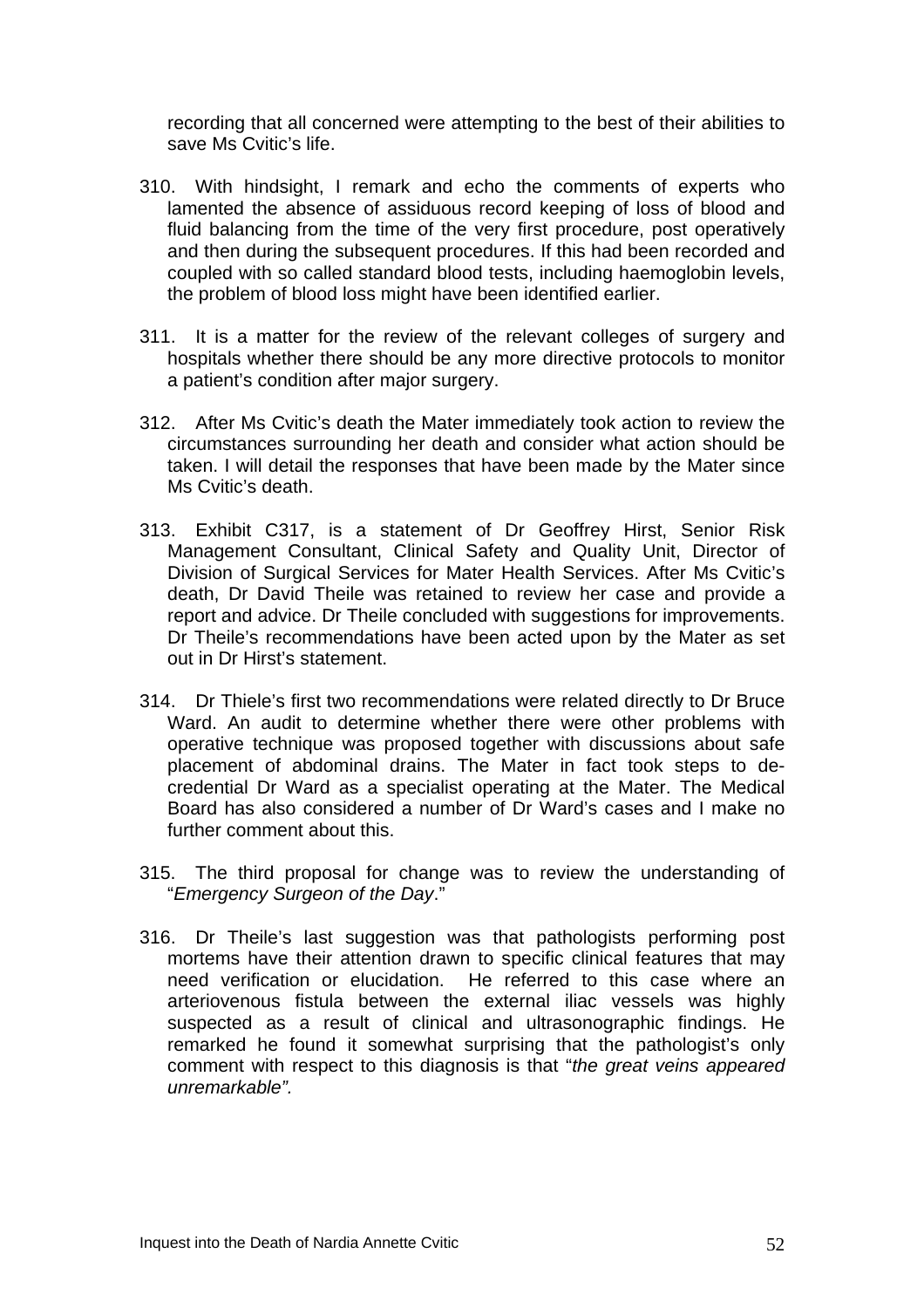- 317. The Mater Hospital surgeons considered Dr Theile's suggestions.<sup>[92](#page-52-0)</sup> In relation to coronial autopsies they raised the lack of interaction and input from the treating team informing the autopsy process and the relay of information back to the clinicians. While I acknowledge that historically this may have been the case, including at the time of Ms Cvitic's death, the *Coroners Act 2003* which came into effect from 1 December 2003 has aimed to change that process. Complete medical records are routinely available to the pathologist prior to the autopsy. On request of an interested clinician the coroner has authority to authorise the presence at autopsy of a person with a sufficient interest.<sup>[93](#page-52-1)</sup> There is certainly scope for clinicians to involve themselves in this process which can be initiated by request to the coroner. There is also specific power to provide relevant information prior to autopsy.
- 318. Since December 2003 much greater communication occurs on a daily basis between clinicians, pathologists and coroners from the time (and even in advance) of a reportable death. Hospitals routinely request and are provided with copies of coronial autopsy reports. Individual doctors and families can request and receive autopsy reports. I acknowledge there is always scope to improve communication and awareness between the various interested parties.
- 319. An external review of gynaecological cancer services was invited by the Mater Hospital. Professor Neville Hacker undertook the review of the services at both the Mater Hospital and the Royal Brisbane and Women's Hospital. He delivered his report in August 2004. The Mater Hospital has addressed those recommendations although the full time director of gynaecological oncology position had not been able to be filled at the time the report was written. A broader cooperative service operating between both hospitals appears to offer a more comprehensive service as a result of this review. Greater support of complimentary services and shared training and resources to some extent is hoped to strengthen the overall service and safety to patients.
- 320. In 2003 Mater Heath Services also developed their Clinical Safety and Quality Unit. A web based incident reporting system informs the unit and appropriate follow up is then initiated. An education program has also been implemented to raise awareness of the importance of reporting sentinel events as soon as they occur.
- 321. Significantly, a framework has been introduced to encourage and facilitate a timely, confidential and just process whereby a clinician in any position with Mater Health Services can report concerns which they may have regarding the clinical competence of a senior medical colleague. This is a valuable initiative and is to be commended.

 $\overline{a}$ <sup>92</sup> Attachment GH1 to Exhibit C317

<span id="page-52-1"></span><span id="page-52-0"></span><sup>93</sup> Section 21 *Coroners Act 2003*